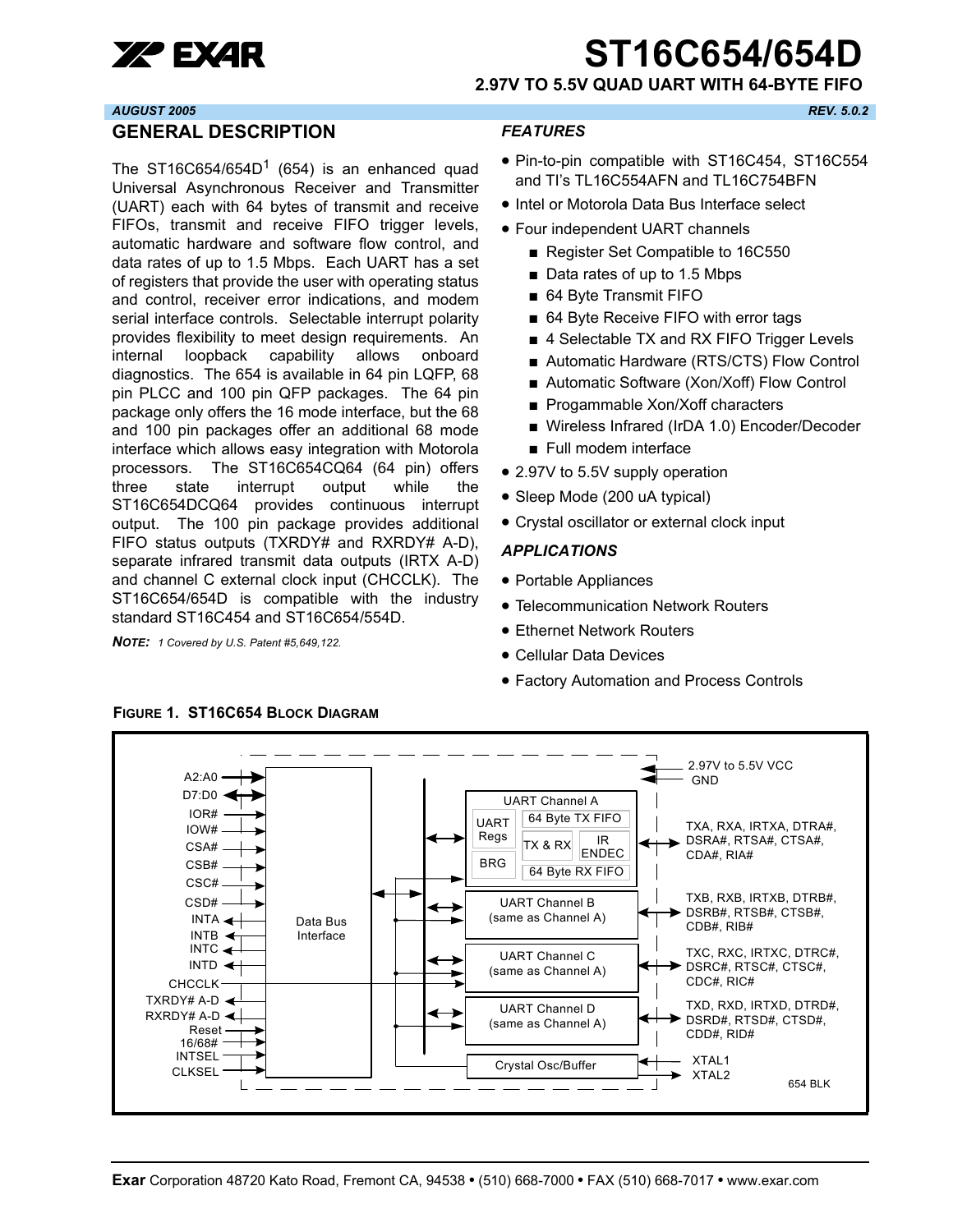

#### <span id="page-1-0"></span>**FIGURE 2. PIN OUT ASSIGNMENT FOR 100-PIN QFP PACKAGES IN 16 AND 68 MODE**

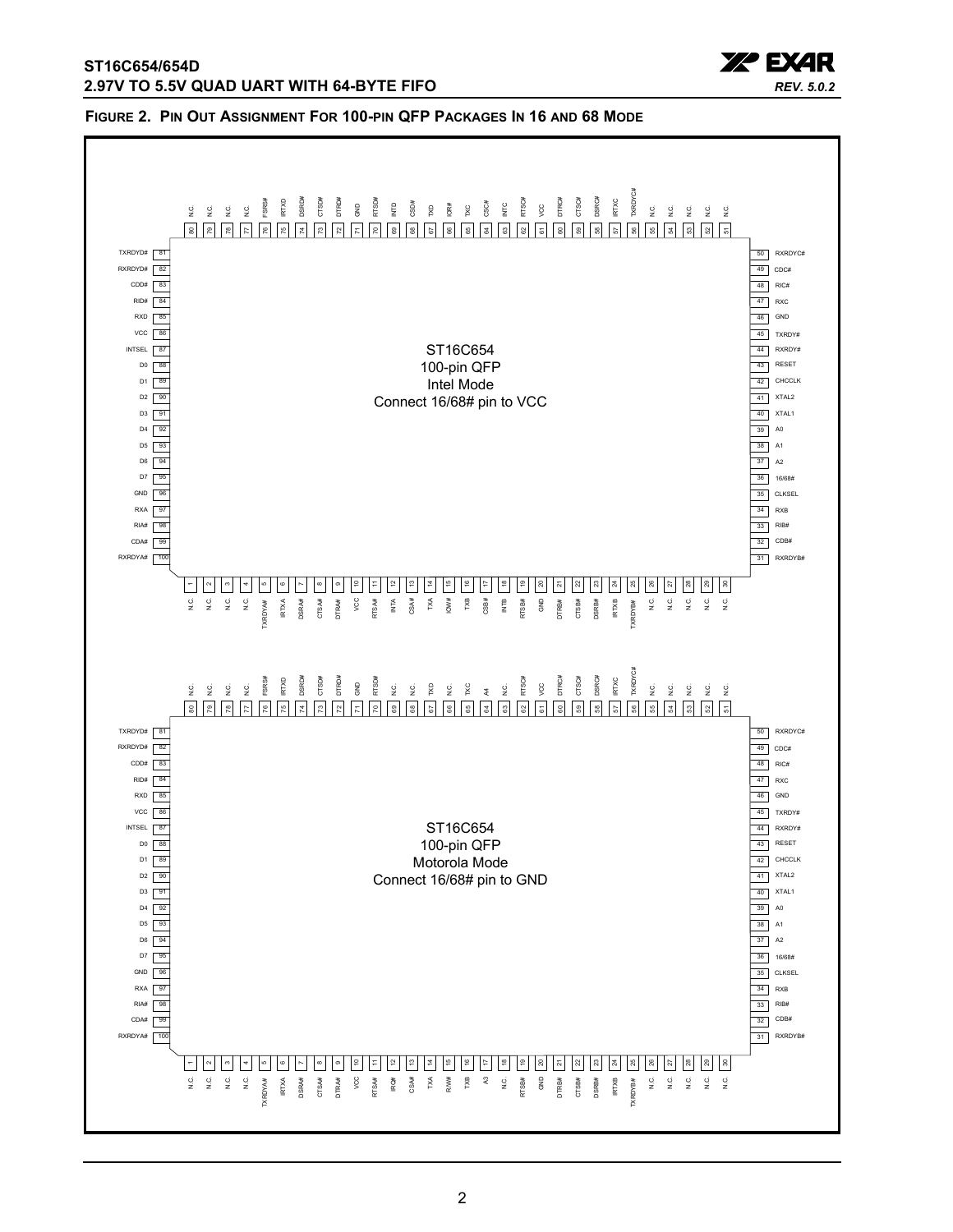

<span id="page-2-0"></span>**FIGURE 3. PIN OUT ASSIGNMENT FOR PLCC PACKAGES IN 16 AND 68 MODE AND LQFP PACKAGES**



#### <span id="page-2-1"></span>*ORDERING INFORMATION*

| <b>PART NUMBER</b> | <b>PACKAGE</b> | <b>OPERATING</b><br><b>TEMPERATURE</b><br><b>RANGE</b> | <b>DEVICE</b><br><b>STATUS</b> | <b>PART NUMBER</b> | <b>PACKAGE</b> | <b>OPERATING</b><br><b>TEMPERATURE</b><br><b>RANGE</b> | <b>DEVICE</b><br><b>STATUS</b> |
|--------------------|----------------|--------------------------------------------------------|--------------------------------|--------------------|----------------|--------------------------------------------------------|--------------------------------|
| ST16C654CJ68       | 68-Lead PLCC   | $0^{\circ}$ C to +70 $^{\circ}$ C                      | Active                         | ST16C654DCQ64      | 64-Lead LQFP   | $0^{\circ}$ C to +70 $^{\circ}$ C                      | Active                         |
| ST16C654IJ68       | 68-Lead PLCC   | -40 $^{\circ}$ C to +85 $^{\circ}$ C                   | Active                         | ST16C654DIQ64      | 64-Lead LQFP   | -40 $^{\circ}$ C to +85 $^{\circ}$ C                   | Active                         |
| ST16C654CQ64       | 64-Lead LOFP   | $0^{\circ}$ C to +70 $^{\circ}$ C                      | Active                         | ST16C654CQ100      | 100-Lead OFP   | $0^{\circ}$ C to +70 $^{\circ}$ C                      | Active                         |
| ST16C654IQ64       | 64-Lead LOFP   | -40 $^{\circ}$ C to +85 $^{\circ}$ C                   | Active                         | ST16C654IQ100      | 100-Lead OFP   | -40 $^{\circ}$ C to +85 $^{\circ}$ C                   | Active                         |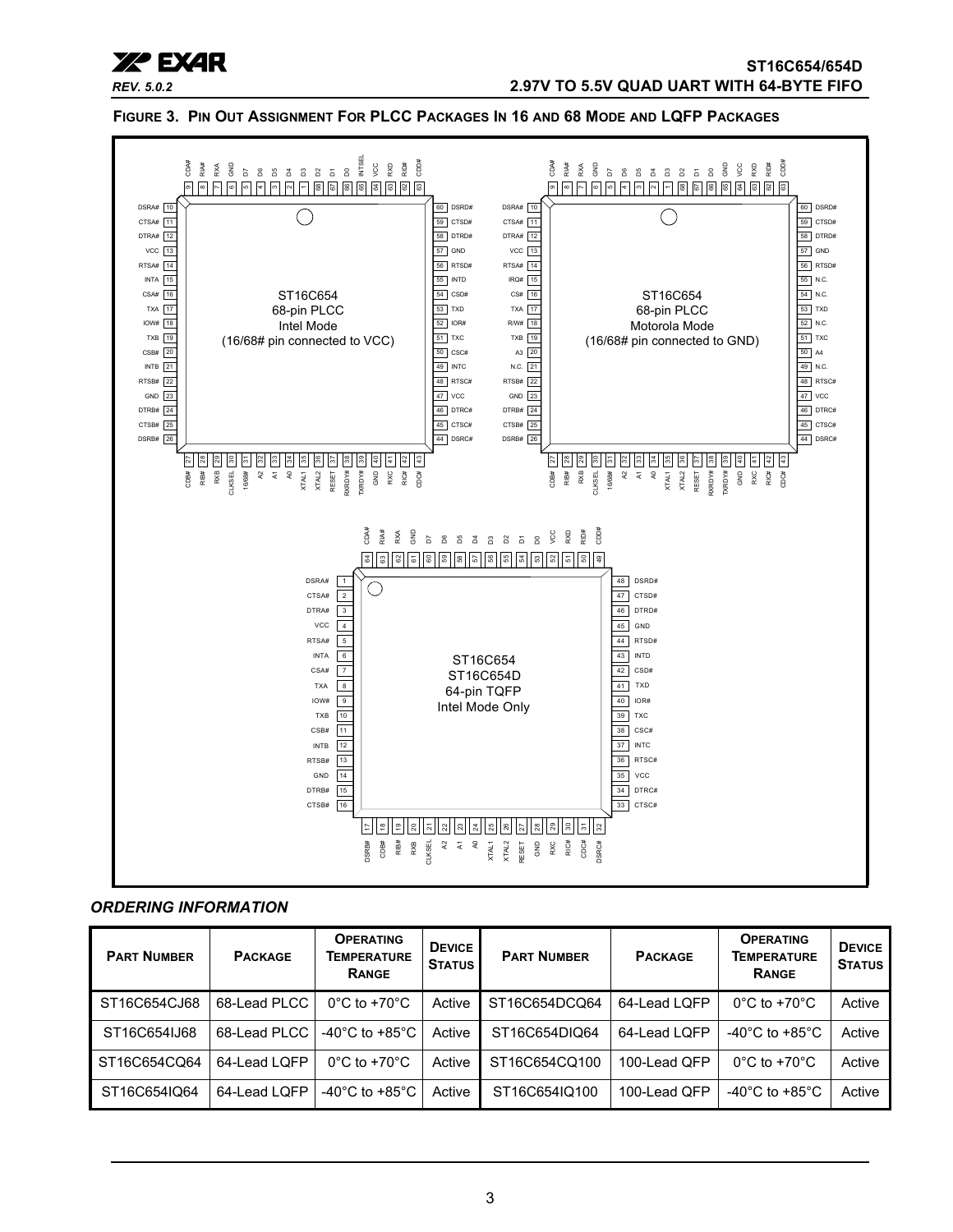

### <span id="page-3-0"></span>**PIN DESCRIPTIONS**

### **Pin Description**

| <b>NAME</b>               | 64-LQFP<br>PIN# | 68-PLCC<br>PIN# | 100-QFP<br>PIN# | <b>TYPE</b>  | <b>DESCRIPTION</b>                                                                                                                                                                                                                                                                                                                                                                                                                                                                                                         |
|---------------------------|-----------------|-----------------|-----------------|--------------|----------------------------------------------------------------------------------------------------------------------------------------------------------------------------------------------------------------------------------------------------------------------------------------------------------------------------------------------------------------------------------------------------------------------------------------------------------------------------------------------------------------------------|
| <b>DATA BUS INTERFACE</b> |                 |                 |                 |              |                                                                                                                                                                                                                                                                                                                                                                                                                                                                                                                            |
| A <sub>2</sub>            | 22              | 32              | 37              | $\mathbf{I}$ | Address data lines [2:0]. These 3 address lines select one of the                                                                                                                                                                                                                                                                                                                                                                                                                                                          |
| A <sub>1</sub>            | 23              | 33              | 38              |              | internal registers in UART channel A-D during a data bus transac-                                                                                                                                                                                                                                                                                                                                                                                                                                                          |
| A <sub>0</sub>            | 24              | 34              | 39              |              | tion.                                                                                                                                                                                                                                                                                                                                                                                                                                                                                                                      |
| D7                        | 60              | 5               | 95              | I/O          | Data bus lines [7:0] (bidirectional).                                                                                                                                                                                                                                                                                                                                                                                                                                                                                      |
| D <sub>6</sub>            | 59              | 4               | 94              |              |                                                                                                                                                                                                                                                                                                                                                                                                                                                                                                                            |
| D <sub>5</sub>            | 58              | 3               | 93              |              |                                                                                                                                                                                                                                                                                                                                                                                                                                                                                                                            |
| D <sub>4</sub>            | 57              | 2               | 92              |              |                                                                                                                                                                                                                                                                                                                                                                                                                                                                                                                            |
| D <sub>3</sub>            | 56              | $\mathbf{1}$    | 91              |              |                                                                                                                                                                                                                                                                                                                                                                                                                                                                                                                            |
| D <sub>2</sub>            | 55              | 68              | 90              |              |                                                                                                                                                                                                                                                                                                                                                                                                                                                                                                                            |
| D <sub>1</sub>            | 54              | 67              | 89              |              |                                                                                                                                                                                                                                                                                                                                                                                                                                                                                                                            |
| D <sub>0</sub>            | 53              | 66              | 88              |              |                                                                                                                                                                                                                                                                                                                                                                                                                                                                                                                            |
| IOR#<br>(VCC)             | 40              | 52              | 66              | $\mathbf{I}$ | When 16/68# pin is at logic 1, the Intel bus interface is selected and<br>this input becomes read strobe (active low). The falling edge insti-<br>gates an internal read cycle and retrieves the data byte from an<br>internal register pointed by the address lines [A2:A0], puts the data<br>byte on the data bus to allow the host processor to read it on the ris-<br>ing edge.<br>When 16/68# pin is at logic 0, the Motorola bus interface is selected<br>and this input is not used and should be connected to VCC. |
| IOW#<br>(R/W#)            | 9               | 18              | 15              | $\mathbf{I}$ | When 16/68# pin is at logic 1, it selects Intel bus interface and this<br>input becomes write strobe (active low). The falling edge instigates<br>the internal write cycle and the rising edge transfers the data byte on<br>the data bus to an internal register pointed by the address lines.<br>When 16/68# pin is at logic 0, the Motorola bus interface is selected<br>and this input becomes read (logic 1) and write (logic 0) signal.                                                                              |
| CSA#<br>(CS#)             | $\overline{7}$  | 16              | 13              | $\mathbf{I}$ | When 16/68# pin is at logic 1, this input is chip select A (active low)<br>to enable channel A in the device.<br>When 16/68# pin is at logic 0, this input becomes the chip select<br>(active low) for the Motorola bus interface.                                                                                                                                                                                                                                                                                         |
| CSB#<br>(A3)              | 11              | 20              | 17              | $\mathsf{I}$ | When 16/68# pin is at logic 1, this input is chip select B (active low)<br>to enable channel B in the device.<br>When 16/68# pin is at logic 0, this input becomes address line A3<br>which is used for channel selection in the Motorola bus interface.                                                                                                                                                                                                                                                                   |
| CSC#<br>(A4)              | 38              | 50              | 64              | $\mathbf{I}$ | When 16/68# pin is at logic 1, this input is chip select C (active low)<br>to enable channel C in the device.<br>When 16/68# pin is at logic 0, this input becomes address line A4<br>which is used for channel selection in the Motorola bus interface.                                                                                                                                                                                                                                                                   |
| CSD#<br>(VCC)             | 42              | 54              | 68              | $\mathbf{I}$ | When 16/68# pin is at logic 1, this input is chip select D (active low)<br>to enable channel D in the device.<br>When 16/68# pin is at logic 0, this input is not used and should be<br>connected VCC.                                                                                                                                                                                                                                                                                                                     |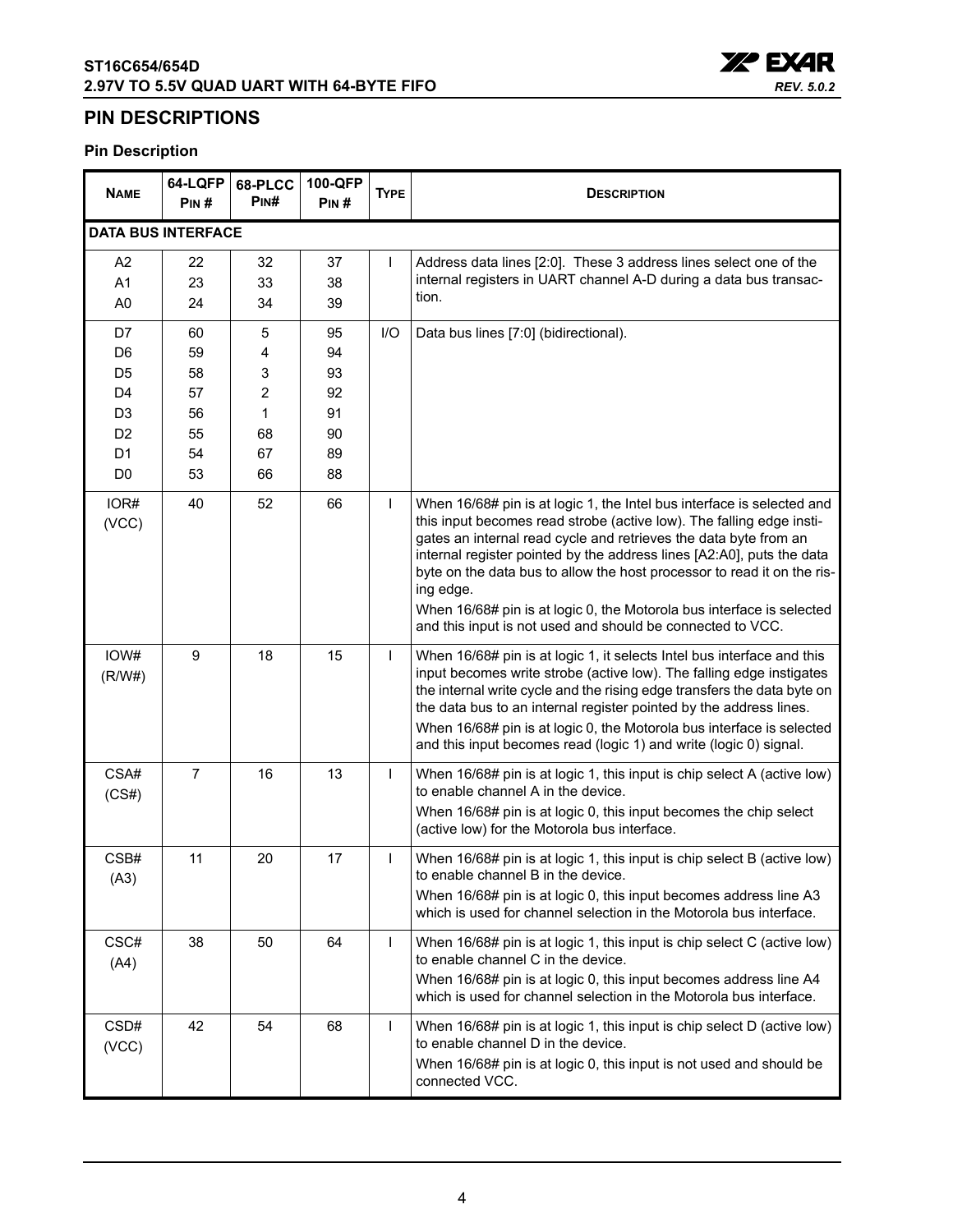

### **Pin Description**

| <b>NAME</b>                                         | 64-LQFP<br>PIN#   | 68-PLCC<br>PINH | 100-QFP<br>PIN#       | <b>TYPE</b>  | <b>DESCRIPTION</b>                                                                                                                                                                                                                                                                                                                                                                                                                                                                                                                                                                                                                                                                                                                                                                                                                                                                                                                                                                                                                                                                           |
|-----------------------------------------------------|-------------------|-----------------|-----------------------|--------------|----------------------------------------------------------------------------------------------------------------------------------------------------------------------------------------------------------------------------------------------------------------------------------------------------------------------------------------------------------------------------------------------------------------------------------------------------------------------------------------------------------------------------------------------------------------------------------------------------------------------------------------------------------------------------------------------------------------------------------------------------------------------------------------------------------------------------------------------------------------------------------------------------------------------------------------------------------------------------------------------------------------------------------------------------------------------------------------------|
| <b>INTA</b><br>(IRQ#)                               | 6                 | 15              | 12                    | O<br>(OD)    | When 16/68# pin is at logic 1 for Intel bus interface, this ouput<br>becomes channel A interrupt output. The output state is defined by<br>the user and through the software setting of MCR[3]. INTA is set to<br>the active mode when MCR[3] is set to a logic 1. INTA is set to the<br>three state mode when MCR[3] is set to a logic 0 (default). See<br>MCR[3].<br>When 16/68# pin is at logic 0 for Motorola bus interface, this output<br>becomes device interrupt output (active low, open drain). An exter-<br>nal pull-up resistor is required for proper operation.                                                                                                                                                                                                                                                                                                                                                                                                                                                                                                                |
| <b>INTB</b><br><b>INTC</b><br><b>INTD</b><br>(N.C.) | 12<br>37<br>43    | 21<br>49<br>55  | 18<br>63<br>69        | O            | When 16/68# pin is at logic 1 for Intel bus interface, these ouputs<br>become the interrupt outputs for channels B, C, and D. The output<br>state is defined by the user through the software setting of MCR[3].<br>The interrupt outputs are set to the active mode when MCR[3] is set<br>to a logic 1 and are set to the three state mode when MCR[3] is set<br>to a logic 0 (default). See MCR[3].<br>When 16/68# pin is at logic 0 for Motorola bus interface, these out-<br>puts are unused and will stay at logic zero level. Leave these out-<br>puts unconnected.                                                                                                                                                                                                                                                                                                                                                                                                                                                                                                                    |
| <b>INTSEL</b>                                       |                   | 65              | 87                    | $\mathbf{I}$ | Interrupt Select (active high, input with internal pull-down).<br>When 16/68# pin is at logic 1 for Intel bus interface, this pin can be<br>used in conjunction with MCR bit-3 to enable or disable the INT A-D<br>pins or override MCR bit-3 and enable the interrupt outputs. Inter-<br>rupt outputs are enabled continuously by making this pin a logic 1.<br>Making this pin a logic 0 allows MCR bit-3 to enable and disable the<br>interrupt output pins. In this mode, MCR bit-3 is set to a logic 1 to<br>enable the continuous output. See MCR bit-3 description for full<br>detail. This pin must be at logic 0 in the Motorola bus interface<br>mode. Due to pin limitations on 64 pin packages, this pin is not<br>available. To cover this limitation, two 64 pin LQFP packages ver-<br>sions are offered. This pin is bonded to VCC internally in the<br>ST16C654D so the INT outputs operate in the continuous interrupt<br>mode. This pin is bonded to GND internally in the ST16C654 and<br>therefore requires setting MCR bit-3 for enabling the interrupt output<br>pins. |
| TXRDYA#<br>TXRDYB#<br>TXRDYC#<br>TXRDYD#            |                   |                 | 5<br>25<br>56<br>81   | O            | UART channels A-D Transmitter Ready (active low). The outputs<br>provide the TX FIFO/THR status for transmit channels A-D. See<br>Table 5. If these outputs are unused, leave them unconnected.                                                                                                                                                                                                                                                                                                                                                                                                                                                                                                                                                                                                                                                                                                                                                                                                                                                                                              |
| RXRDYA#<br>RXRDYB#<br>RXRDYC#<br>RXRDYD#            |                   |                 | 100<br>31<br>50<br>82 | O            | UART channels A-D Receiver Ready (active low). This output pro-<br>vides the RX FIFO/RHR status for receive channels A-D. See<br>Table 5. If these outputs are unused, leave them unconnected.                                                                                                                                                                                                                                                                                                                                                                                                                                                                                                                                                                                                                                                                                                                                                                                                                                                                                               |
| TXRDY#                                              | $\qquad \qquad -$ | 39              | 45                    | O            | Transmitter Ready (active low). This output is a logically ANDed<br>status of TXRDY# A-D. See Table 5. If this output is unused, leave<br>it unconnected.                                                                                                                                                                                                                                                                                                                                                                                                                                                                                                                                                                                                                                                                                                                                                                                                                                                                                                                                    |
| RXRDY#                                              |                   | 38              | 44                    | O            | Receiver Ready (active low). This output is a logically ANDed status<br>of RXRDY# A-D. See Table 5. If this output is unused, leave it<br>unconnected.                                                                                                                                                                                                                                                                                                                                                                                                                                                                                                                                                                                                                                                                                                                                                                                                                                                                                                                                       |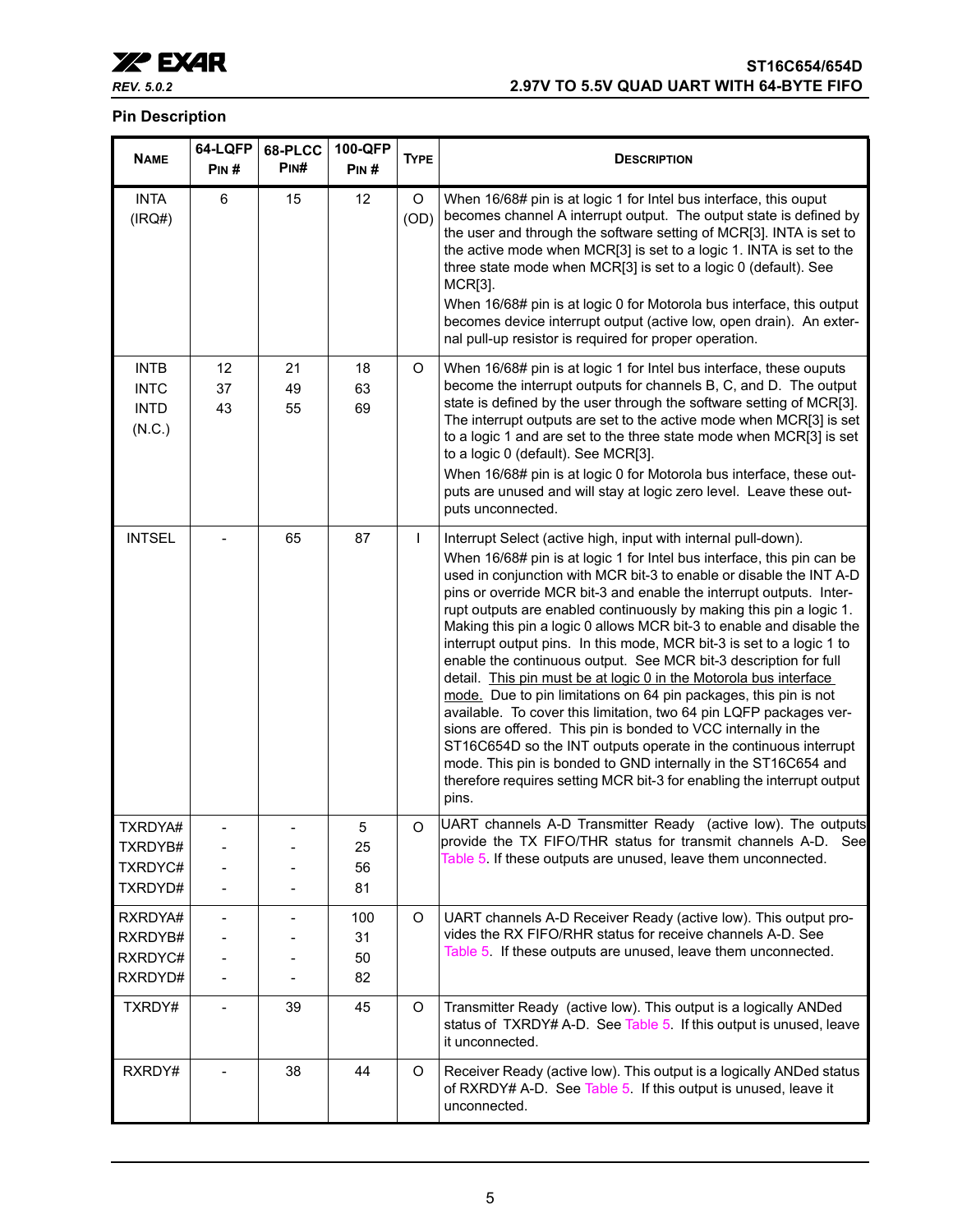

#### **Pin Description**

| <b>NAME</b>                                                  | 64-LQFP<br>PIN#                  | 68-PLCC<br>Pin#          | 100-QFP<br>PIN#                  | <b>TYPE</b>  | <b>DESCRIPTION</b>                                                                                                                                                                                                                                                                                                                                                                                                    |
|--------------------------------------------------------------|----------------------------------|--------------------------|----------------------------------|--------------|-----------------------------------------------------------------------------------------------------------------------------------------------------------------------------------------------------------------------------------------------------------------------------------------------------------------------------------------------------------------------------------------------------------------------|
| FSRS#                                                        |                                  |                          | 76                               | <b>I</b>     | FIFO Status Register Select (active low input with internal pull-up).<br>The content of the FSTAT register is placed on the data bus when<br>this pin becomes active. However it should be noted, D0-D3 contain<br>the inverted logic states of TXRDY# A-D pins, and D4-D7 the logic<br>states (un-inverted) of RXRDY# A-D pins. A valid address is not<br>required when reading this status register.                |
| <b>MODEM OR SERIAL I/O INTERFACE</b>                         |                                  |                          |                                  |              |                                                                                                                                                                                                                                                                                                                                                                                                                       |
| TXA<br><b>TXB</b><br><b>TXC</b><br><b>TXD</b>                | 8<br>10<br>39<br>41              | 17<br>19<br>51<br>53     | 14<br>16<br>65<br>67             | O            | UART channels A-D Transmit Data and infrared transmit data.<br>Standard transmit and receive interface is enabled when MCR[6] =<br>0. In this mode, the TX signal will be a logic 1 during reset, or idle<br>(no data). Infrared IrDA transmit and receive interface is enabled<br>when $MCR[6] = 1$ . In the Infrared mode, the inactive state (no data)<br>for the Infrared encoder/decoder interface is a logic 0. |
| <b>IRTXA</b><br><b>IRTXB</b><br><b>IRTXC</b><br><b>IRTXD</b> | $\overline{\phantom{a}}$         | $\overline{\phantom{a}}$ | 6<br>24<br>57<br>75              | O            | UART channel A-D Infrared Transmit Data. The inactive state (no<br>data) for the Infrared encoder/decoder interface is a logic 0.<br>Regardless of the logic state of MCR bit-6, this pin will be operating<br>in the Infrared mode.                                                                                                                                                                                  |
| <b>RXA</b><br><b>RXB</b><br><b>RXC</b><br><b>RXD</b>         | 62<br>20<br>29<br>51             | 7<br>29<br>41<br>63      | 97<br>34<br>47<br>85             | $\mathbf{I}$ | UART channel A-D Receive Data or infrared receive data. Normal<br>receive data input must idle at logic 1 condition.                                                                                                                                                                                                                                                                                                  |
| RTSA#<br>RTSB#<br>RTSC#<br>RTSD#                             | 5<br>13<br>36<br>44              | 14<br>22<br>48<br>56     | 11<br>19<br>62<br>70             | O            | UART channels A-D Request-to-Send (active low) or general pur-<br>pose output. This output must be asserted prior to using auto RTS<br>flow control, see EFR[6], MCR[1], and IER[6]. Also see Figure 11.<br>If these outputs are not used, leave them unconnected.                                                                                                                                                    |
| CTSA#<br>CTSB#<br>CTSC#<br>CTSD#                             | $\overline{2}$<br>16<br>33<br>47 | 11<br>25<br>45<br>59     | 8<br>22<br>59<br>73              | $\mathsf{I}$ | UART channels A-D Clear-to-Send (active low) or general purpose<br>input. It can be used for auto CTS flow control, see EFR[7], and<br>IER[7]. Also see Figure 11. These inputs should be connected to<br>VCC when not used.                                                                                                                                                                                          |
| DTRA#<br>DTRB#<br>DTRC#<br>DTRD#                             | 3<br>15<br>34<br>46              | 12<br>24<br>46<br>58     | 9<br>21<br>60<br>72              | O            | UART channels A-D Data-Terminal-Ready (active low) or general<br>purpose output. If these outputs are not used, leave them uncon-<br>nected.                                                                                                                                                                                                                                                                          |
| DSRA#<br>DSRB#<br>DSRC#<br>DSRD#                             | 1<br>17<br>32<br>48              | 10<br>26<br>44<br>60     | $\overline{7}$<br>23<br>58<br>74 | $\mathbf{I}$ | UART channels A-D Data-Set-Ready (active low) or general pur-<br>pose input. This input should be connected to VCC when not used.<br>This input has no effect on the UART.                                                                                                                                                                                                                                            |
| CDA#<br>CDB#<br>CDC#<br>CDD#                                 | 64<br>18<br>31<br>49             | 9<br>27<br>43<br>61      | 99<br>32<br>49<br>83             | $\mathbf{I}$ | UART channels A-D Carrier-Detect (active low) or general purpose<br>input. This input should be connected to VCC when not used. This<br>input has no effect on the UART.                                                                                                                                                                                                                                              |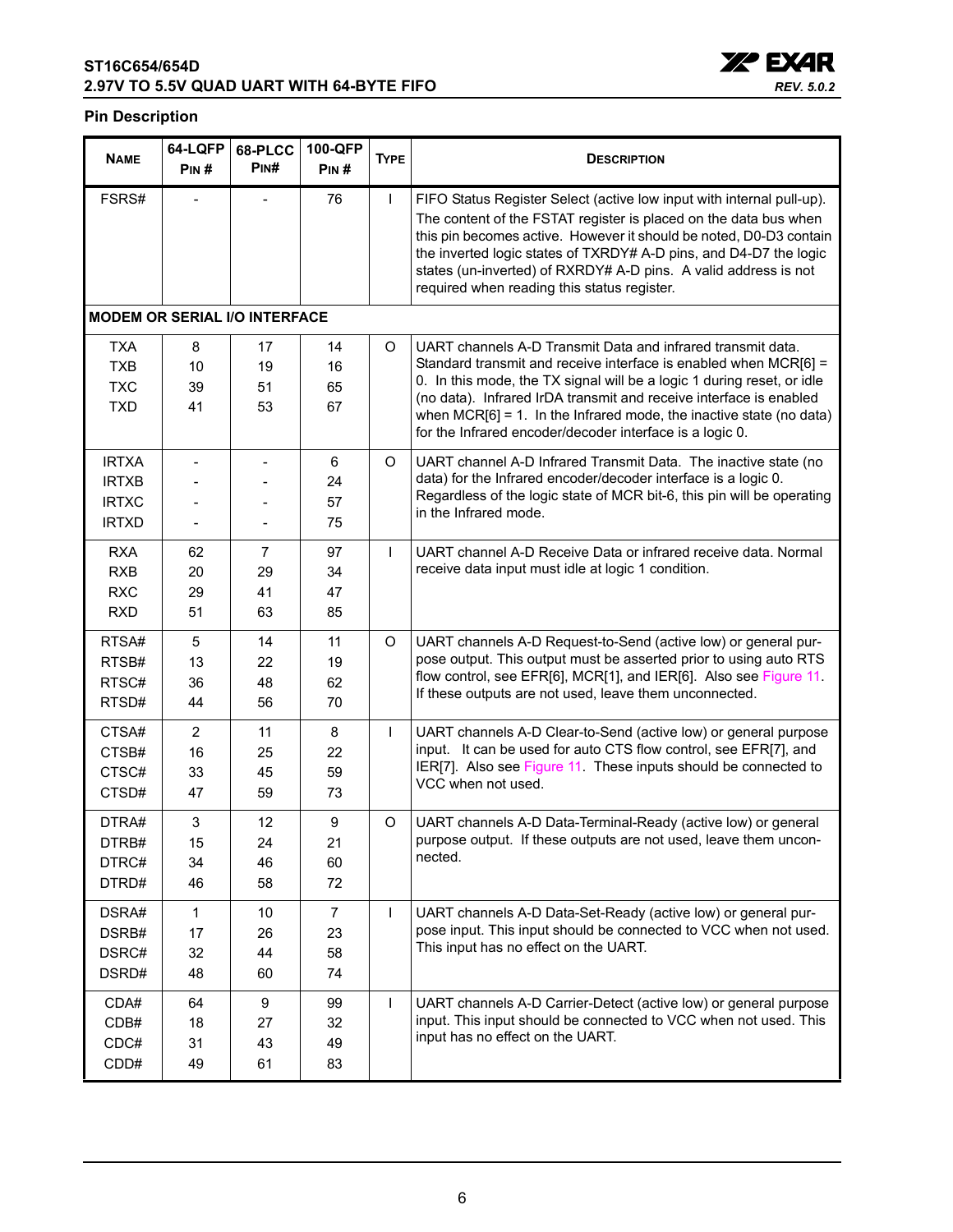

#### **Pin Description**

| <b>NAME</b>                  | 64-LQFP<br>PIN#      | 68-PLCC<br>P <sub>IN</sub> # | 100-QFP<br>PIN#                                                    | <b>TYPE</b>  | <b>DESCRIPTION</b>                                                                                                                                                                                                                                                                                                                                                                                                                                                                                                                                                                                                                                                                                              |
|------------------------------|----------------------|------------------------------|--------------------------------------------------------------------|--------------|-----------------------------------------------------------------------------------------------------------------------------------------------------------------------------------------------------------------------------------------------------------------------------------------------------------------------------------------------------------------------------------------------------------------------------------------------------------------------------------------------------------------------------------------------------------------------------------------------------------------------------------------------------------------------------------------------------------------|
| RIA#<br>RIB#<br>RIC#<br>RID# | 63<br>19<br>30<br>50 | 8<br>28<br>42<br>62          | 98<br>33<br>48<br>84                                               | $\mathsf{I}$ | UART channels A-D Ring-Indicator (active low) or general purpose<br>input. This input should be connected to VCC when not used. This<br>input has no effect on the UART.                                                                                                                                                                                                                                                                                                                                                                                                                                                                                                                                        |
| <b>ANCILLARY SIGNALS</b>     |                      |                              |                                                                    |              |                                                                                                                                                                                                                                                                                                                                                                                                                                                                                                                                                                                                                                                                                                                 |
| XTAL1                        | 25                   | 35                           | 40                                                                 | $\mathsf{I}$ | Crystal or external clock input.                                                                                                                                                                                                                                                                                                                                                                                                                                                                                                                                                                                                                                                                                |
| XTAL <sub>2</sub>            | 26                   | 36                           | 41                                                                 | O            | Crystal or buffered clock output.                                                                                                                                                                                                                                                                                                                                                                                                                                                                                                                                                                                                                                                                               |
| 16/68#                       |                      | 31                           | 36                                                                 | $\mathsf{I}$ | Intel or Motorola Bus Select (input with internal pull-up).<br>When 16/68# pin is at logic 1, 16 or Intel Mode, the device will oper-<br>ate in the Intel bus type of interface.<br>When 16/68# pin is at logic 0, 68 or Motorola mode, the device will<br>operate in the Motorola bus type of interface.<br>Motorola bus interface is not available on the 64 pin package.                                                                                                                                                                                                                                                                                                                                     |
| <b>CLKSEL</b>                | 21                   | 30                           | 35                                                                 | $\mathsf{I}$ | Baud-Rate-Generator Input Clock Prescaler Select for channels A-<br>D. This input is only sampled during power up or a reset. Connect to<br>VCC for divide by 1 (default) and GND for divide by 4. MCR[7] can<br>override the state of this pin following a reset or initialization. See<br>MCR bit-7 and Figure 6 in the Baud Rate Generator section.                                                                                                                                                                                                                                                                                                                                                          |
| <b>CHCCLK</b>                |                      |                              | 42                                                                 | $\mathsf{I}$ | This input provides the clock for UART channel C. An external 16X<br>baud clock or the crystal oscillator's output, XTAL2, must be con-<br>nected to this pin for normal operation. This input may also be used<br>with MIDI (Musical Instrument Digital Interface) applications when<br>an external MIDI clock is provided. This pin is only available in the<br>100-pin QFP package.                                                                                                                                                                                                                                                                                                                          |
| <b>RESET</b><br>(RESET#)     | 27                   | 37                           | 43                                                                 | $\mathsf{I}$ | When $16/68\#$ pin is at logic 1 for Intel bus interface, this input becomes the<br>Reset pin (active high). In this case, a 40 ns minimum logic 1 pulse<br>on this pin will reset the internal registers and all outputs. The UART<br>transmitter output will be held at logic 1, the receiver input will be<br>ignored and outputs are reset during reset period (Table 16). When<br>16/68# pin is at a logic 0 for Motorola bus interface, this input<br>becomes Reset# pin (active low). This pin functions similarly, but<br>instead of a logic 1 pulse, a 40 ns minimum logic 0 pulse will reset<br>the internal registers and outputs.<br>Motorola bus interface is not available on the 64 pin package. |
| <b>VCC</b>                   | 4, 35, 52            | 13, 47,<br>64                | 10, 61,<br>86                                                      | Pwr          | 2.97V to 5.5V power supply. The inputs are not 5V tolerant when<br>operating at 3.3V.                                                                                                                                                                                                                                                                                                                                                                                                                                                                                                                                                                                                                           |
| <b>GND</b>                   | 14, 28,<br>45, 61    | 6, 23, 40,<br>57             | 20, 46,<br>71, 96                                                  | Pwr          | Power supply common, ground.                                                                                                                                                                                                                                                                                                                                                                                                                                                                                                                                                                                                                                                                                    |
| N.C.                         | ٠                    |                              | $1 - 4, 26 -$<br>28, 29,<br>$30, 51 -$<br>55, 77,<br>78, 79,<br>80 |              | No Connection. These pins are not used in either the Intel or Motor-<br>ola bus modes. These pins are open, but typically, should be con-<br>nected to GND for good design practice.                                                                                                                                                                                                                                                                                                                                                                                                                                                                                                                            |

Pin type: I=Input, O=Output, I/O= Input/output, OD=Output Open Drain.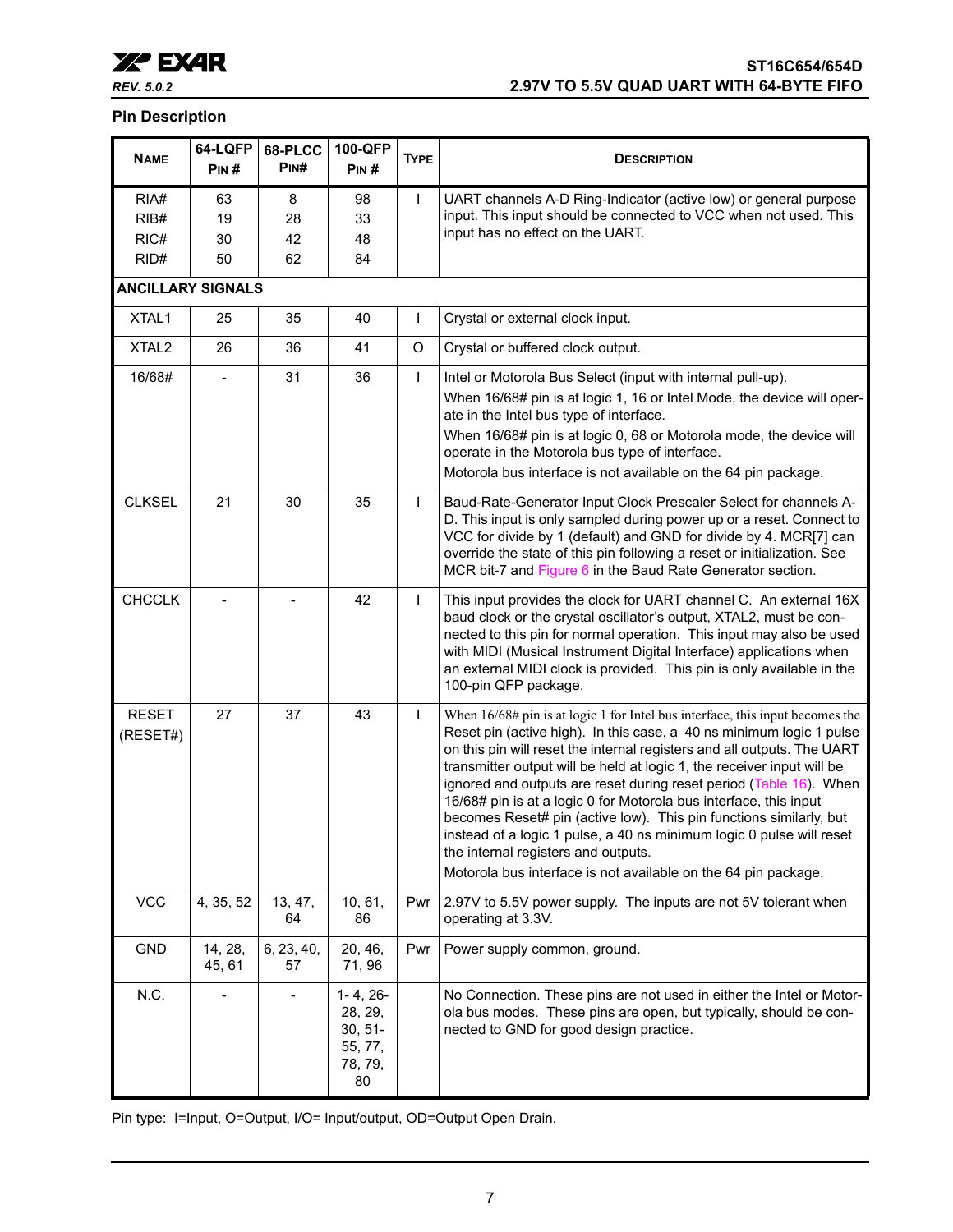

#### <span id="page-7-0"></span>**1.0 PRODUCT DESCRIPTION**

The ST16C654 (654) integrates the functions of 4 enhanced 16C550 Universal Asynchrounous Receiver and Transmitter (UART). Each UART is independently controlled having its own set of device configuration registers. The configuration registers set is 16550 UART compatible for control, status and data transfer. Additionally, each UART channel has 64-bytes of transmit and receive FIFOs, automatic RTS/CTS hardware flow control, automatic Xon/Xoff and special character software flow control, infrared encoder and decoder (IrDA ver 1.0), programmable baud rate generator with a prescaler of divide by 1 or 4, and data rate up to 1.5 Mbps. The ST16C654 can operate from 2.97 to 5.5 volts. The 654 is fabricated with an advanced CMOS process.

#### **Enhanced FIFO**

The 654 QUART provides a solution that supports 64 bytes of transmit and receive FIFO memory, instead of 16 bytes in the ST16C554, or one byte in the ST16C454. The 654 is designed to work with high performance data communication systems, that require fast data processing time. Increased performance is realized in the 654 by the larger transmit and receive FIFOs, FIFO trigger level control and automatic flow control mechanism. This allows the external processor to handle more networking tasks within a given time. For example, the ST16C554 with a 16 byte FIFO, unloads 16 bytes of receive data in 1.53 ms (This example uses a character length of 11 bits, including start/stop bits at 115.2Kbps). This means the external CPU will have to service the receive FIFO at 1.53 ms intervals. However with the 64 byte FIFO in the 654, the data buffer will not require unloading/loading for 6.1 ms. This increases the service interval giving the external CPU additional time for other applications and reducing the overall UART interrupt servicing time. In addition, the programmable FIFO level trigger interrupt and automatic hardware/software flow control is uniquely provided for maximum data throughput performance especially when operating in a multi-channel system. The combination of the above greatly reduces the CPU's bandwidth requirement, increases performance, and reduces power consumption.

#### **Data Rate**

The 654 is capable of operation up to 1.5 Mbps at 5V with 16x internal sampling clock rate. The device can operate at 5V with a crystal oscillator of up to 24 MHz crystal on pins XTAL1 and XTAL2, or external clock source of 24 MHz on XTAL1 pin. With a typical crystal of 14.7456 MHz and through a software option, the user can set the prescaler bit for data rates of up to 921.6 kbps.

#### **Enhanced Features**

The rich feature set of the 654 is available through the internal registers. Automatic hardware/software flow control, selectable transmit and receive FIFO trigger levels, selectable baud rates, infrared encoder/decoder interface, modem interface controls, and a sleep mode are all standard features. MCR bit-5 provides a facility for turning off (Xon) software flow control with any incoming (RX) character. In the 16 mode INTSEL and MCR bit-3 can be configured to provide a software controlled or continuous interrupt capability. Due to pin limitations for the 64 pin 654 this feature is offered by two different LQFP packages. The ST16C654DCV operates in the continuous interrupt enable mode by internally bonding INTSEL to VCC. The ST16C654CV operates in conjunction with MCR bit-3 by internally bonding INTSEL to GND.

The ST16C654 offers a clock prescaler select pin to allow system/board designers to preset the default baud rate table on power up. The CLKSEL pin selects the div-by-1 or div-by-4 prescaler for the baud rate generator. It can then be overridden following initialization by MCR bit-7.

The 100 pin packages offer several other enhanced features. These features include a CHCCLK clock input, FSTAT register and separate IrDA TX outputs. The CHCCLK must be connected to the XTAL2 pin for normal operation or to external MIDI (Music Instrument Digital Interface) oscillator for MIDI applications. A separate register (FSTAT) is provided for monitoring the real time status of the FIFO signals TXRDY# and RXRDY# for each of the four UART channels (A-D). This reduces polling time involved in accessing individual channels. The 100 pin QFP package also offers four separate IrDA (Infrared Data Association Standard) TX outputs for Infrared applications. These outputs are provided in addition to the standard asynchronous modem data outputs.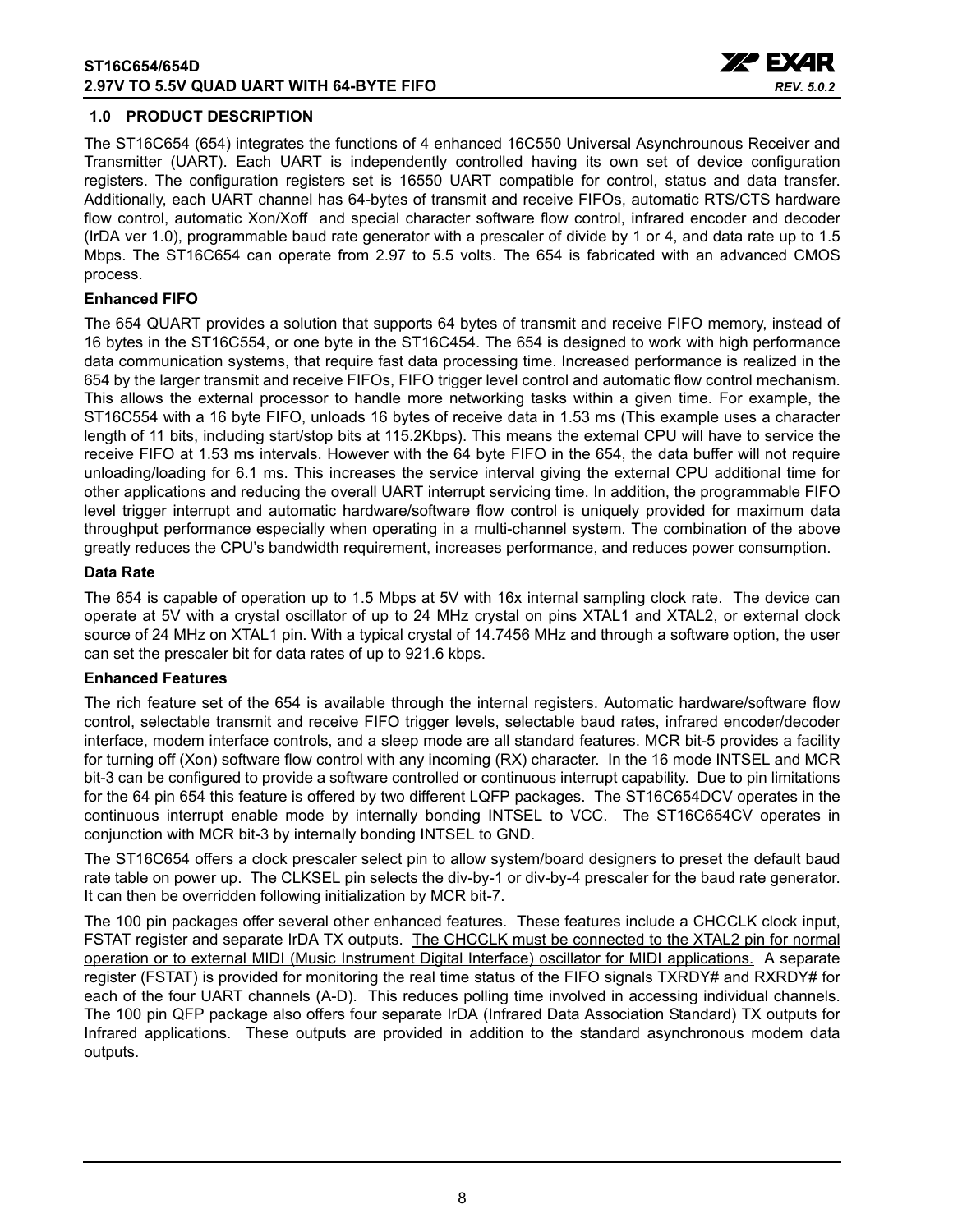

#### <span id="page-8-1"></span>**2.0 FUNCTIONAL DESCRIPTIONS**

#### <span id="page-8-2"></span>**2.1 CPU Interface**

The CPU interface is 8 data bits wide with 3 address lines and control signals to execute data bus read and write transactions. The 654 data interface supports the Intel compatible types of CPUs and it is compatible to the industry standard 16C550 UART. No clock (oscillator nor external clock) is required to operate a data bus transaction. Each bus cycle is asynchronous using CS# A-D, IOR# and IOW# or CS#, R/W#, A4 and A3 inputs. All four UART channels share the same data bus for host operations. A typical data bus interconnection for Intel and Motorola mode is shown in [Figure](#page-8-0) 4.



<span id="page-8-0"></span>**FIGURE 4. ST16C654/654D TYPICAL INTEL/MOTOROLA DATA BUS INTERCONNECTIONS**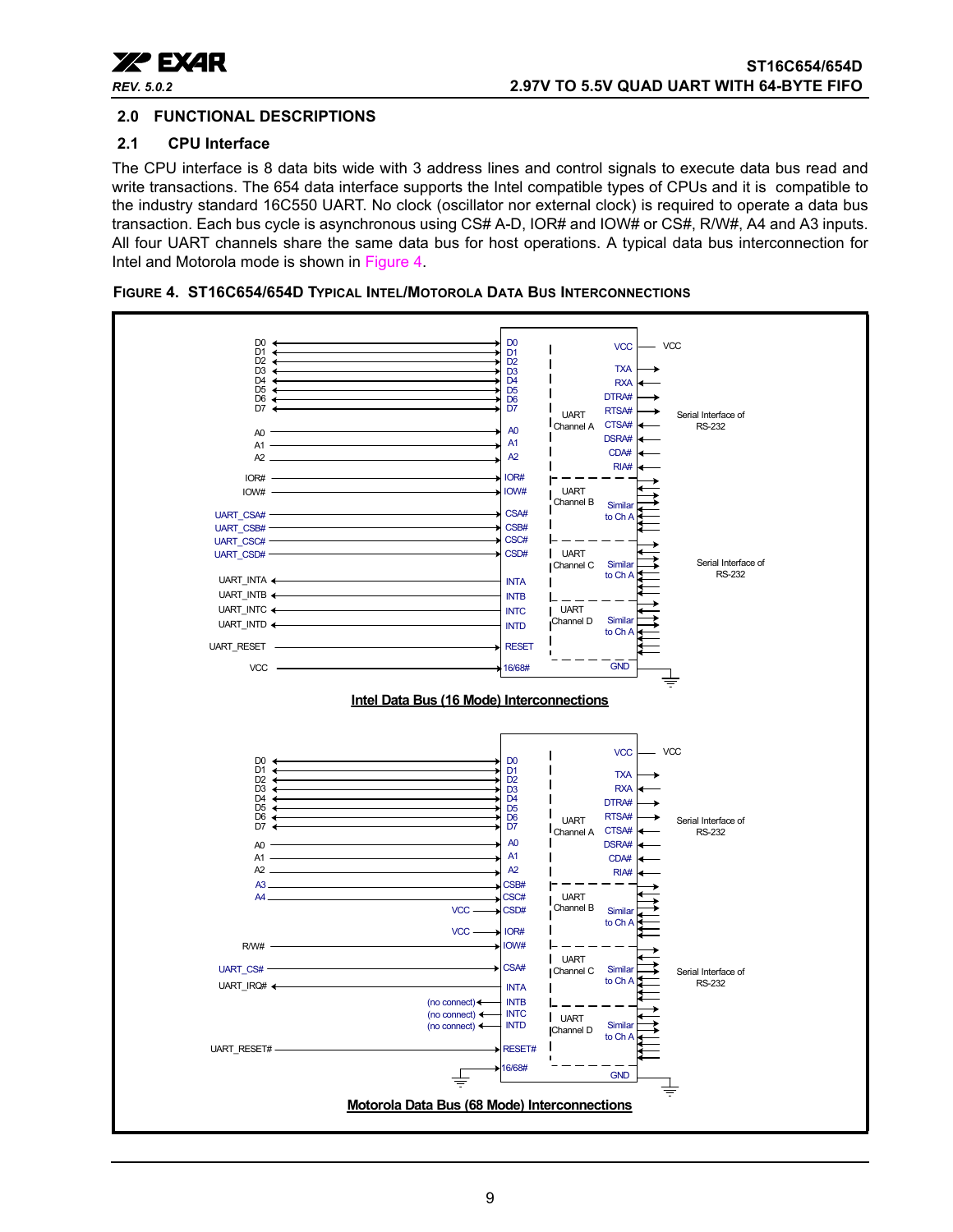

#### <span id="page-9-2"></span>**2.2 Device Reset**

The RESET input resets the internal registers and the serial interface outputs in both channels to their default state (see [Table](#page-35-0) 16). An active high pulse of longer than 40 ns duration will be required to activate the reset function in the device. Following a power-on reset or an external reset, the 654 is software compatible with previous generation of UARTs, 16C454 and 16C554.

#### <span id="page-9-3"></span>**2.3 Channel Selection**

<span id="page-9-0"></span>The UART provides the user with the capability to bi-directionally transfer information between an external CPU and an external serial communication device. During Intel Bus Mode (16/68# pin is connected to VCC), a logic 0 on chip select pins, CSA#, CSB#, CSC# or CSD# allows the user to select UART channel A, B, C or D to configure, send transmit data and/or unload receive data to/from the UART. Selecting all four UARTs can be useful during power up initialization to write to the same internal registers, but do not attempt to read from all four uarts simultaneously. Individual channel select functions are shown in [Table](#page-9-0) 1.

| <b>CSA</b><br># | <b>CSB</b><br># | <b>CSC</b><br># | <b>CSD</b><br># | <b>FUNCTION</b>       |
|-----------------|-----------------|-----------------|-----------------|-----------------------|
|                 |                 |                 |                 | UART de-selected      |
| n               |                 |                 |                 | Channel A selected    |
|                 |                 |                 | 1               | Channel B selected    |
|                 |                 |                 |                 | Channel C selected    |
|                 |                 |                 | n               | Channel D selected    |
|                 |                 |                 |                 | Channels A-D selected |

**TABLE 1: CHANNEL A-D SELECT IN 16 MODE**

<span id="page-9-1"></span>During Motorola Bus Mode (16/68# pin is connected to GND), the package interface pins are configured for connection with Motorola, and other popular microprocessor bus types. In this mode the 654 decodes two additional addresses, A3 and A4, to select one of the four UART ports. The A3 and A4 address decode function is used only when in the Motorola Bus Mode. [See Table](#page-9-1) 2.

| `S# | Α4  | А3  | <b>FUNCTION</b>    |
|-----|-----|-----|--------------------|
|     | N/A | N/A | UART de-selected   |
|     |     |     | Channel A selected |
|     |     |     | Channel B selected |
|     |     |     | Channel C selected |
|     |     |     | Channel D selected |

#### **TABLE 2: CHANNEL A-D SELECT IN 68 MODE**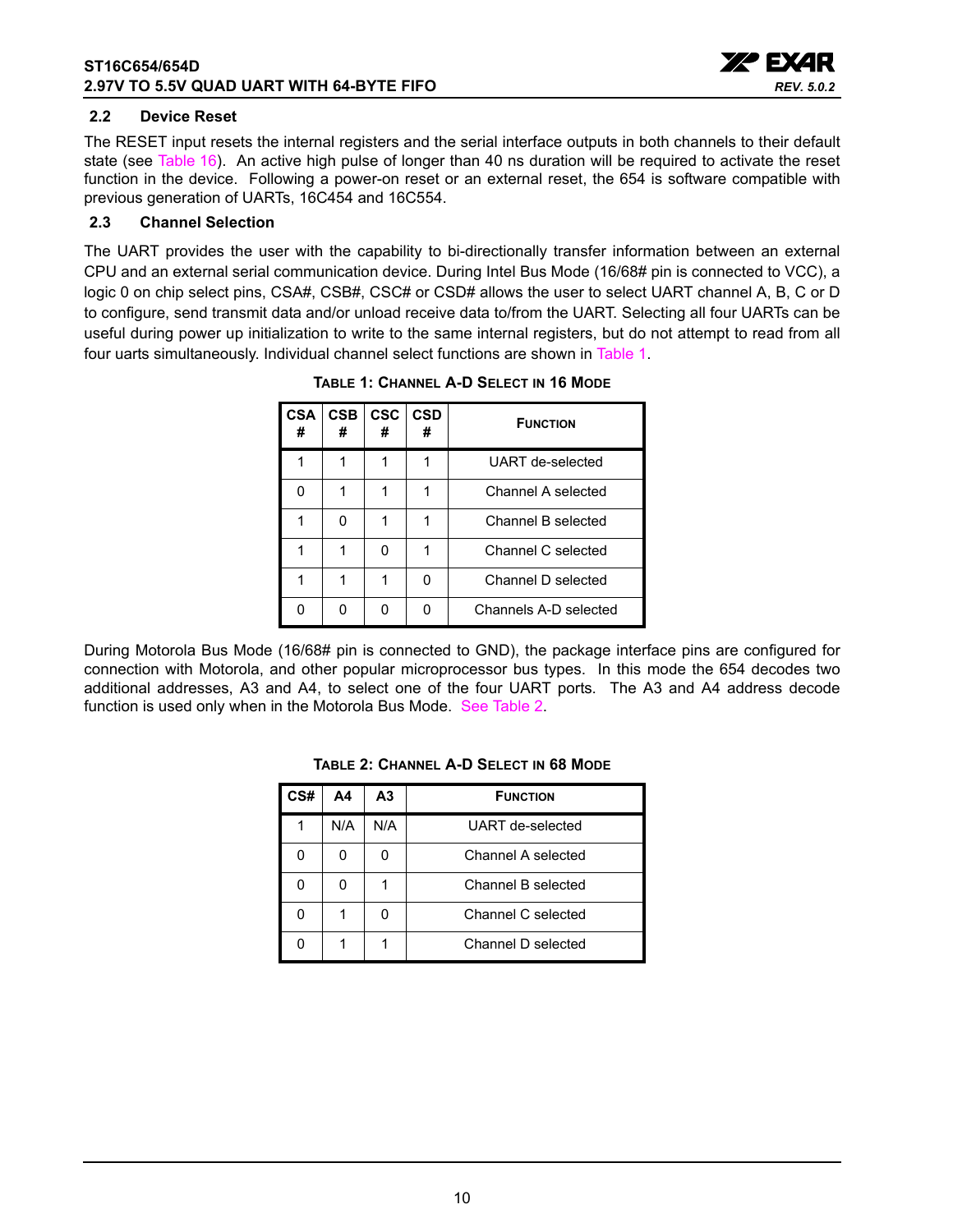

#### <span id="page-10-2"></span>**2.4 Channels A-D Internal Registers**

Each UART channel in the 654 has a set of enhanced registers for control, monitoring and data loading and unloading. The configuration register set is compatible to those already available in the standard single 16C550. These registers function as data holding registers (THR/RHR), interrupt status and control registers (ISR/IER), a FIFO control register (FCR), receive line status and control registers (LSR/LCR), modem status and control registers (MSR/MCR), programmable data rate (clock) divisor registers (DLL/DLM), and a user accessible scratchpad register (SPR).

Beyond the general 16C550 features and capabilities, the 654 offers enhanced feature registers (EFR, Xon/ Xoff 1, Xon/Xoff 2, FSTAT) that provide automatic RTS and CTS hardware flow control and automatic Xon/Xoff software flow control. All the register functions are discussed in full detail later in ["Section 3.0, UART](#page-21-0) [INTERNAL REGISTERS" on page](#page-21-0) 22.

#### <span id="page-10-3"></span>**2.5 INT Ouputs for Channels A-D**

The interrupt outputs change according to the operating mode and enhanced features setup. [Table](#page-10-0) 3 [and](#page-10-1) 4 summarize the operating behavior for the transmitter and receiver. Also see [Figure](#page-41-0) 20 through [25.](#page-44-0)

<span id="page-10-0"></span>

|                | FCR BIT- $0 = 0$                        | FCR BIT-0 = 1 (FIFO ENABLED)                                                    |                                                                                 |  |  |
|----------------|-----------------------------------------|---------------------------------------------------------------------------------|---------------------------------------------------------------------------------|--|--|
|                | (FIFO DISABLED)                         | FCR Bit- $3 = 0$<br>(DMA Mode Disabled)                                         | FCR Bit-3 = $1$<br>(DMA Mode Enabled)                                           |  |  |
| <b>INT Pin</b> | $ 0 = a$ byte in THR<br>$1 =$ THR empty | 0 = FIFO above trigger level<br>$1 =$ FIFO below trigger level or FIFO<br>empty | $0 =$ FIFO above trigger level<br>1 = FIFO below trigger level or FIFO<br>empty |  |  |

#### **TABLE 3: INT PINS OPERATION FOR TRANSMITTER FOR CHANNELS A-D**

#### **TABLE 4: INT PIN OPERATION FOR RECEIVER FOR CHANNELS A-D**

<span id="page-10-1"></span>

|         | FCR BIT-0 = $0$<br>(FIFO DISABLED) | FCR BIT-0 = 1 (FIFO ENABLED)                                 |                                                              |  |  |
|---------|------------------------------------|--------------------------------------------------------------|--------------------------------------------------------------|--|--|
|         |                                    | FCR Bit- $3 = 0$<br>(DMA Mode Disabled)                      | FCR Bit-3 = $1$<br>(DMA Mode Enabled)                        |  |  |
| INT Pin | 10 = no data<br>$= 1$ byte         | $0 =$ FIFO below trigger level<br>= FIFO above trigger level | $0 =$ FIFO below trigger level<br>= FIFO above trigger level |  |  |

#### <span id="page-10-4"></span>**2.6 DMA Mode**

The device does not support direct memory access. The DMA Mode (a legacy term) in this document does not mean "direct memory access" but refers to data block transfer operation. The DMA mode affects the state of the RXRDY# A-D and TXRDY# A-D output pins. The transmit and receive FIFO trigger levels provide additional flexibility to the user for block mode operation. The LSR bits 5-6 provide an indication when the transmitter is empty or has an empty location(s) for more data. The user can optionally operate the transmit and receive FIFO in the DMA mode (FCR bit-3=1). When the transmit and receive FIFOs are enabled and the DMA mode is disabled (FCR bit-3 = 0), the 654 is placed in single-character mode for data transmit or receive operation. When DMA mode is enabled (FCR bit-3 = 1), the user takes advantage of block mode operation by loading or unloading the FIFO in a block sequence determined by the programmed trigger level. The following table show their behavior. Also see [Figure](#page-41-0) 20 through [25.](#page-44-0)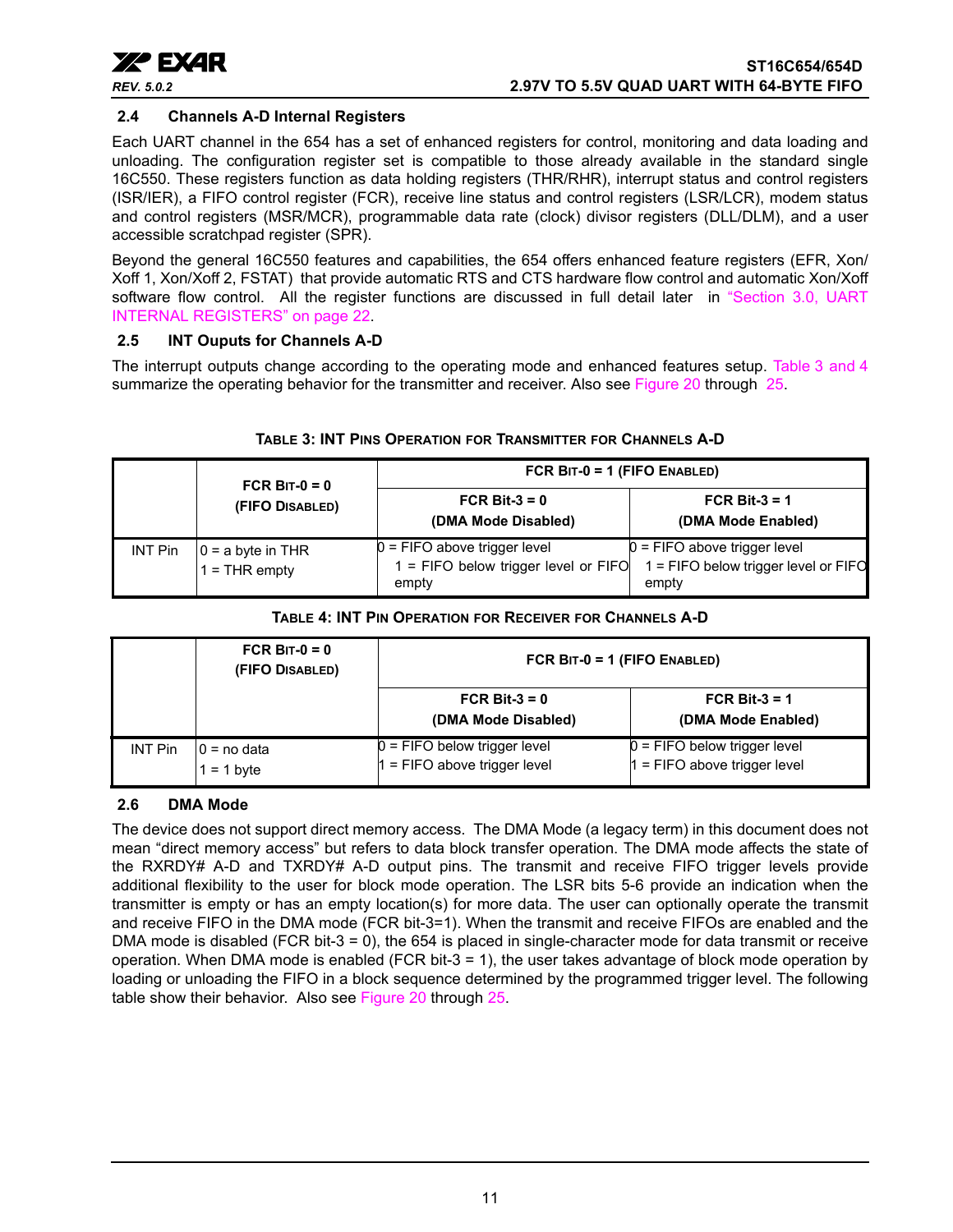

#### **TABLE 5: TXRDY# AND RXRDY# OUTPUTS IN FIFO AND DMA MODE FOR CHANNELS A-D**

<span id="page-11-0"></span>

| <b>PINS</b> | $FCR$ BIT-0=0<br>(FIFO DISABLED)   | FCR BIT-0=1 (FIFO ENABLED)                        |                                                                                                                      |  |  |
|-------------|------------------------------------|---------------------------------------------------|----------------------------------------------------------------------------------------------------------------------|--|--|
|             |                                    | FCR BIT-3 = $0$<br>(DMA MODE DISABLED)            | FCR BIT-3 = $1$<br>(DMA MODE ENABLED)                                                                                |  |  |
| RXRDY#      | $0 = 1$ byte<br>= no data          | $0 = at least 1 byte in FIFO$<br>$1 =$ FIFO empty | 1 to 0 transition when FIFO reaches the trigger<br>level, or timeout occurs.<br>0 to 1 transition when FIFO empties. |  |  |
| TXRDY#      | $0 = THR$ empty<br>$=$ byte in THR | $0 =$ FIFO empty<br>1 = at least 1 byte in FIFO   | $0 =$ FIFO has at least 1 empty location.<br>$1 =$ FIFO is full.                                                     |  |  |

#### <span id="page-11-3"></span>**2.7 Crystal Oscillator or External Clock Input**

The 654 includes an on-chip oscillator (XTAL1 and XTAL2) to produce a clock for both UART sections in the device. The CPU data bus does not require this clock for bus operation. The crystal oscillator provides a system clock to the Baud Rate Generators (BRG) section found in each of the UART. XTAL1 is the input to the oscillator or external clock buffer input with XTAL2 pin being the output. For programming details, see ["Section](#page-11-2)  [2.8, Programmable Baud Rate Generator" on page](#page-11-2) 12

#### <span id="page-11-1"></span>**FIGURE 5. TYPICAL OSCILLATOR CONNECTIONS**



The on-chip oscillator is designed to use an industry standard microprocessor crystal (parallel resonant, fundamental frequency with 10-22 pF capacitance load, ESR of 20-120 ohms and 100ppm frequency tolerance) connected externally between the XTAL1 and XTAL2 pins. Typical oscillator connections are shown in [Figure](#page-11-1) 5. Alternatively, an external clock can be connected to the XTAL1 pin to clock the internal baud rate generator for standard or custom rates. For further reading on oscillator circuit please see application note DAN108 on EXAR's web site.

#### <span id="page-11-2"></span>**2.8 Programmable Baud Rate Generator**

Each UART has its own Baud Rate Generator (BRG) with a prescaler. The prescaler is controlled by a software bit in the MCR register. The MCR register bit-7 sets the prescaler to divide the input crystal or external clock by 1 or 4. The clock output of the prescaler goes to the BRG. The BRG further divides this clock by a programmable divisor between 1 and  $(2^{16} - 1)$  to obtain a 16X sampling rate clock of the serial data rate. The sampling rate clock is used by the transmitter for data bit shifting and receiver for data sampling.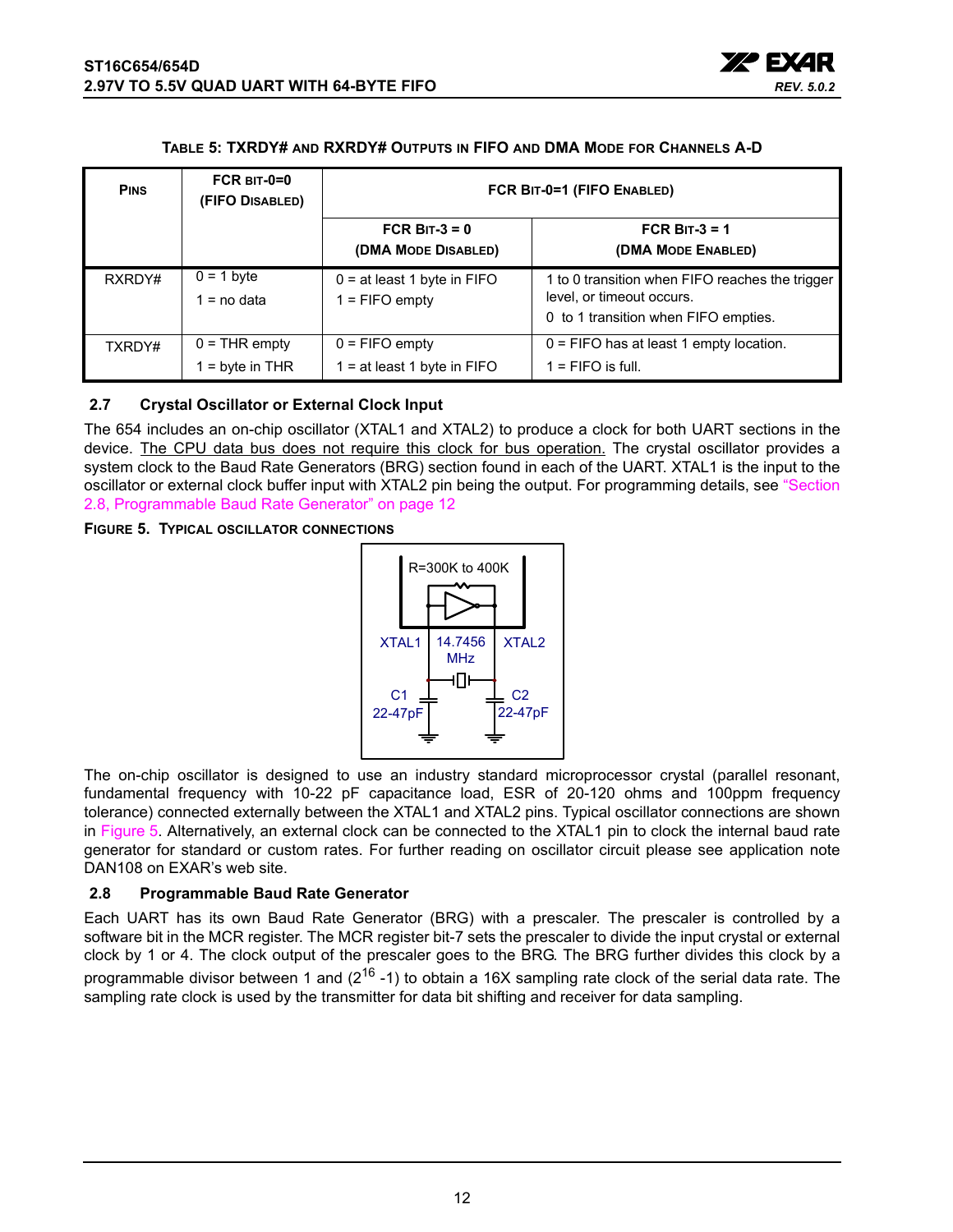<span id="page-12-0"></span>



[Table](#page-12-1) 6 shows the standard data rates available with a 14.7456 MHz crystal or external clock at 16X sampling rate. When using a non-standard frequency crystal or external clock, the divisor value can be calculated for DLL/DLM with the following equation.

divisor (decimal) = (XTAL1 clock frequency / prescaler) / (serial data rate x 16)

<span id="page-12-1"></span>

| <b>OUTPUT Data Rate</b><br>$MCR$ Bit-7=1 | <b>OUTPUT Data Rate</b><br>$MCR$ Bit-7=0<br>(DEFAULT) | <b>DIVISOR FOR 16x</b><br>Clock (Decimal) | <b>DIVISOR FOR 16X</b><br>Clock (HEX) | <b>DLM</b><br><b>PROGRAM</b><br><b>VALUE (HEX)</b> | <b>DLL</b><br><b>PROGRAM</b><br>VALUE (HEX) | <b>DATA RATE</b><br>ERROR $(\%)$ |
|------------------------------------------|-------------------------------------------------------|-------------------------------------------|---------------------------------------|----------------------------------------------------|---------------------------------------------|----------------------------------|
| 100                                      | 400                                                   | 2304                                      | 900                                   | 09                                                 | 00                                          | $\Omega$                         |
| 600                                      | 2400                                                  | 384                                       | 180                                   | 01                                                 | 80                                          | 0                                |
| 1200                                     | 4800                                                  | 192                                       | C0                                    | 00                                                 | C <sub>0</sub>                              | 0                                |
| 2400                                     | 9600                                                  | 96                                        | 60                                    | 00                                                 | 60                                          | 0                                |
| 4800                                     | 19.2k                                                 | 48                                        | 30                                    | 00                                                 | 30                                          | 0                                |
| 9600                                     | 38.4k                                                 | 24                                        | 18                                    | 00                                                 | 18                                          | $\mathbf{0}$                     |
| 19.2k                                    | 76.8k                                                 | 12                                        | 0C                                    | 00                                                 | 0C                                          | 0                                |
| 38.4k                                    | 153.6k                                                | 6                                         | 06                                    | 00                                                 | 06                                          | $\mathbf{0}$                     |
| 57.6k                                    | 230.4k                                                | 4                                         | 04                                    | 00                                                 | 04                                          | 0                                |
| 115.2k                                   | 460.8k                                                | $\overline{2}$                            | 02                                    | 00                                                 | 02                                          | 0                                |
| 230.4k                                   | 921.6k                                                |                                           | 01                                    | 00                                                 | 01                                          | 0                                |

#### <span id="page-12-2"></span>**2.9 Transmitter**

The transmitter section comprises of an 8-bit Transmit Shift Register (TSR) and 64 bytes of FIFO which includes a byte-wide Transmit Holding Register (THR). TSR shifts out every data bit with the 16X internal clock. A bit time is 16 clock periods. The transmitter sends the start-bit followed by the number of data bits, inserts the proper parity-bit if enabled, and adds the stop-bit(s). The status of the FIFO and TSR are reported in the Line Status Register (LSR bit-5 and bit-6).

#### <span id="page-12-3"></span>**2.9.1 Transmit Holding Register (THR) - Write Only**

The transmit holding register is an 8-bit register providing a data interface to the host processor. The host writes transmit data byte to the THR to be converted into a serial data stream including start-bit, data bits, parity-bit and stop-bit(s). The least-significant-bit (Bit-0) becomes first data bit to go out. The THR is the input register to the transmit FIFO of 64 bytes when FIFO operation is enabled by FCR bit-0. Every time a write operation is made to the THR, the FIFO data pointer is automatically bumped to the next sequential data location.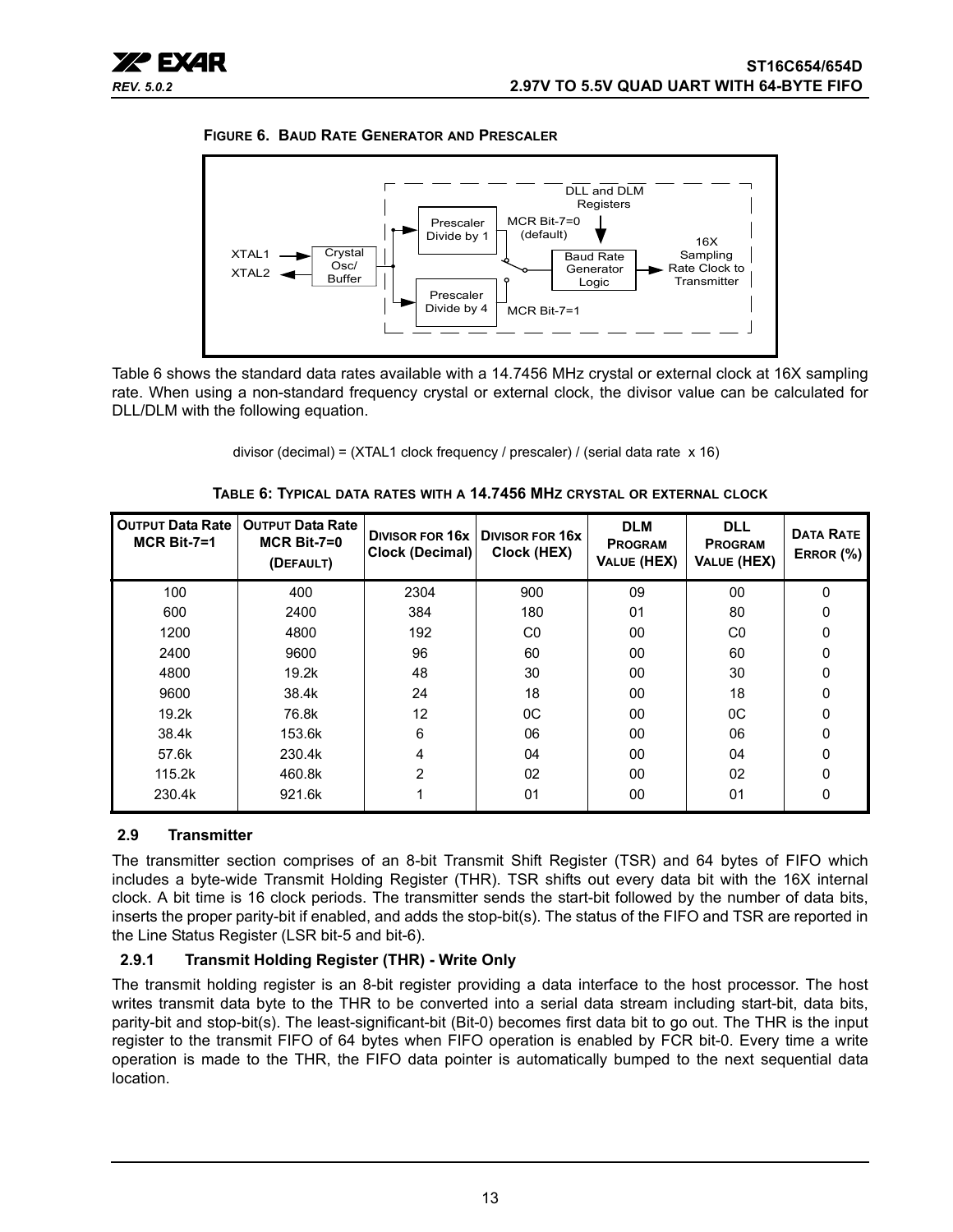

#### <span id="page-13-0"></span>**2.9.2 Transmitter Operation in non-FIFO Mode**

The host loads transmit data to THR one character at a time. The THR empty flag (LSR bit-5) is set when the data byte is transferred to TSR. THR flag can generate a transmit empty interrupt (ISR bit-1) when it is enabled by IER bit-1. The TSR flag (LSR bit-6) is set when TSR becomes completely empty.

<span id="page-13-1"></span>



#### <span id="page-13-2"></span>**2.9.3 Transmitter Operation in FIFO Mode**

The host may fill the transmit FIFO with up to 64 bytes of transmit data. The THR empty flag (LSR bit-5) is set whenever the FIFO is empty. The THR empty flag can generate a transmit empty interrupt (ISR bit-1) when the FIFO becomes empty. The transmit empty interrupt is enabled by IER bit-1. The TSR flag (LSR bit-6) is set when TSR/FIFO becomes empty.

<span id="page-13-3"></span>

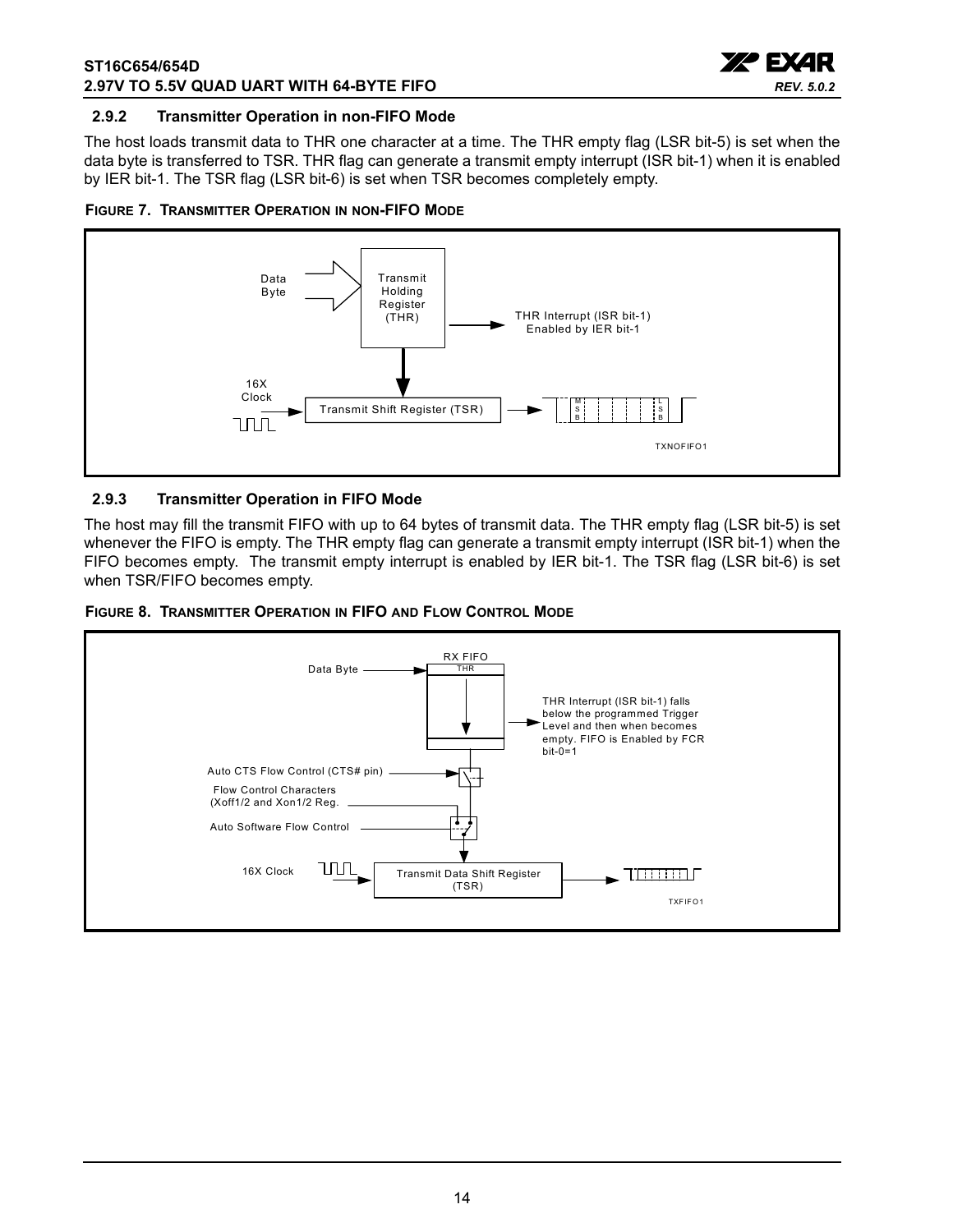

#### <span id="page-14-0"></span>**2.10 Receiver**

The receiver section contains an 8-bit Receive Shift Register (RSR) and 64 bytes of FIFO which includes a byte-wide Receive Holding Register (RHR). The RSR uses the 16X clock for timing. It verifies and validates every bit on the incoming character in the middle of each data bit. On the falling edge of a start or false start bit, an internal receiver counter starts counting at the 16X clock rate. After 8 clocks the start bit period should be at the center of the start bit. At this time the start bit is sampled and if it is still a logic 0 it is validated. Evaluating the start bit in this manner prevents the receiver from assembling a false character. The rest of the data bits and stop bits are sampled and validated in this same manner to prevent false framing. If there were any error(s), they are reported in the LSR register bits 2-4. Upon unloading the receive data byte from RHR, the receive FIFO pointer is bumped and the error tags are immediately updated to reflect the status of the data byte in RHR register. RHR can generate a receive data ready interrupt upon receiving a character or delay until it reaches the FIFO trigger level. Furthermore, data delivery to the host is guaranteed by a receive data ready time-out interrupt when data is not received for 4 word lengths as defined by LCR[1:0] plus 12 bits time. This is equivalent to 3.7-4.6 character times. The RHR interrupt is enabled by IER bit-0.

#### <span id="page-14-1"></span>**2.10.1 Receive Holding Register (RHR) - Read-Only**

The Receive Holding Register is an 8-bit register that holds a receive data byte from the Receive Shift Register. It provides the receive data interface to the host processor. The RHR register is part of the receive FIFO of 64 bytes by 11-bits wide, the 3 extra bits are for the 3 error tags to be reported in LSR register. When the FIFO is enabled by FCR bit-0, the RHR contains the first data character received by the FIFO. After the RHR is read, the next character byte is loaded into the RHR and the errors associated with the current data byte are immediately updated in the LSR bits 2-4.

#### <span id="page-14-2"></span>**FIGURE 9. RECEIVER OPERATION IN NON-FIFO MODE**

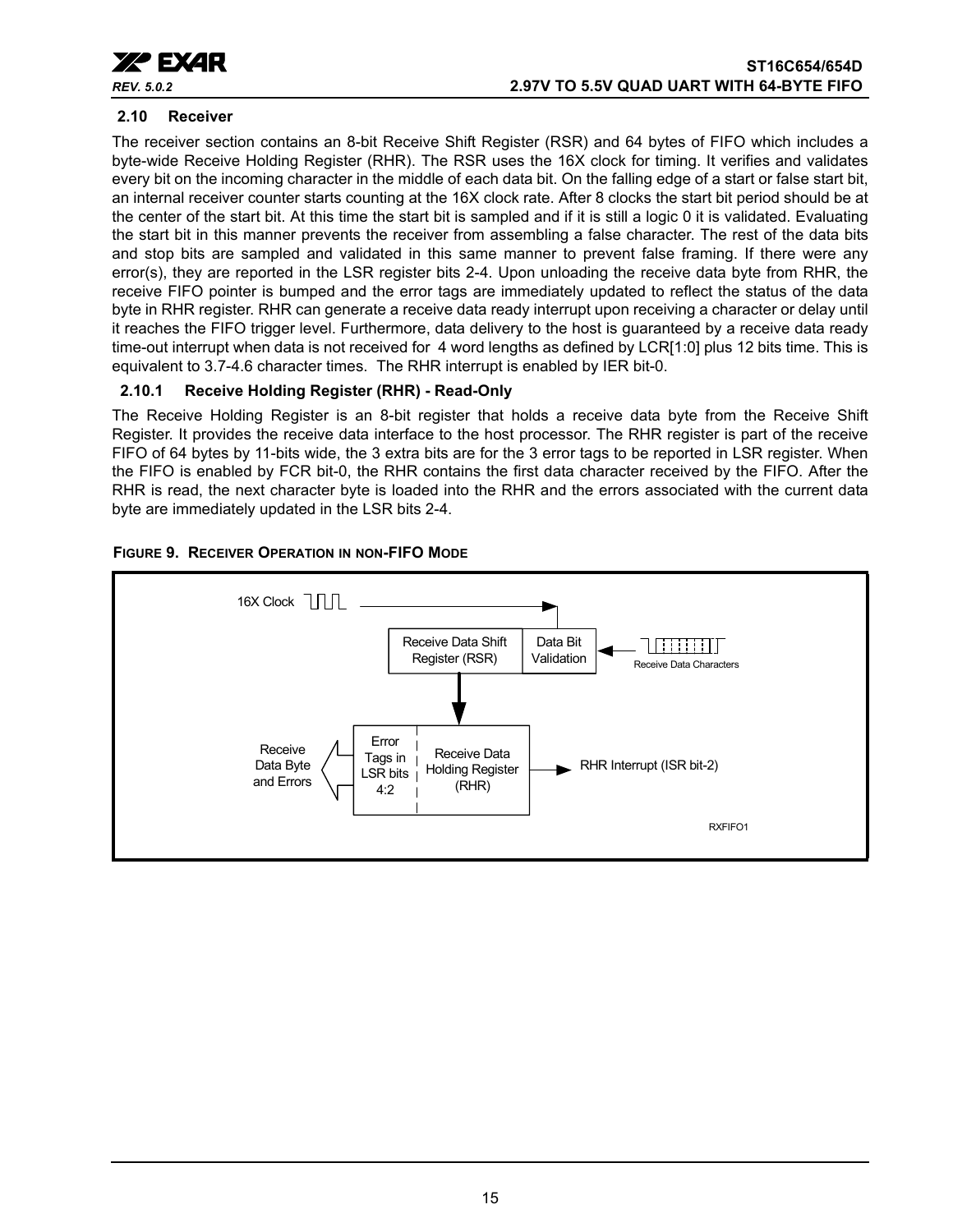



#### <span id="page-15-0"></span>**FIGURE 10. RECEIVER OPERATION IN FIFO AND AUTO RTS FLOW CONTROL MODE**

#### <span id="page-15-1"></span>**2.11 Auto RTS Hardware Flow Control**

Automatic RTS hardware flow control is used to prevent data overrun to the local receiver FIFO. The RTS# output is used to request remote unit to suspend/resume data transmission. The auto RTS flow control features is enabled to fit specific application requirement (see [Figure](#page-16-0) 11):

- Enable auto RTS flow control using EFR bit-6.
- The auto RTS function must be started by asserting RTS# output pin (MCR bit-1 to logic 1 after it is enabled).

If needed, the RTS interrupt can be enabled through IER bit-6 (after setting EFR bit-4). The UART issues an interrupt when the RTS# pin makes a transition from low to high: ISR bit-5 will be set to logic 1.

#### <span id="page-15-2"></span>**2.12 Auto CTS Flow Control**

Automatic CTS flow control is used to prevent data overrun to the remote receiver FIFO. The CTS# input is monitored to suspend/restart the local transmitter. The auto CTS flow control feature is selected to fit specific application requirement (see [Figure](#page-16-0) 11):

• Enable auto CTS flow control using EFR bit-7.

If needed, the CTS interrupt can be enabled through IER bit-7 (after setting EFR bit-4). The UART issues an interrupt when the CTS# pin is de-asserted (logic 1): ISR bit-5 will be set to 1, and UART will suspend transmission as soon as the stop bit of the character in process is shifted out. Transmission is resumed after the CTS# input is re-asserted (logic 0), indicating more data may be sent.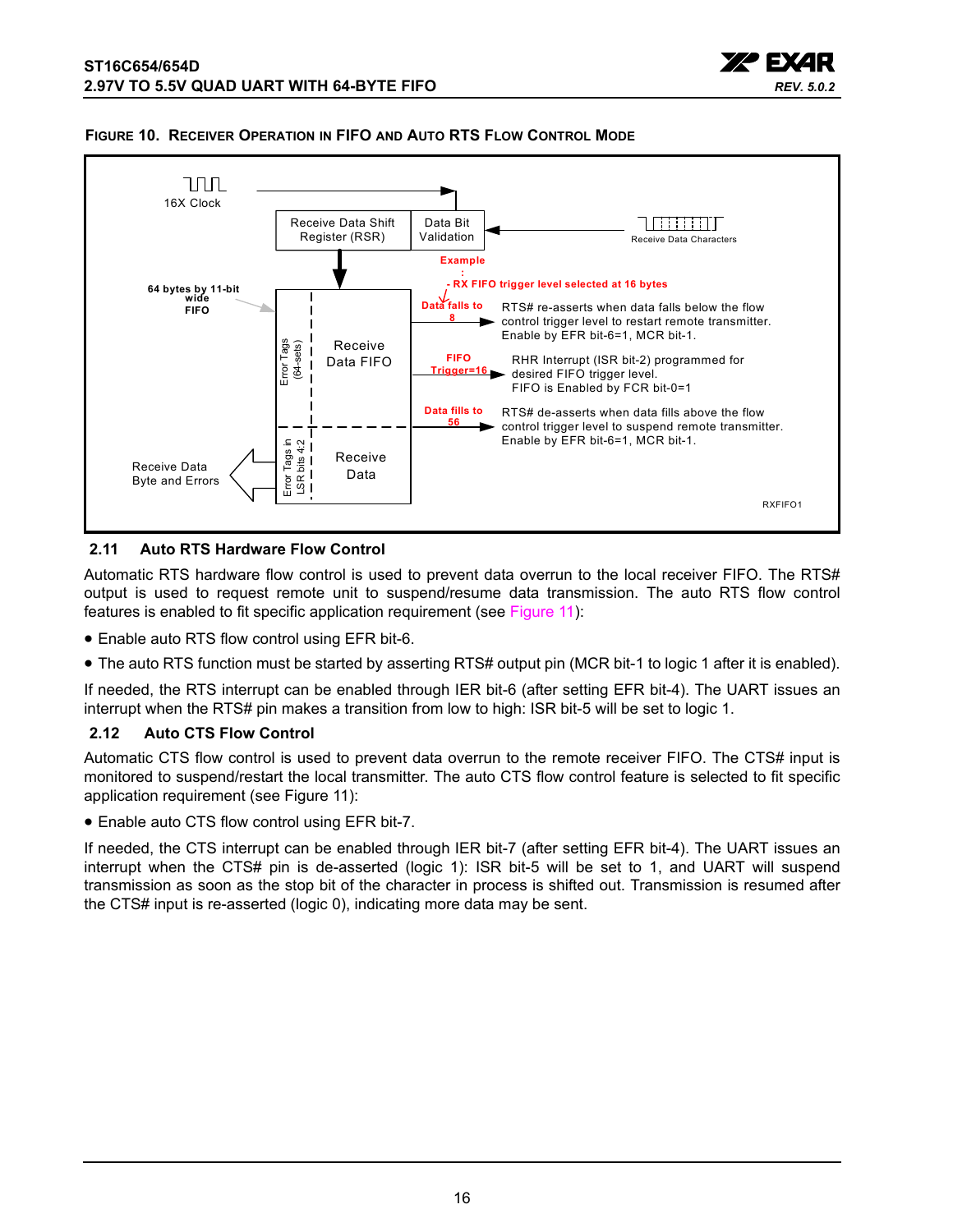



#### <span id="page-16-0"></span>**FIGURE 11. AUTO RTS AND CTS FLOW CONTROL OPERATION**

**TABLE 7: AUTO RTS/CTS FLOW CONTROL**

<span id="page-16-1"></span>

| <b>SELECTED TRIGGER</b><br>LEVEL | <b>INT PIN ACTIVATION</b> | <b>RTS# PIN</b><br><b>DE-ASSERTED</b><br>(Logic 1) | <b>RTS#PIN</b><br><b>RE-ASSERTED</b><br>(LogIC 0) |
|----------------------------------|---------------------------|----------------------------------------------------|---------------------------------------------------|
| 8                                | 8                         | 16                                                 |                                                   |
| 16                               | 16                        | 56                                                 | 8                                                 |
| 56                               | 56                        | 60                                                 | 16                                                |
| 60                               | 60                        | 60                                                 | 56                                                |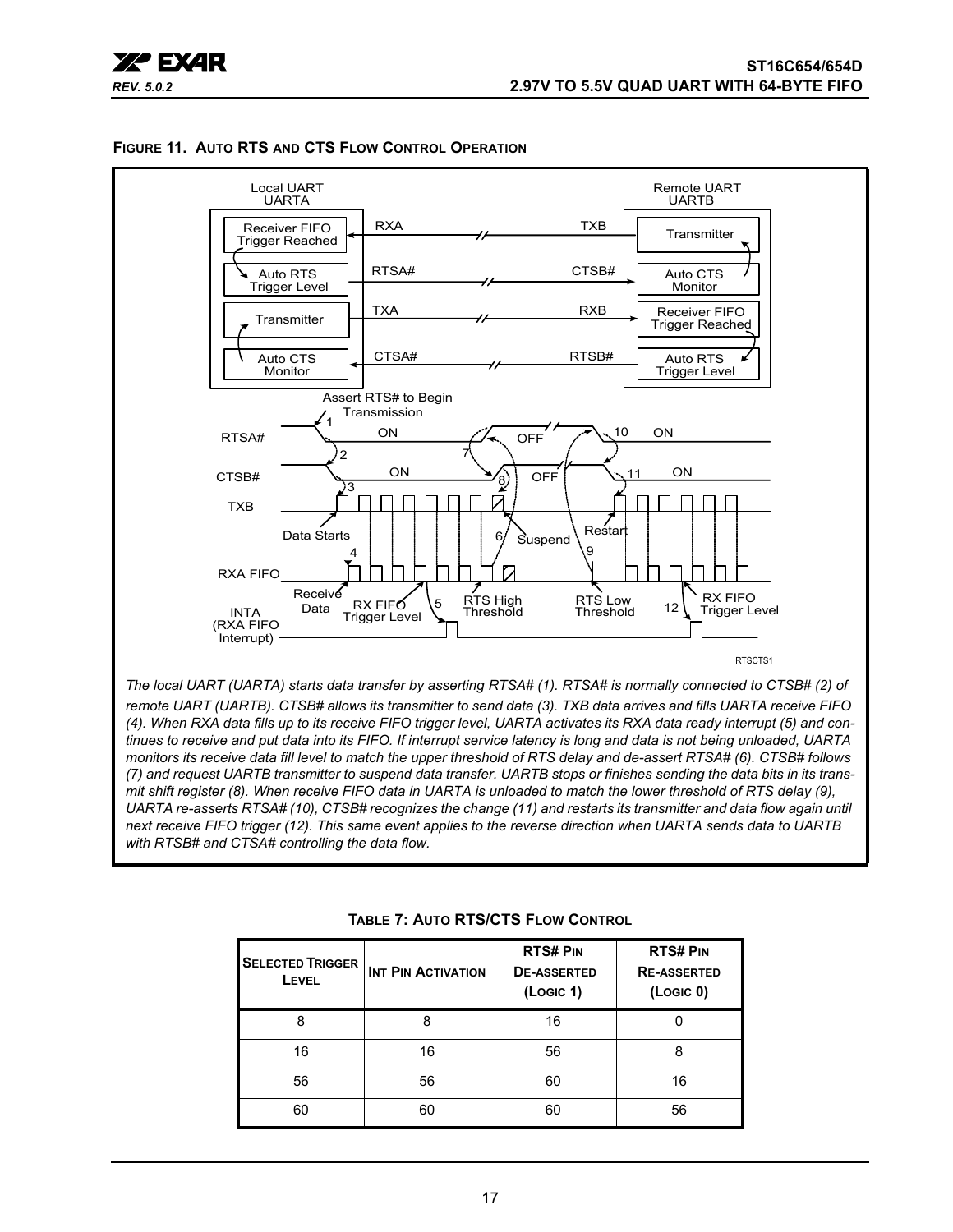

#### <span id="page-17-1"></span>**2.13 Auto Xon/Xoff (Software) Flow Control**

When software flow control is enabled ([See Table](#page-33-0) 15), the 654 compares one or two sequential receive data characters with the programmed Xon or Xoff-1,2 character value(s). If receive character(s) (RX) match the programmed values, the 654 will halt transmission (TX) as soon as the current character has completed transmission. When a match occurs, the Xoff (if enabled via IER bit-5) flag will be set and the interrupt output pin will be activated. Following a suspension due to a match of the Xoff character, the 654 will monitor the receive data stream for a match to the Xon-1,2 character. If a match is found, the 654 will resume operation and clear the flags (ISR bit-4).

Reset initially sets the contents of the Xon/Xoff 8-bit flow control registers to a logic 0. Following reset the user can write any Xon/Xoff value desired for software flow control. Different conditions can be set to detect Xon/ Xoff characters ([See Table](#page-33-0) 15) and suspend/resume transmissions. When double 8-bit Xon/Xoff characters are selected, the 654 compares two consecutive receive characters with two software flow control 8-bit values (Xon1, Xon2, Xoff1, Xoff2) and controls TX transmissions accordingly. Under the above described flow control mechanisms, flow control characters are not placed (stacked) in the user accessible RX data buffer or FIFO.

In the event that the receive buffer is overfilling and flow control needs to be executed, the 654 automatically sends an Xoff message (when enabled) via the serial TX output to the remote modem. The 654 sends the Xoff-1,2 characters two-character-times (= time taken to send two characters at the programmed baud rate) after the receive FIFO crosses the programmed trigger level. To clear this condition, the 654 will transmit the programmed Xon-1,2 characters as soon as receive FIFO is less than one trigger level below the programmed trigger level. [Table](#page-17-0) 8 below explains this.

<span id="page-17-0"></span>

| <b>RX TRIGGER LEVEL</b> | <b>INT PIN ACTIVATION</b> | <b>XOFF CHARACTER(S) SENT</b><br>(CHARACTERS IN RX FIFO) | <b>XON CHARACTER(S) SENT</b><br>(CHARACTERS IN RX FIFO) |
|-------------------------|---------------------------|----------------------------------------------------------|---------------------------------------------------------|
|                         |                           | 8*                                                       |                                                         |
| 16                      | 16                        | $16*$                                                    |                                                         |
| 56                      | 56                        | $56*$                                                    | 16                                                      |
| 60                      | 60                        | $60*$                                                    | 56                                                      |

**TABLE 8: AUTO XON/XOFF (SOFTWARE) FLOW CONTROL**

\* *After the trigger level is reached, an xoff character is sent after a short span of time (= time required to send 2* characters); for example, after 2.083ms has elapsed for 9600 baud and 10-bit word length setting.

#### <span id="page-17-2"></span>**2.14 Special Character Detect**

A special character detect feature is provided to detect an 8-bit character when bit-5 is set in the Enhanced Feature Register (EFR). When this character (Xoff2) is detected, it will be placed in the FIFO along with normal incoming RX data.

The 654 compares each incoming receive character with Xoff-2 data. If a match exists, the received data will be transferred to the RX FIFO and ISR bit-4 will be set to indicate detection of special character. Although the Internal Register Table shows Xon, Xoff Registers with eight bits of character information, the actual number of bits is dependent on the programmed word length. Line Control Register (LCR) bits 0-1 defines the number of character bits, i.e., either 5 bits, 6 bits, 7 bits, or 8 bits. The word length selected by LCR bits 0-1 also determines the number of bits that will be used for the special character comparison. Bit-0 in the Xon, Xoff Registers corresponds with the LSB bit for the receive character.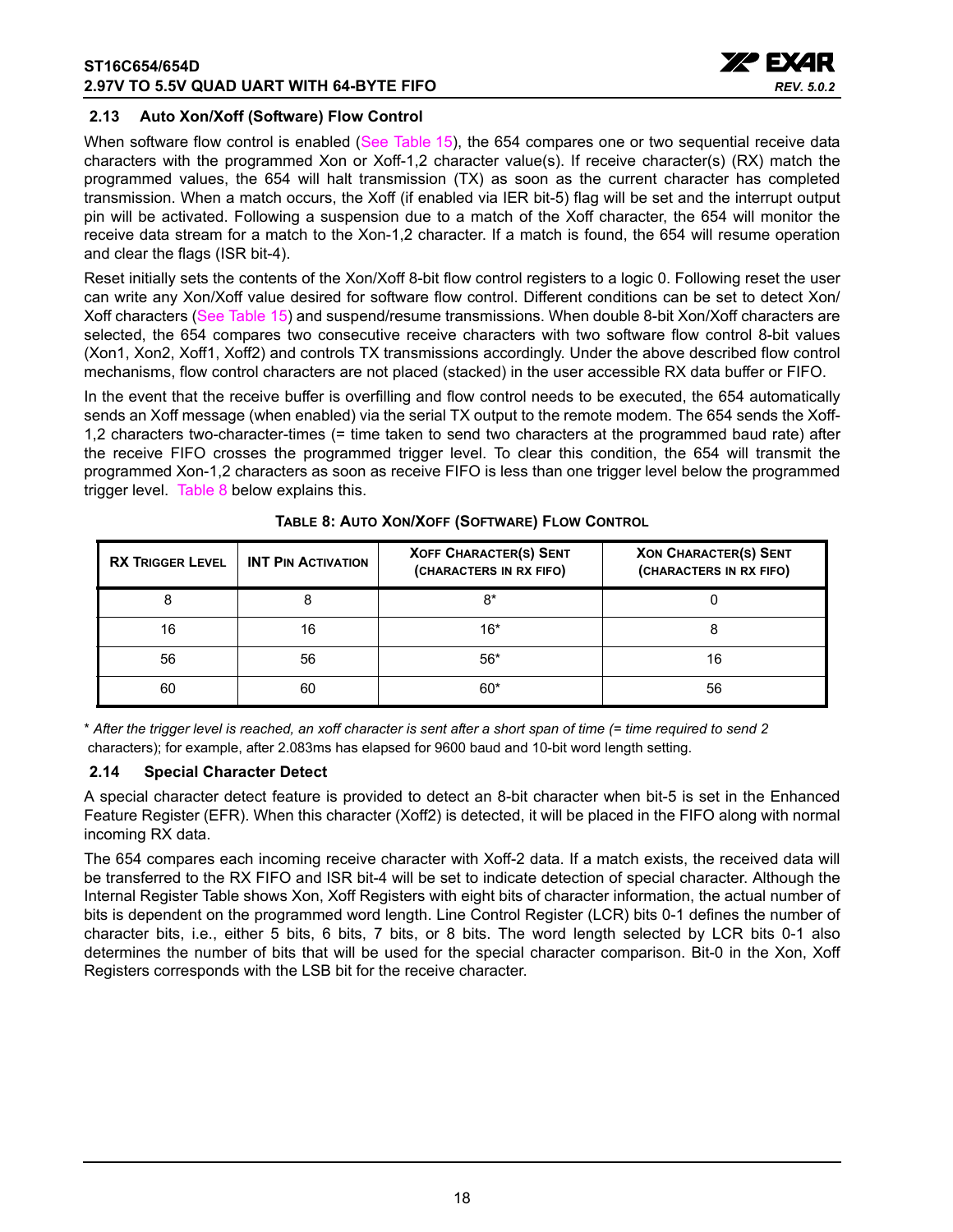

#### <span id="page-18-1"></span>**2.15 Infrared Mode**

The 654 UART includes the infrared encoder and decoder compatible to the IrDA (Infrared Data Association) version 1.0. The IrDA 1.0 standard that stipulates the infrared encoder sends out a 3/16 of a bit wide HIGHpulse for each "0" bit in the transmit data stream. This signal encoding reduces the on-time of the infrared LED, hence reduces the power consumption. See [Figure](#page-18-0) 12 below.

The infrared encoder and decoder are enabled by setting MCR register bit-6 to a '1'. When the infrared feature is enabled, the transmit data output, TX, idles at logic zero level. Likewise, the RX input assumes an idle level of logic zero from a reset and power up, see [Figure](#page-18-0) 12.

Typically, the wireless infrared decoder receives the input pulse from the infrared sensing diode on the RX pin. Each time it senses a light pulse, it returns a logic 1 to the data bit stream.



<span id="page-18-0"></span>**FIGURE 12. INFRARED TRANSMIT DATA ENCODING AND RECEIVE DATA DECODING**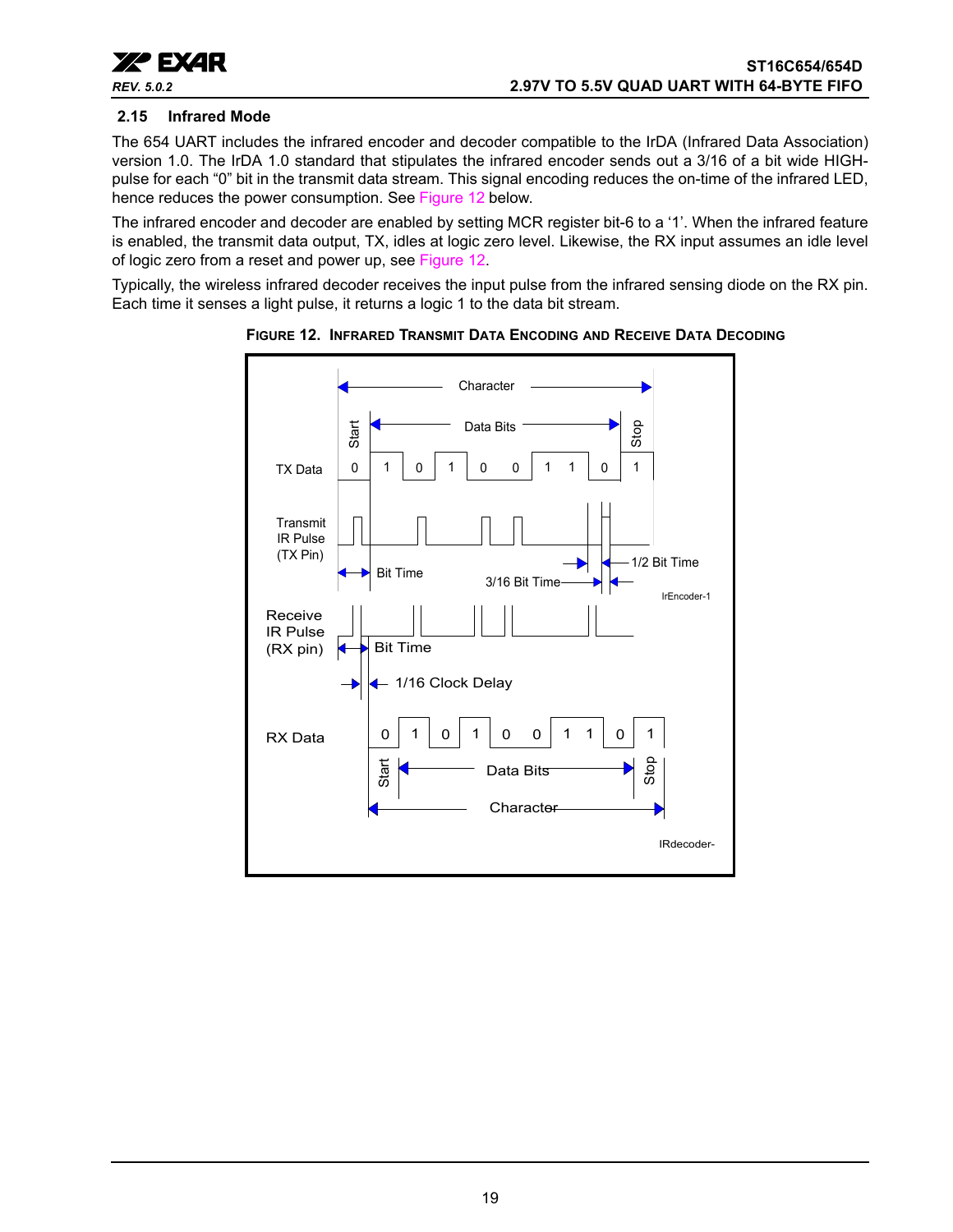

#### <span id="page-19-0"></span>**2.16 Sleep Mode with Auto Wake-Up**

The 654 supports low voltage system designs, hence, a sleep mode is included to reduce its power consumption when the chip is not actively used.

All of these conditions must be satisfied for the 654 to enter sleep mode:

- $\blacksquare$  no interrupts pending for all four channels of the 654 (ISR bit-0 = 1)
- sleep mode of both channels are enabled (IER bit-4 = 1)
- $\blacksquare$  modem inputs are not toggling (MSR bits 0-3 = 0)
- RX input pins are idling at a logic 1

The 654 stops its crystal oscillator to conserve power in the sleep mode. User can check the XTAL2 pin for no clock output as an indication that the device has entered the sleep mode.

The 654 resumes normal operation by any of the following:

- a receive data start bit transition (logic 1 to 0)
- a data byte is loaded to the transmitter, THR or FIFO
- a change of logic state on any of the modem or general purpose serial inputs: CTS#, DSR#, CD#, RI#

If the 654 is awakened by any one of the above conditions, it will return to the sleep mode automatically after all interrupting conditions have been serviced and cleared. If the 2750 is awakened by the modem inputs, a read to the MSR is required to reset the modem inputs. In any case, the sleep mode will not be entered while an interrupt is pending from any channel. The 654 will stay in the sleep mode of operation until it is disabled by setting IER bit-4 to a logic 0.

If the address lines, data bus lines, IOW#, IOR#, CSA#, CSB#, CSC#, CSD# and modem input lines remain steady when the 654 is in sleep mode, the maximum current will be in the microamp range as specified in the DC Electrical Characteristics on [page](#page-36-0) 37. If the input lines are floating or are toggling while the 654 is in sleep mode, the current can be up to 100 times more. If any of those signals are toggling or floating, then an external buffer would be required to keep the address, data and control lines steady to achieve the low current.

A word of caution: owing to the starting up delay of the crystal oscillator after waking up from sleep mode, the first few receive characters may be lost. Also, make sure the RX A-D pins are idling at logic 1 or "marking" condition during sleep mode. This may not occur when the external interface transceivers (RS-232, RS-485 or another type) are also put to sleep mode and cannot maintain the "marking" condition. To avoid this, the system design engineer can use a 47k ohm pull-up resistor on each of the RX A-D inputs.

#### <span id="page-19-1"></span>**2.17 Internal Loopback**

The 654 UART provides an internal loopback capability for system diagnostic purposes. The internal loopback mode is enabled by setting MCR register bit-4 to logic 1. All regular UART functions operate normally. [Figure](#page-20-0) 13 shows how the modem port signals are re-configured. Transmit data from the transmit shift register output is internally routed to the receive shift register input allowing the system to receive the same data that it was sending. The TX pin is held at logic 1 or mark condition while RTS# and DTR# are de-asserted, and CTS#, DSR# CD# and RI# inputs are ignored. Caution: the RX input must be held to a logic 1 during loopback test else upon exiting the loopback test the UART may detect and report a false "break" signal.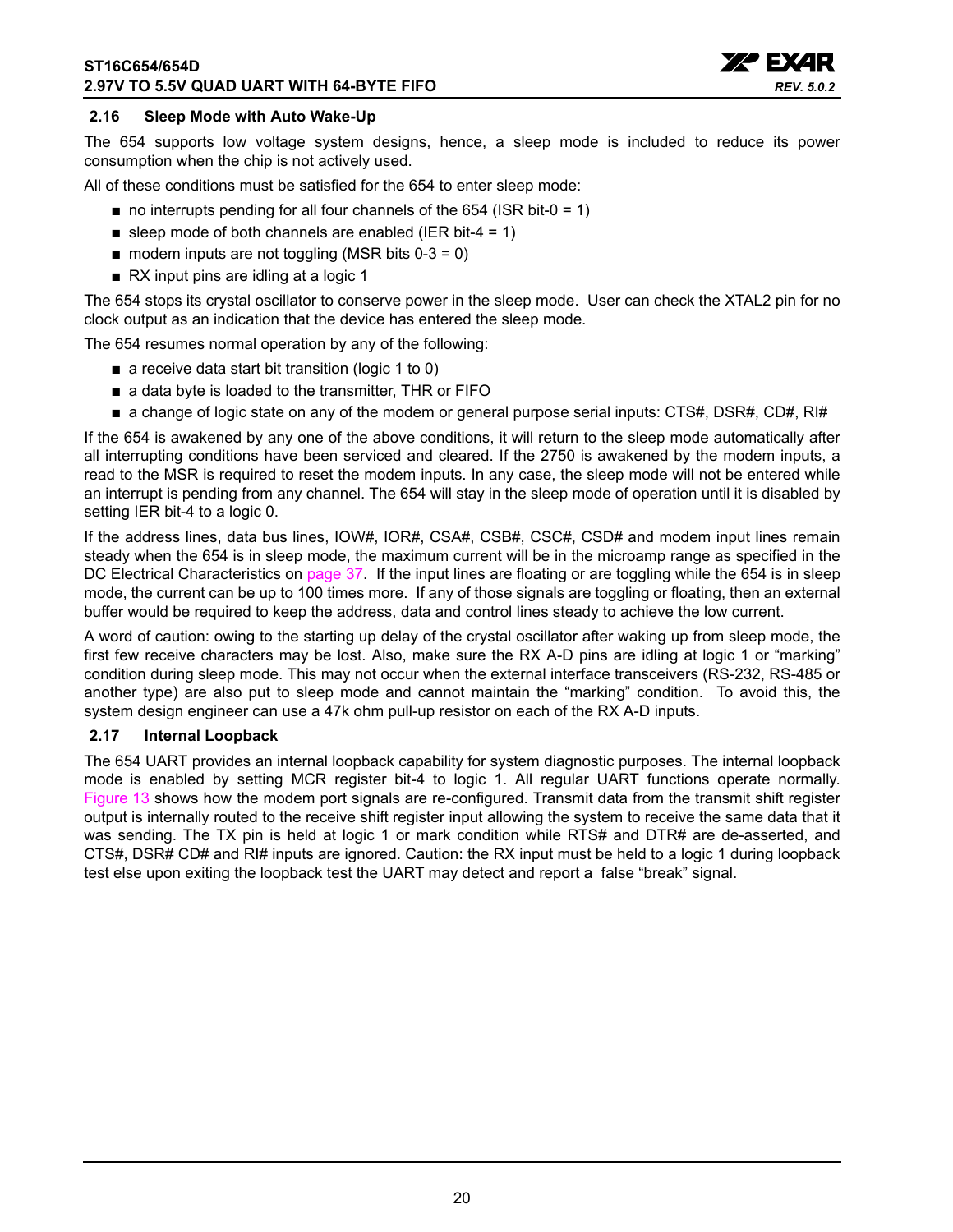



<span id="page-20-0"></span>**FIGURE 13. INTERNAL LOOP BACK IN CHANNEL A AND B**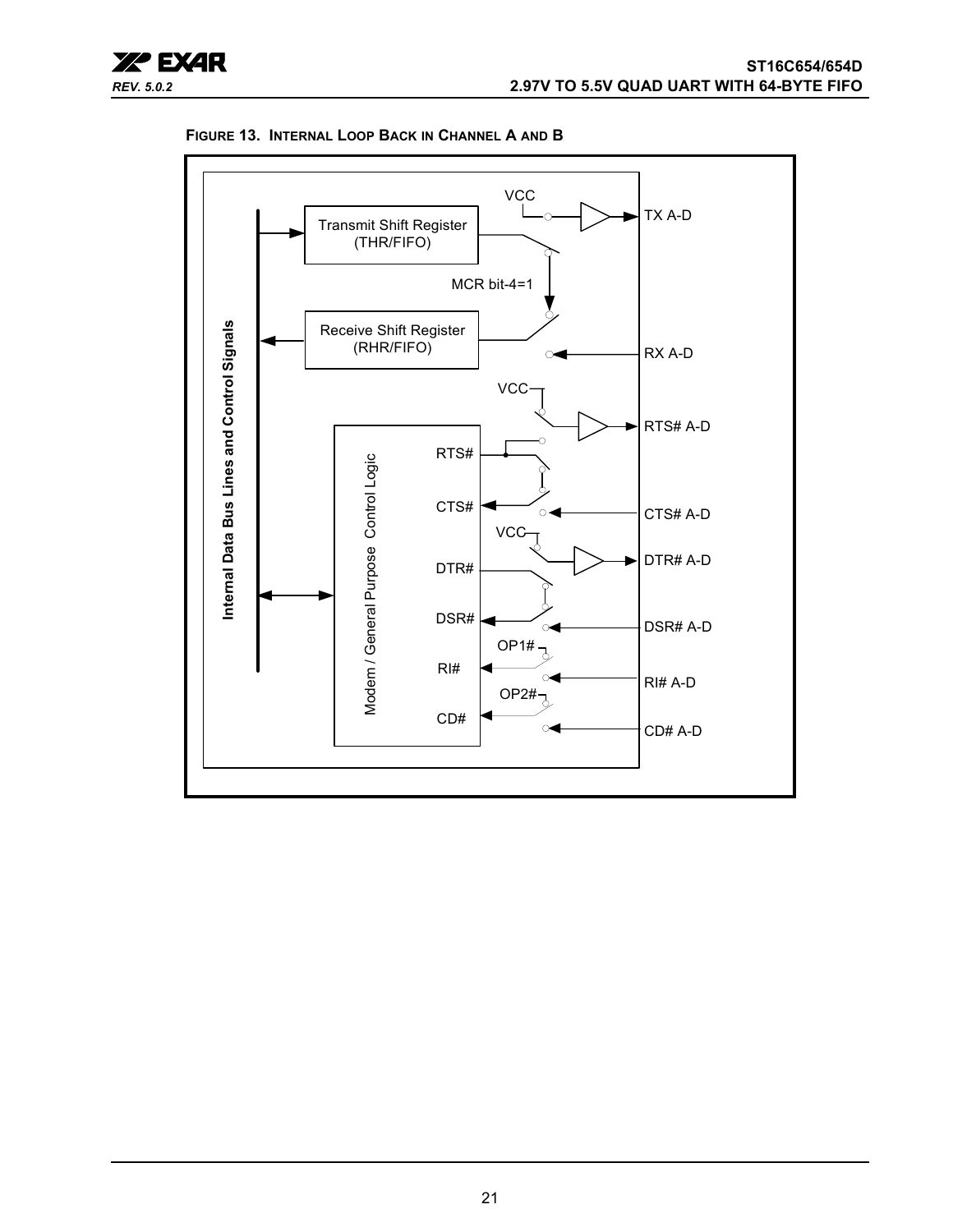

#### <span id="page-21-0"></span>**3.0 UART INTERNAL REGISTERS**

<span id="page-21-1"></span>.

Each UART channel in the 654 has its own set of configuration registers selected by address lines A0, A1 and A2 with a specific channel selected (See [Table](#page-21-1) 1 and Table 2). The complete register set is shown on Table 9 and [Table](#page-22-0) 10.

| A2, A1, A0 ADDRESSES                          | <b>REGISTER</b>                                                   | <b>READ/WRITE</b>       | <b>COMMENTS</b>             |  |  |  |  |  |  |  |
|-----------------------------------------------|-------------------------------------------------------------------|-------------------------|-----------------------------|--|--|--|--|--|--|--|
|                                               | <b>16C550 COMPATIBLE REGISTERS</b>                                |                         |                             |  |  |  |  |  |  |  |
| $0\quad 0$<br>$\Omega$                        | RHR - Receive Holding Register<br>THR - Transmit Holding Register | Read-only<br>Write-only | $LCR[7] = 0$                |  |  |  |  |  |  |  |
| $0\quad 0$<br>0                               | DLL - Div Latch Low Byte                                          | Read/Write              | LCR[7] = 1, LCR $\neq$ 0xBF |  |  |  |  |  |  |  |
| 0 <sub>1</sub><br>$\mathbf{0}$                | DLM - Div Latch High Byte                                         | Read/Write              |                             |  |  |  |  |  |  |  |
| 0 <sub>1</sub><br>0                           | IER - Interrupt Enable Register                                   | Read/Write              |                             |  |  |  |  |  |  |  |
| $1\quad0$<br>$\Omega$                         | ISR - Interrupt Status Register<br>FCR - FIFO Control Register    | Read-only<br>Write-only | $LCR[7] = 0$                |  |  |  |  |  |  |  |
| $\mathbf 0$<br>1 <sub>1</sub>                 | <b>LCR - Line Control Register</b>                                | Read/Write              |                             |  |  |  |  |  |  |  |
| $\mathbf{1}$<br>0 <sub>0</sub>                | MCR - Modem Control Register                                      | Read/Write              |                             |  |  |  |  |  |  |  |
| $\mathbf{1}$<br>0 <sub>1</sub>                | <b>LSR - Line Status Register</b><br>Reserved                     | Read-only<br>Write-only | $LCR[7] = 0$                |  |  |  |  |  |  |  |
| $\mathbf{1}$<br>$1\quad0$                     | MSR - Modem Status Register<br>Reserved                           | Read-only<br>Write-only |                             |  |  |  |  |  |  |  |
| 1 <sub>1</sub><br>$\mathbf{1}$                | SPR - Scratch Pad Register                                        |                         |                             |  |  |  |  |  |  |  |
|                                               | <b>ENHANCED REGISTERS</b>                                         |                         |                             |  |  |  |  |  |  |  |
| $1\quad 0$<br>$\Omega$                        | EFR - Enhanced Function Reg                                       | Read/Write              |                             |  |  |  |  |  |  |  |
| $0\quad 0$<br>$\mathbf{1}$                    | Xon-1 - Xon Character 1                                           | Read/Write              |                             |  |  |  |  |  |  |  |
| $\mathbf{1}$<br>$\mathbf 0$<br>$\overline{1}$ | Xon-2 - Xon Character 2                                           | Read/Write              | $LCR = 0xBF$                |  |  |  |  |  |  |  |
| $1\quad 0$<br>$\mathbf{1}$                    | Xoff-1 - Xoff Character 1<br>Read/Write                           |                         |                             |  |  |  |  |  |  |  |
| $1 \quad 1$<br>$\mathbf{1}$                   | Xoff-2 - Xoff Character 2                                         | Read/Write              |                             |  |  |  |  |  |  |  |
|                                               |                                                                   |                         |                             |  |  |  |  |  |  |  |
| x x x                                         | FSTAT - FIFO Status Register                                      | Read-only               | FSRS# pin is logic 0        |  |  |  |  |  |  |  |

#### **TABLE 9: UART CHANNEL A AND B UART INTERNAL REGISTERS**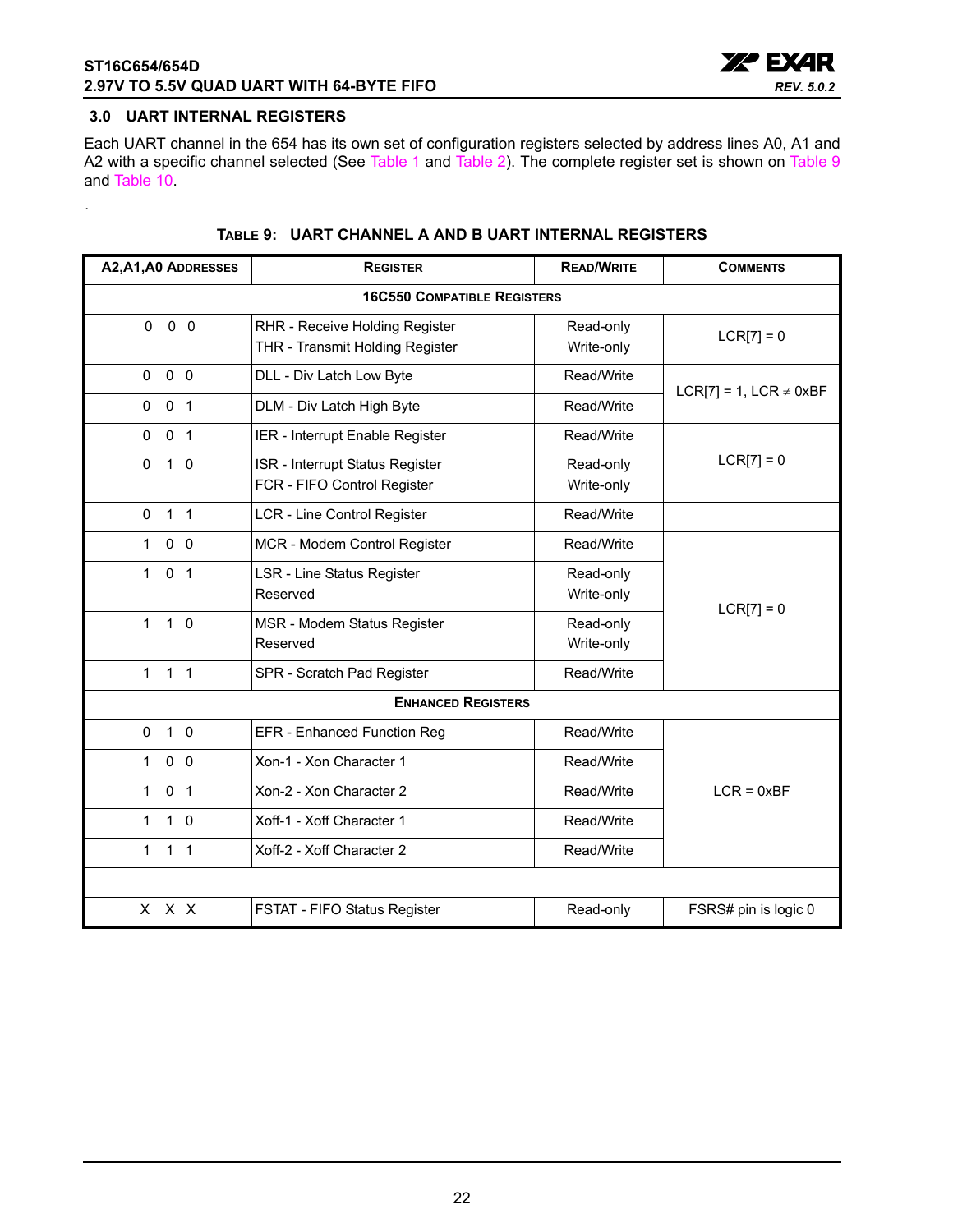### **XX<sup>o</sup> EXAR** ST16C654/654D<br>*REV. 5.0.2* ST16C654/654D<br>2.97V TO 5.5V QUAD UART WITH 64-BYTE FIFO *REV. 5.0.2* **2.97V TO 5.5V QUAD UART WITH 64-BYTE FIFO**

#### **TABLE 10: INTERNAL REGISTERS DESCRIPTION. SHADED BITS ARE ENABLED WHEN EFR BIT-4=1**

<span id="page-22-0"></span>

| <b>ADDRESS</b><br>A2-A0            | <b>REG</b><br><b>NAME</b> | READ/<br><b>WRITE</b> | <b>BIT-7</b>                     | <b>BIT-6</b>                 | <b>BIT-5</b>                  | <b>BIT-4</b>                       | <b>BIT-3</b>            | <b>BIT-2</b>                 | <b>BIT-1</b>                       | <b>BIT-0</b>               | <b>COMMENT</b>  |
|------------------------------------|---------------------------|-----------------------|----------------------------------|------------------------------|-------------------------------|------------------------------------|-------------------------|------------------------------|------------------------------------|----------------------------|-----------------|
| <b>16C550 Compatible Registers</b> |                           |                       |                                  |                              |                               |                                    |                         |                              |                                    |                            |                 |
| 000                                | <b>RHR</b>                | <b>RD</b>             | Bit-7                            | Bit-6                        | Bit-5                         | Bit-4                              | Bit-3                   | Bit-2                        | Bit-1                              | Bit-0                      |                 |
| 000                                | <b>THR</b>                | <b>WR</b>             | Bit-7                            | Bit-6                        | Bit-5                         | Bit-4                              | Bit-3                   | Bit-2                        | Bit-1                              | Bit-0                      |                 |
| 001                                | <b>IER</b>                | RD/WR                 | $0/$                             | $0/$                         | $0/$                          | 0/                                 | Modem                   | <b>RXLine</b>                | TX                                 | <b>RX</b>                  |                 |
|                                    |                           |                       | CTS#<br>Int.<br>Enable           | RTS#<br>Int.<br>Enable       | Xoff Int.<br>Enable           | Sleep<br>Mode<br>Enable            | Stat. Int.<br>Enable    | Stat.<br>Int.<br>Enable      | Empty<br>Int<br>Enable             | Data<br>Int.<br>Enable     |                 |
| 010                                | <b>ISR</b>                | <b>RD</b>             | <b>FIFOs</b>                     | <b>FIFOs</b>                 | $0/$                          | $0/$                               | <b>INT</b>              | <b>INT</b>                   | <b>INT</b>                         | <b>INT</b>                 | $LCR[7] = 0$    |
|                                    |                           |                       | Enabled                          | Enabled                      | <b>INT</b><br>Source<br>Bit-5 | <b>INT</b><br>Source<br>Bit-4      | Source<br>Bit-3         | Source<br>Bit-2              | Source<br>Bit-1                    | Source<br>Bit-0            |                 |
| 010                                | <b>FCR</b>                | <b>WR</b>             | <b>RXFIFO</b>                    | <b>RXFIFO</b>                | $0/$                          | $0/$                               | <b>DMA</b>              | <b>TX</b>                    | RX                                 | <b>FIFOs</b>               |                 |
|                                    |                           |                       | Trigger                          | Trigger                      | <b>TXFIFO</b><br>Trigger      | <b>TXFIFO</b><br>Trigger           | Mode<br>Enable          | <b>FIFO</b><br>Reset         | <b>FIFO</b><br>Reset               | Enable                     |                 |
| 011                                | <b>LCR</b>                | RD/WR                 | Divisor                          | Set TX                       | Set Par-                      | Even                               | Parity                  | Stop                         | Word                               | Word                       |                 |
|                                    |                           |                       | Enable                           | <b>Break</b>                 | ity                           | Parity                             | Enable                  | <b>Bits</b>                  | Length<br>Bit-1                    | Length<br>Bit-0            |                 |
| 100                                | <b>MCR</b>                | RD/WR                 | $0/$                             | 0/                           | $0/$                          | Internal                           | INT Out-                | Rsvd                         | RTS#                               | DTR#                       |                 |
|                                    |                           |                       | <b>BRG</b><br>Pres-<br>caler     | IR Mode<br>ENable            | <b>XonAny</b>                 | Lopback<br>Enable                  | put<br>Enable<br>(OP2#) | (OP1#)                       | Output<br>Control                  | Output<br>Control          |                 |
| 101                                | <b>LSR</b>                | <b>RD</b>             | <b>RXFIFO</b><br>Global<br>Error | THR &<br><b>TSR</b><br>Empty | <b>THR</b><br>Empty           | RX<br><b>Break</b>                 | RX Fram-<br>ing Error   | <b>RX</b><br>Parity<br>Error | <b>RX</b><br>Over-<br>run<br>Error | <b>RX</b><br>Data<br>Ready | $LCR[7] = 0$    |
| $110$                              | <b>MSR</b>                | <b>RD</b>             | CD#<br>Input                     | RI#<br>Input                 | DSR#<br>Input                 | CTS#<br>Input                      | Delta<br>CD#            | Delta<br>RI#                 | Delta<br>DSR#                      | Delta<br>CTS#              |                 |
| 111                                | <b>SPR</b>                | RD/WR                 | Bit-7                            | Bit-6                        | Bit-5                         | Bit-4                              | Bit-3                   | Bit-2                        | Bit-1                              | Bit-0                      | $LCR[7] = 0$    |
|                                    |                           |                       |                                  |                              |                               | <b>Baud Rate Generator Divisor</b> |                         |                              |                                    |                            |                 |
| 000                                | <b>DLL</b>                | RD/WR                 | Bit-7                            | Bit-6                        | Bit-5                         | Bit-4                              | Bit-3                   | Bit-2                        | Bit-1                              | Bit-0                      | $LCR[7] = 1$    |
| 001                                | <b>DLM</b>                | RD/WR                 | Bit-7                            | Bit-6                        | Bit-5                         | Bit-4                              | Bit-3                   | Bit-2                        | Bit-1                              | Bit-0                      | $LCR \neq 0xBF$ |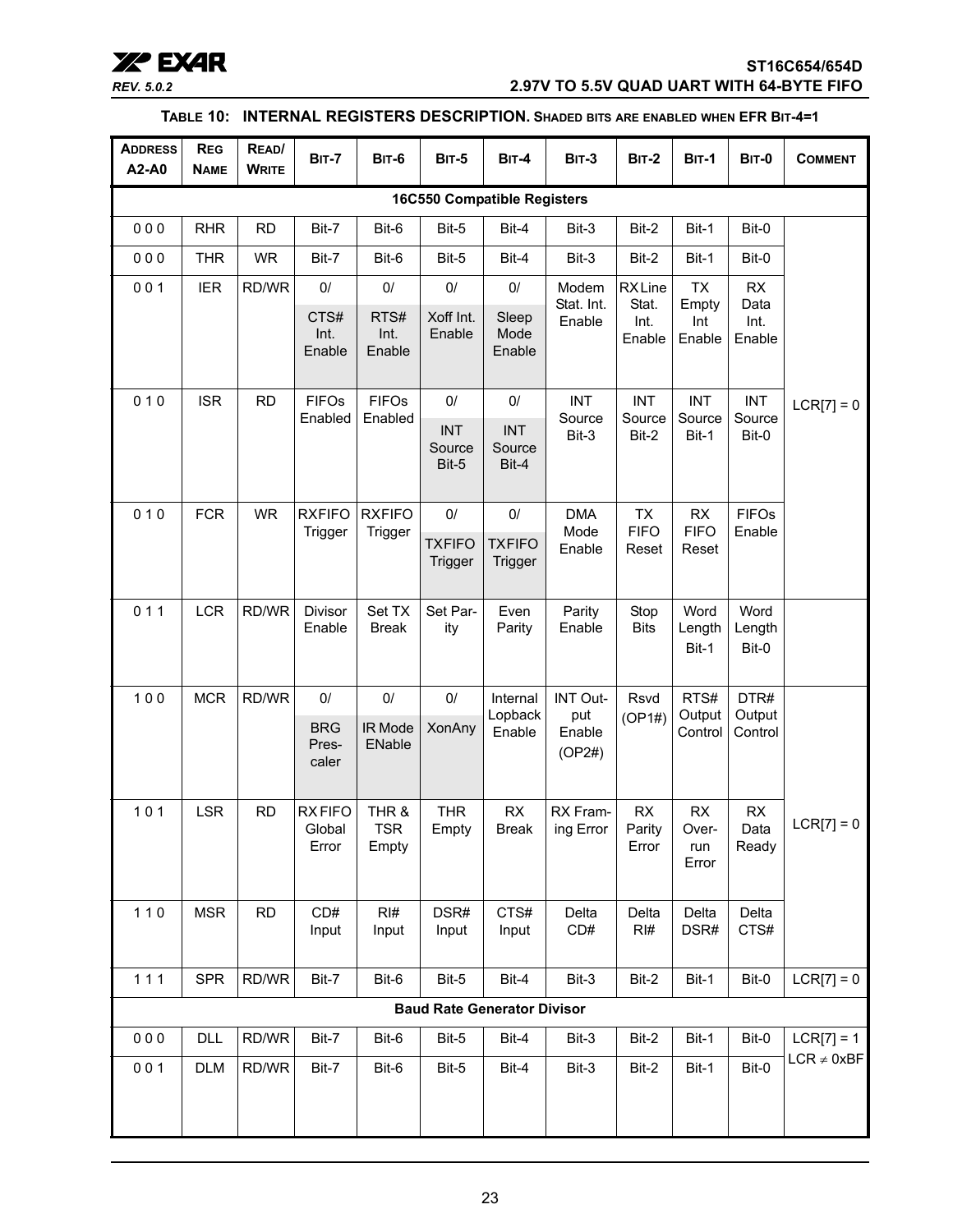

#### **TABLE 10: INTERNAL REGISTERS DESCRIPTION. SHADED BITS ARE ENABLED WHEN EFR BIT-4=1**

| <b>ADDRESS</b><br>A2-A0 | <b>REG</b><br><b>NAME</b> | READ/<br><b>WRITE</b> | <b>BIT-7</b>           | BIT-6                  | <b>BIT-5</b>              | $BIT-4$                                                     | $BIT-3$                                | <b>BIT-2</b>                                  | <b>BIT-1</b>                                  | <b>BIT-0</b>                           | <b>COMMENT</b>                                              |
|-------------------------|---------------------------|-----------------------|------------------------|------------------------|---------------------------|-------------------------------------------------------------|----------------------------------------|-----------------------------------------------|-----------------------------------------------|----------------------------------------|-------------------------------------------------------------|
|                         |                           |                       |                        |                        |                           | <b>Enhanced Registers</b>                                   |                                        |                                               |                                               |                                        |                                                             |
| 010                     | <b>EFR</b>                | RD/WR                 | Auto<br>CTS#<br>Enable | Auto<br>RTS#<br>Enable | Special<br>Char<br>Select | Enable<br>IER [7:4],<br>ISR [5:4],<br>FCR[5:4],<br>MCR[7:5] | Soft-<br>ware<br>Flow<br>Cntl<br>Bit-3 | Soft-<br>ware<br><b>Flow</b><br>Cntl<br>Bit-2 | Soft-<br>ware<br><b>Flow</b><br>Cntl<br>Bit-1 | Soft-<br>ware<br>Flow<br>Cntl<br>Bit-0 |                                                             |
| 100                     | XON <sub>1</sub>          | RD/WR                 | Bit-7                  | Bit-6                  | Bit-5                     | Bit-4                                                       | Bit-3                                  | Bit-2                                         | Bit-1                                         | Bit-0                                  | LCR=0xBF                                                    |
| 101                     | XON <sub>2</sub>          | RD/WR                 | Bit-7                  | Bit-6                  | Bit-5                     | Bit-4                                                       | Bit-3                                  | Bit-2                                         | Bit-1                                         | Bit-0                                  |                                                             |
| 110                     | XOFF1                     | RD/WR                 | Bit-7                  | Bit-6                  | Bit-5                     | Bit-4                                                       | Bit-3                                  | Bit-2                                         | Bit-1                                         | Bit-0                                  |                                                             |
| 111                     | XOFF <sub>2</sub>         | RD/WR                 | Bit-7                  | Bit-6                  | Bit-5                     | Bit-4                                                       | Bit-3                                  | Bit-2                                         | Bit-1                                         | Bit-0                                  |                                                             |
|                         |                           |                       |                        |                        |                           |                                                             |                                        |                                               |                                               |                                        |                                                             |
| XXX                     | <b>FSTAT</b>              | <b>RD</b>             | RX-<br>RDYD#           | RX-<br>RDYC#           | RX-<br>RDYB#              | RX-<br>RDYA#                                                | TX-<br>RDYD#                           | TX-<br>RDYC#                                  | TX-<br>RDYB#                                  | TX-<br>RDYA#                           | FSRS# pin is<br>a logic 0. No<br>address lines<br>required. |

#### <span id="page-23-0"></span>**4.0 INTERNAL REGISTER DESCRIPTIONS**

#### <span id="page-23-1"></span>**4.1 Receive Holding Register (RHR) - Read- Only**

[See "Receiver" on page](#page-14-0) 15.

#### <span id="page-23-2"></span>**4.2 Transmit Holding Register (THR) - Write-Only**

[See "Transmitter" on page](#page-12-2) 13.

#### <span id="page-23-3"></span>**4.3 Interrupt Enable Register (IER) - Read/Write**

The Interrupt Enable Register (IER) masks the interrupts from receive data ready, transmit empty, line status and modem status registers. These interrupts are reported in the Interrupt Status Register (ISR).

#### <span id="page-23-4"></span>**4.3.1 IER versus Receive FIFO Interrupt Mode Operation**

When the receive FIFO (FCR BIT-0 = 1) and receive interrupts (IER BIT-0 = 1) are enabled, the RHR interrupts (see ISR bits 2 and 3) status will reflect the following:

- **A.** The receive data available interrupts are issued to the host when the FIFO has reached the programmed trigger level. It will be cleared when the FIFO drops below the programmed trigger level.
- **B.** FIFO level will be reflected in the ISR register when the FIFO trigger level is reached. Both the ISR register status bit and the interrupt will be cleared when the FIFO drops below the trigger level.
- **C.** The receive data ready bit (LSR BIT-0) is set as soon as a character is transferred from the shift register to the receive FIFO. It is reset when the FIFO is empty.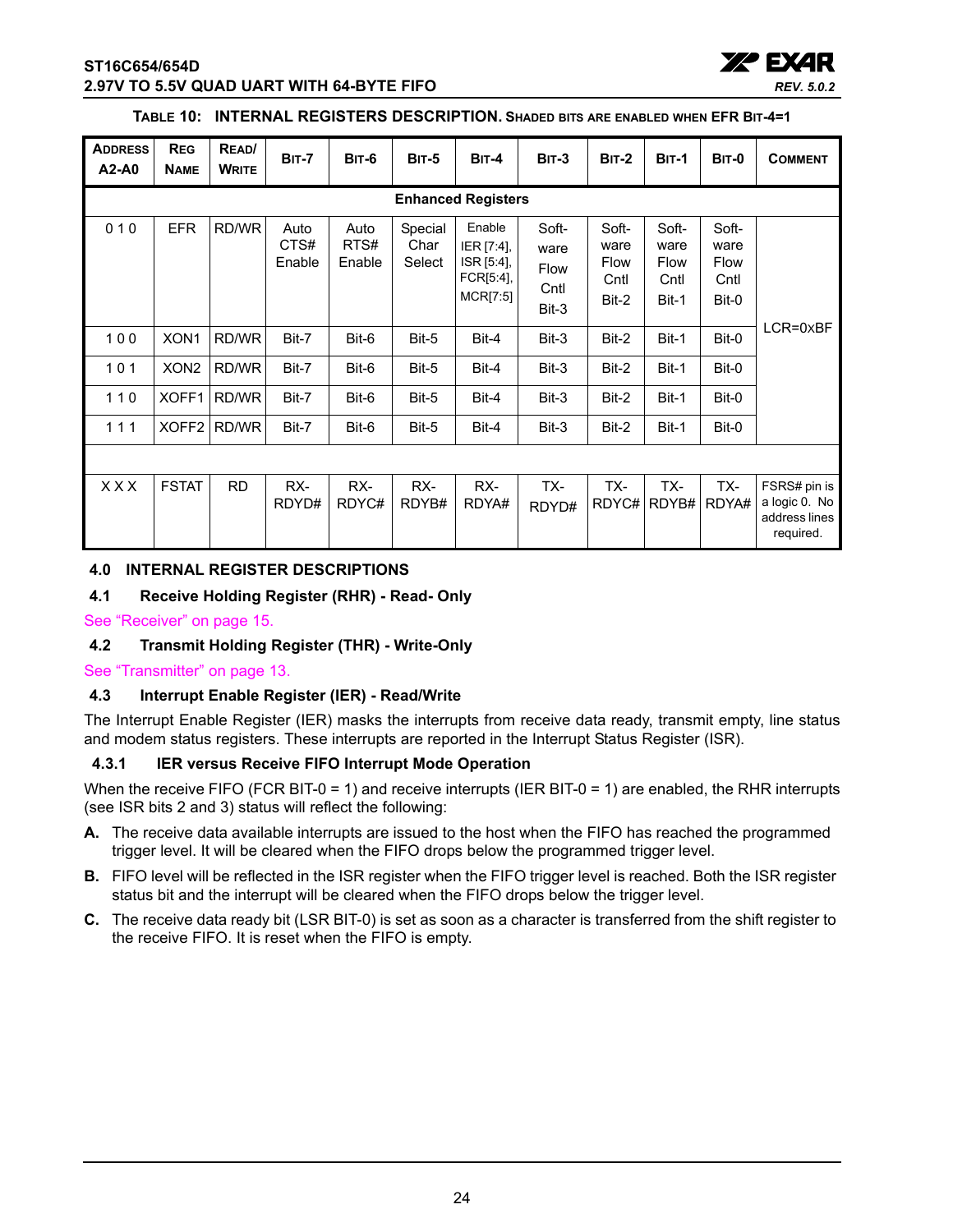

#### <span id="page-24-0"></span>**4.3.2 IER versus Receive/Transmit FIFO Polled Mode Operation**

When FCR BIT-0 equals a logic 1 for FIFO enable; resetting IER bits 0-3 enables the ST16C654 in the FIFO polled mode of operation. Since the receiver and transmitter have separate bits in the LSR either or both can be used in the polled mode by selecting respective transmit or receive control bit(s).

- **A.** LSR BIT-0 indicates there is data in RHR or RX FIFO.
- **B.** LSR BIT-1 indicates an overrun error has occurred and that data in the FIFO may not be valid.
- **C.** LSR BIT 2-4 provides the type of receive data errors encountered for the data byte in RHR, if any.
- **D.** LSR BIT-5 indicates THR is empty.
- **E.** LSR BIT-6 indicates when both the transmit FIFO and TSR are empty.
- **F.** LSR BIT-7 indicates a data error in at least one character in the RX FIFO.

#### **IER[0]: RHR Interrupt Enable**

The receive data ready interrupt will be issued when RHR has a data character in the non-FIFO mode or when the receive FIFO has reached the programmed trigger level in the FIFO mode.

Logic 0 = Disable the receive data ready interrupt (default).

Logic 1 = Enable the receiver data ready interrupt.

#### **IER[1]: THR Interrupt Enable**

This bit enables the Transmit Ready interrupt which is issued whenever the THR becomes empty in the non-FIFO mode or when data in the FIFO falls below the programmed trigger level in the FIFO mode. If the THR is empty when this bit is enabled, an interrupt will be generated.

Logic 0 = Disable Transmit Ready interrupt (default).

Logic 1 = Enable Transmit Ready interrupt.

#### **IER[2]: Receive Line Status Interrupt Enable**

If any of the LSR register bits 1, 2, 3 or 4 is a logic 1, it will generate an interrupt to inform the host controller about the error status of the current data byte in FIFO. LSR bit-1 generates an interrupt immediately when an overrun occurs. LSR bits 2-4 generate an interrupt when the character in the RHR has an error.

- Logic 0 = Disable the receiver line status interrupt (default).
- Logic 1 = Enable the receiver line status interrupt.

#### **IER[3]: Modem Status Interrupt Enable**

- Logic 0 = Disable the modem status register interrupt (default).
- Logic 1 = Enable the modem status register interrupt.

#### **IER[4]: Sleep Mode Enable (requires EFR[4] = 1)**

- Logic 0 = Disable Sleep Mode (default).
- Logic 1 = Enable Sleep Mode. See Sleep Mode section for further details.

#### **IER[5]: Xoff Interrupt Enable (requires EFR[4]=1)**

- Logic 0 = Disable the software flow control, receive Xoff interrupt. (default)
- Logic 1 = Enable the software flow control, receive Xoff interrupt. See Software Flow Control section for details.

#### **IER[6]: RTS# Output Interrupt Enable (requires EFR[4]=1)**

- Logic 0 = Disable the RTS# interrupt (default).
- Logic 1 = Enable the RTS# interrupt. The UART issues an interrupt when the RTS# pin makes a transition from low to high (if enabled by EFR bit-6).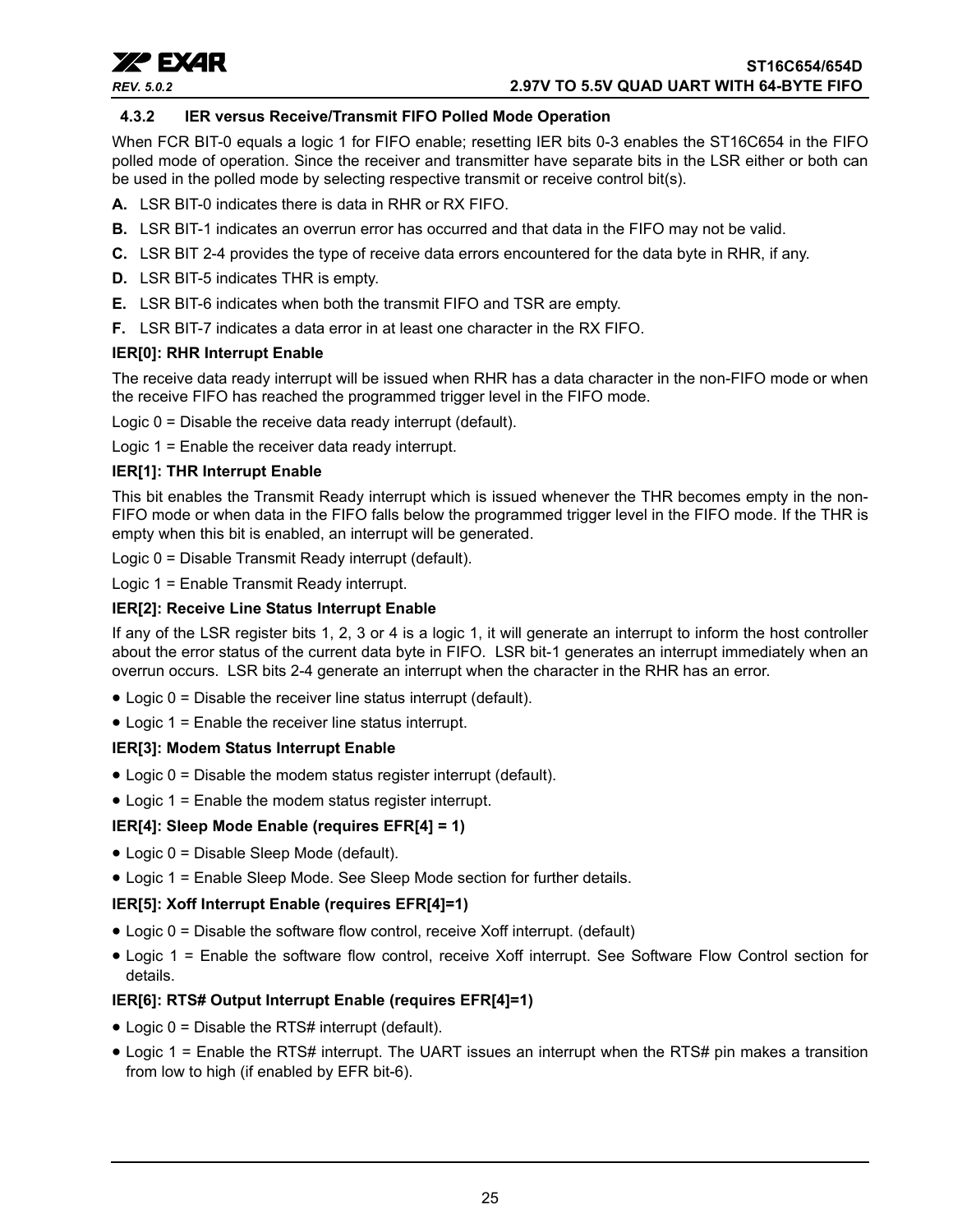

#### **IER[7]: CTS# Input Interrupt Enable (requires EFR[4]=1)**

- Logic 0 = Disable the CTS# interrupt (default).
- Logic 1 = Enable the CTS# interrupt. The UART issues an interrupt when CTS# pin makes a transition from low to high (if enabled by EFR bit-7).

#### <span id="page-25-0"></span>**4.4 Interrupt Status Register (ISR) - Read-Only**

The UART provides multiple levels of prioritized interrupts to minimize external software interaction. The Interrupt Status Register (ISR) provides the user with six interrupt status bits. Performing a read cycle on the ISR will give the user the current highest pending interrupt level to be serviced, others are queued up to be serviced next. No other interrupts are acknowledged until the pending interrupt is serviced. The Interrupt Source Table, [Table](#page-26-0) 11, shows the data values (bit 0-5) for the interrupt priority levels and the interrupt sources associated with each of these interrupt levels.

#### <span id="page-25-1"></span>**4.4.1 Interrupt Generation:**

- LSR is by any of the LSR bits 1, 2, 3 and 4.
- RXRDY is by RX trigger level.
- RXRDY Time-out is by a 4-char plus 12 bits delay timer.
- TXRDY is by TX trigger level or TX FIFO empty.
- MSR is by any of the MSR bits 0, 1, 2 and 3.
- Receive Xoff/Special character is by detection of a Xoff or Special character.
- CTS# is when the remote transmitter toggles the input pin (from low to high) during auto CTS flow control.
- RTS# is when its receiver toggles the output pin (from low to high) during auto RTS flow control.

#### <span id="page-25-2"></span>**4.4.2 Interrupt Clearing:**

- LSR interrupt is cleared by a read to the LSR register (LSR bits 1-4 will clear but LSR bit-7 will not clear until character(s) that generated the interrupt(s) has been emptied or cleared from FIFO).
- RXRDY interrupt is cleared by reading data until FIFO falls below the trigger level.
- RXRDY Time-out interrupt is cleared by reading RHR.
- TXRDY interrupt is cleared by a read to the ISR register or writing to THR.
- MSR interrupt is cleared by a read to the MSR register.
- Xoff interrupt is cleared by a read to ISR.
- Special character interrupt is cleared by a read to ISR register or after next character is received.
- RTS# and CTS# flow control interrupts are cleared by a read to the MSR register.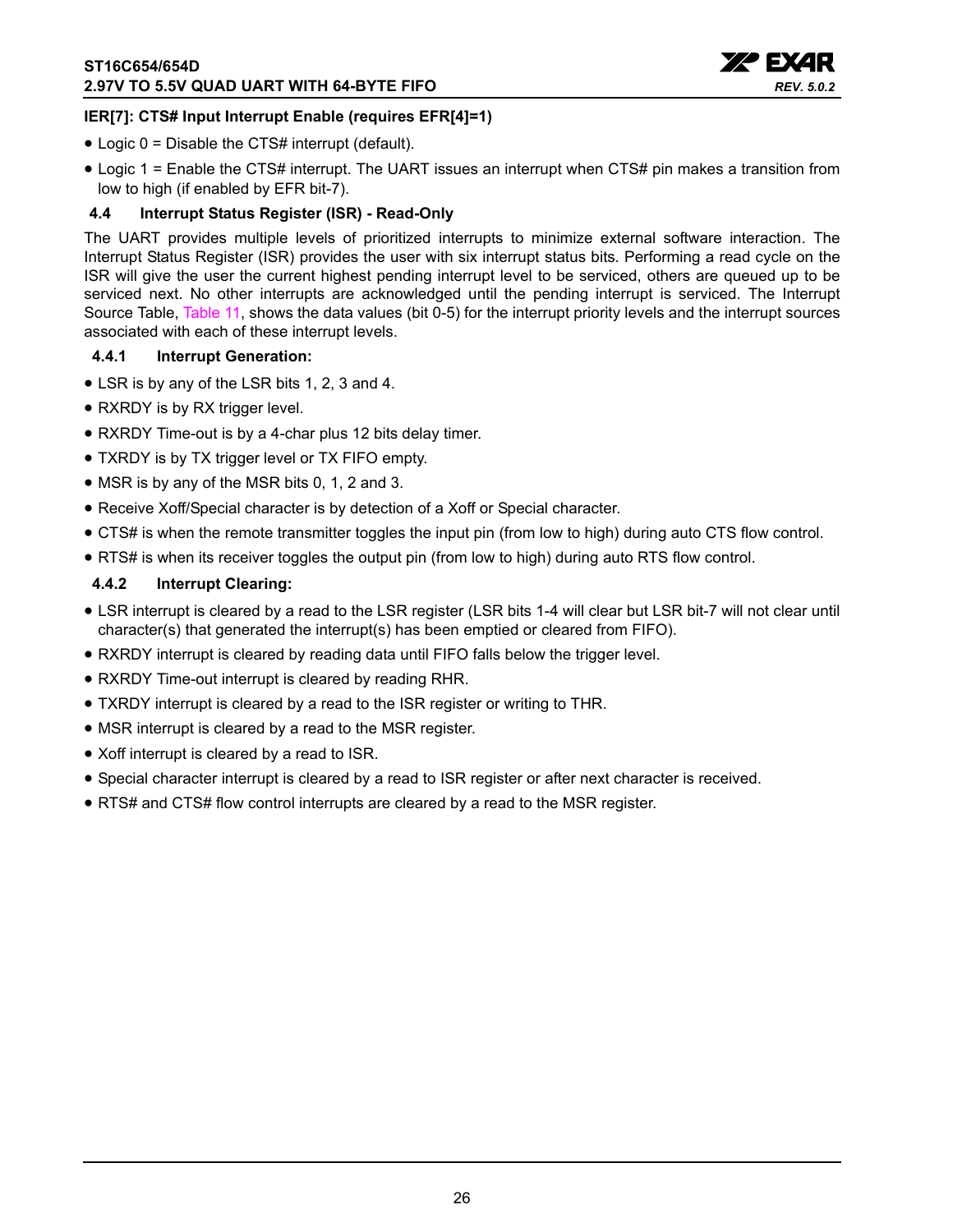

<span id="page-26-0"></span>

| <b>PRIORITY</b> |              |              | <b>ISR REGISTER STATUS BITS</b> |              |              | <b>SOURCE OF INTERRUPT</b> |                                            |
|-----------------|--------------|--------------|---------------------------------|--------------|--------------|----------------------------|--------------------------------------------|
| <b>LEVEL</b>    | <b>BIT-5</b> | $BIT-4$      | $BIT-3$                         | $BIT-2$      | <b>BIT-1</b> | BIT-0                      |                                            |
|                 | $\mathbf{0}$ | $\mathbf{0}$ | $\mathbf{0}$                    | 1            | 1            | 0                          | LSR (Receiver Line Status Register)        |
| $\overline{2}$  | $\mathbf{0}$ | $\Omega$     | 1                               | 1            | $\Omega$     | 0                          | RXRDY (Receive Data Time-out)              |
| 3               | $\mathbf{0}$ | $\mathbf{0}$ | $\mathbf{0}$                    | 1            | $\Omega$     | $\mathbf 0$                | <b>RXRDY (Received Data Ready)</b>         |
| 4               | $\Omega$     | $\Omega$     | $\mathbf{0}$                    | $\Omega$     | 1            | $\mathbf 0$                | <b>TXRDY</b> (Transmit Ready)              |
| 5               | $\mathbf{0}$ | $\Omega$     | $\mathbf{0}$                    | $\mathbf{0}$ | $\Omega$     | 0                          | MSR (Modem Status Register)                |
| 6               | $\mathbf{0}$ | 1            | $\mathbf{0}$                    | $\Omega$     | $\Omega$     | $\mathbf 0$                | RXRDY (Received Xoff or Special character) |
| 7               | 1            | $\Omega$     | $\Omega$                        | $\Omega$     | $\Omega$     | $\mathbf{0}$               | CTS#, RTS# change of state                 |
|                 | 0            | $\mathbf 0$  | 0                               | 0            | $\Omega$     | 1                          | None (default)                             |

#### **TABLE 11: INTERRUPT SOURCE AND PRIORITY LEVEL**

#### **ISR[0]: Interrupt Status**

- Logic 0 = An interrupt is pending and the ISR contents may be used as a pointer to the appropriate interrupt service routine.
- Logic 1 = No interrupt pending (default condition).

#### **ISR[3:1]: Interrupt Status**

These bits indicate the source for a pending interrupt at interrupt priority levels (See Interrupt Source [Table](#page-26-0) 11).

#### **ISR[4]: Interrupt Status**

This bit is enabled when EFR bit-4 is set to a logic 1. ISR bit-4 indicates that the receiver detected a data match of the Xoff character(s) or a special character.

#### **ISR[5]: Interrupt Status**

This bit is enabled when EFR bit-4 is set to a logic 1. ISR bit-5 indicates that CTS# or RTS# has changed state from a logic low to logic high.

#### **ISR[7:6]: FIFO Enable Status**

These bits are set to a logic 0 when the FIFOs are disabled. They are set to a logic 1 when the FIFOs are enabled.

#### <span id="page-26-1"></span>**4.5 FIFO Control Register (FCR) - Write-Only**

This register is used to enable the FIFOs, clear the FIFOs, set the transmit/receive FIFO trigger levels, and select the DMA mode. The DMA, and FIFO modes are defined as follows:

#### **FCR[0]: TX and RX FIFO Enable**

- Logic 0 = Disable the transmit and receive FIFO (default).
- Logic 1 = Enable the transmit and receive FIFOs. This bit must be set to logic 1 when other FCR bits are written or they will not be programmed.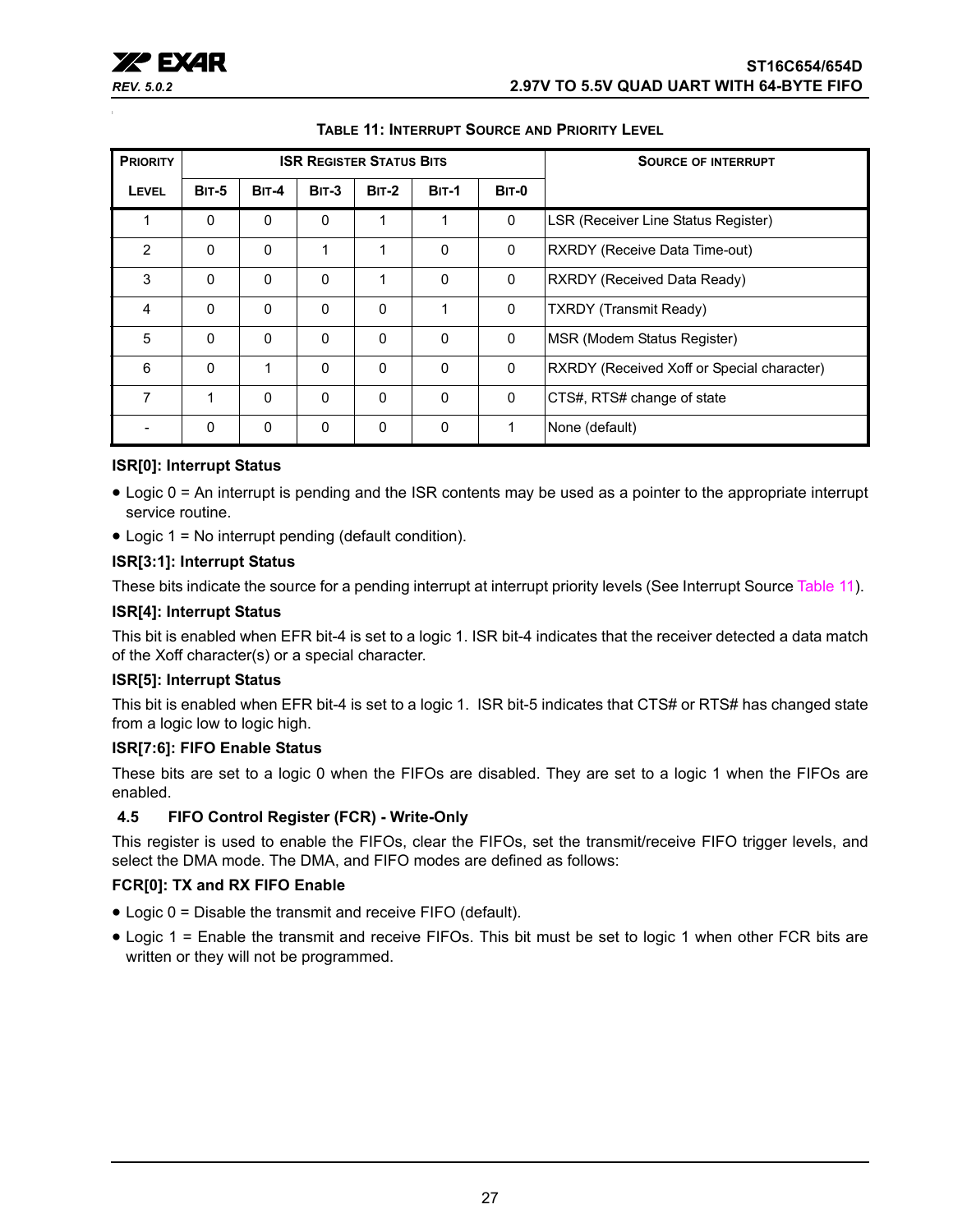

#### **FCR[1]: RX FIFO Reset**

This bit is only active when FCR bit-0 is a '1'.

- Logic 0 = No receive FIFO reset (default)
- Logic 1 = Reset the receive FIFO pointers and FIFO level counter logic (the receive shift register is not cleared or altered). This bit will return to a logic 0 after resetting the FIFO.

#### **FCR[2]: TX FIFO Reset**

This bit is only active when FCR bit-0 is a '1'.

- Logic 0 = No transmit FIFO reset (default).
- Logic 1 = Reset the transmit FIFO pointers and FIFO level counter logic (the transmit shift register is not cleared or altered). This bit will return to a logic 0 after resetting the FIFO.

#### **FCR[3]: DMA Mode Select**

Controls the behavior of the -TXRDY and -RXRDY pins. See DMA operation section for details.

- Logic 0 = Normal Operation (default).
- Logic 1 = DMA Mode.

#### **FCR[5:4]: Transmit FIFO Trigger Select**

(logic 0 = default, TX trigger level = one)

These 2 bits set the trigger level for the transmit FIFO. The UART will issue a transmit interrupt when the number of characters in the FIFO falls below the selected trigger level, or when it gets empty in case that the FIFO did not get filled over the trigger level on last re-load. [Table](#page-27-0) 12 below shows the selections. EFR bit-4 must be set to '1' before these bits can be accessed. Note that the receiver and the transmitter cannot use different trigger tables. Whichever selection is made last applies to both the RX and TX side.

#### **FCR[7:6]: Receive FIFO Trigger Select**

(logic 0 = default, RX trigger level =1)

<span id="page-27-0"></span>These 2 bits are used to set the trigger level for the receive FIFO. The UART will issue a receive interrupt when the number of the characters in the FIFO crosses the trigger level. [Table](#page-27-0) 12 shows the complete selections.

| <b>FCR</b><br><b>BIT-7</b> | <b>FCR</b><br><b>BIT-6</b> | <b>FCR</b><br><b>BIT-5</b> | <b>FCR</b><br>BIT-4 | <b>RECEIVE</b><br><b>TRIGGER</b><br><b>LEVEL</b> | <b>TRANSMIT</b><br><b>TRIGGER</b><br><b>LEVEL</b> |
|----------------------------|----------------------------|----------------------------|---------------------|--------------------------------------------------|---------------------------------------------------|
|                            |                            | O                          | O                   |                                                  | 8                                                 |
|                            |                            | n                          | 1                   |                                                  | 16                                                |
|                            |                            |                            | O                   |                                                  | 32                                                |
|                            |                            |                            | 1                   |                                                  | 56                                                |
| 0                          | 0                          |                            |                     | 8                                                |                                                   |
| 0                          |                            |                            |                     | 16                                               |                                                   |
|                            | ŋ                          |                            |                     | 56                                               |                                                   |
|                            |                            |                            |                     | 60                                               |                                                   |

#### **TABLE 12: TRANSMIT AND RECEIVE FIFO TRIGGER LEVEL SELECTION**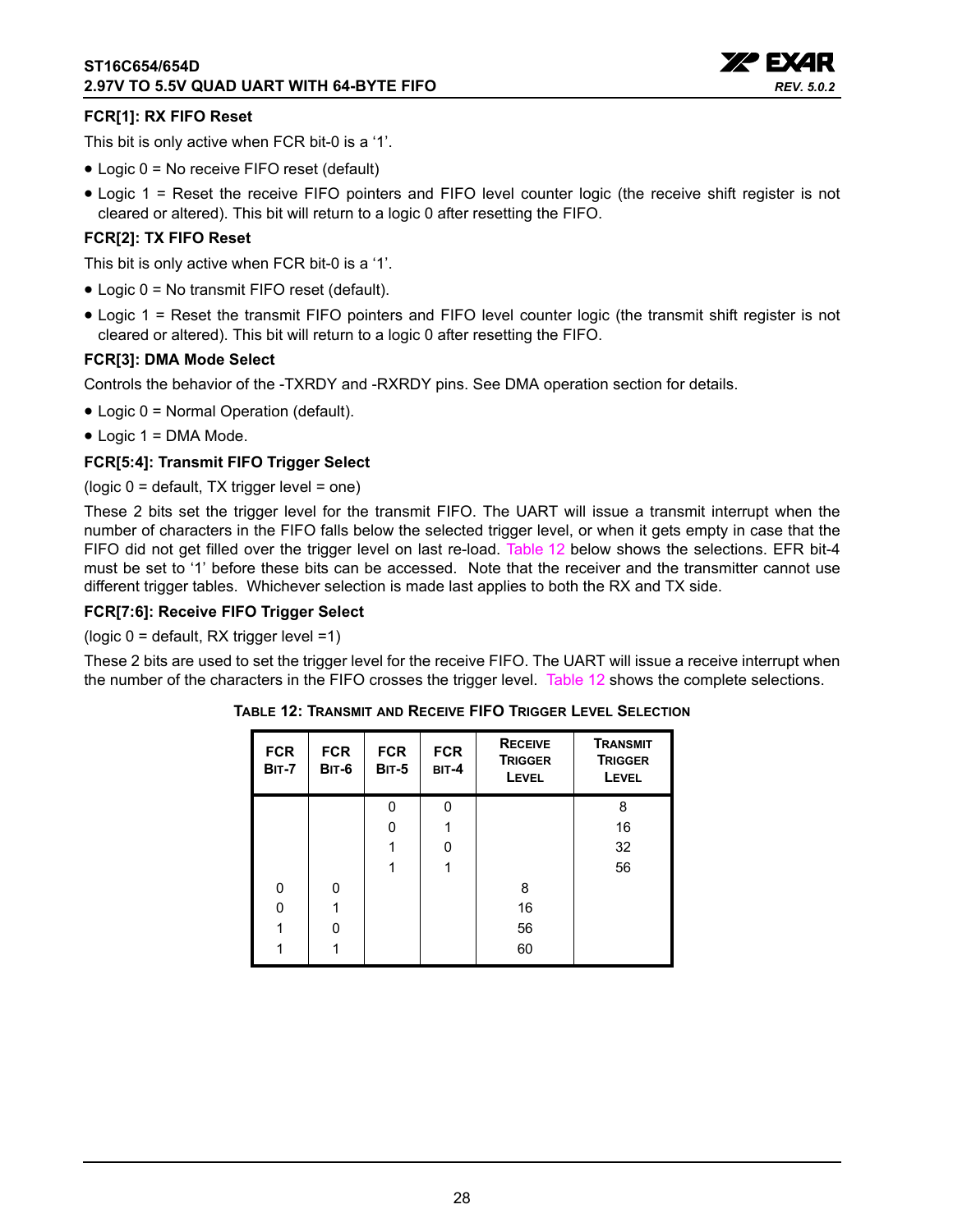

#### <span id="page-28-0"></span>**4.6 Line Control Register (LCR) - Read/Write**

The Line Control Register is used to specify the asynchronous data communication format. The word or character length, the number of stop bits, and the parity are selected by writing the appropriate bits in this register.

#### **LCR[1:0]: TX and RX Word Length Select**

These two bits specify the word length to be transmitted or received.

| <b>BIT-1</b> | <b>BIT-0</b> | <b>WORD LENGTH</b> |
|--------------|--------------|--------------------|
|              |              | 5 (default)        |
|              |              |                    |
|              |              |                    |
|              |              |                    |

#### **LCR[2]: TX and RX Stop-bit Length Select**

The length of stop bit is specified by this bit in conjunction with the programmed word length.

| <b>BIT-2</b> | <b>WORD</b><br><b>LENGTH</b> | <b>STOP BIT LENGTH</b><br>(BIT TIME(S)) |
|--------------|------------------------------|-----------------------------------------|
|              | 5,6,7,8                      | 1 (default)                             |
|              | 5                            | $1 - 1/2$                               |
|              | 6,7,8                        |                                         |

#### **LCR[3]: TX and RX Parity Select**

Parity or no parity can be selected via this bit. The parity bit is a simple way used in communications for data integrity check. See [Table](#page-29-0) 13 for parity selection summary below.

- $\bullet$  Logic 0 = No parity.
- Logic 1 = A parity bit is generated during the transmission while the receiver checks for parity error of the data character received.

#### **LCR[4]: TX and RX Parity Select**

If the parity bit is enabled with LCR bit-3 set to a logic 1, LCR BIT-4 selects the even or odd parity format.

- Logic 0 = ODD Parity is generated by forcing an odd number of logic 1's in the transmitted character. The receiver must be programmed to check the same format (default).
- Logic 1 = EVEN Parity is generated by forcing an even number of logic 1's in the transmitted character. The receiver must be programmed to check the same format.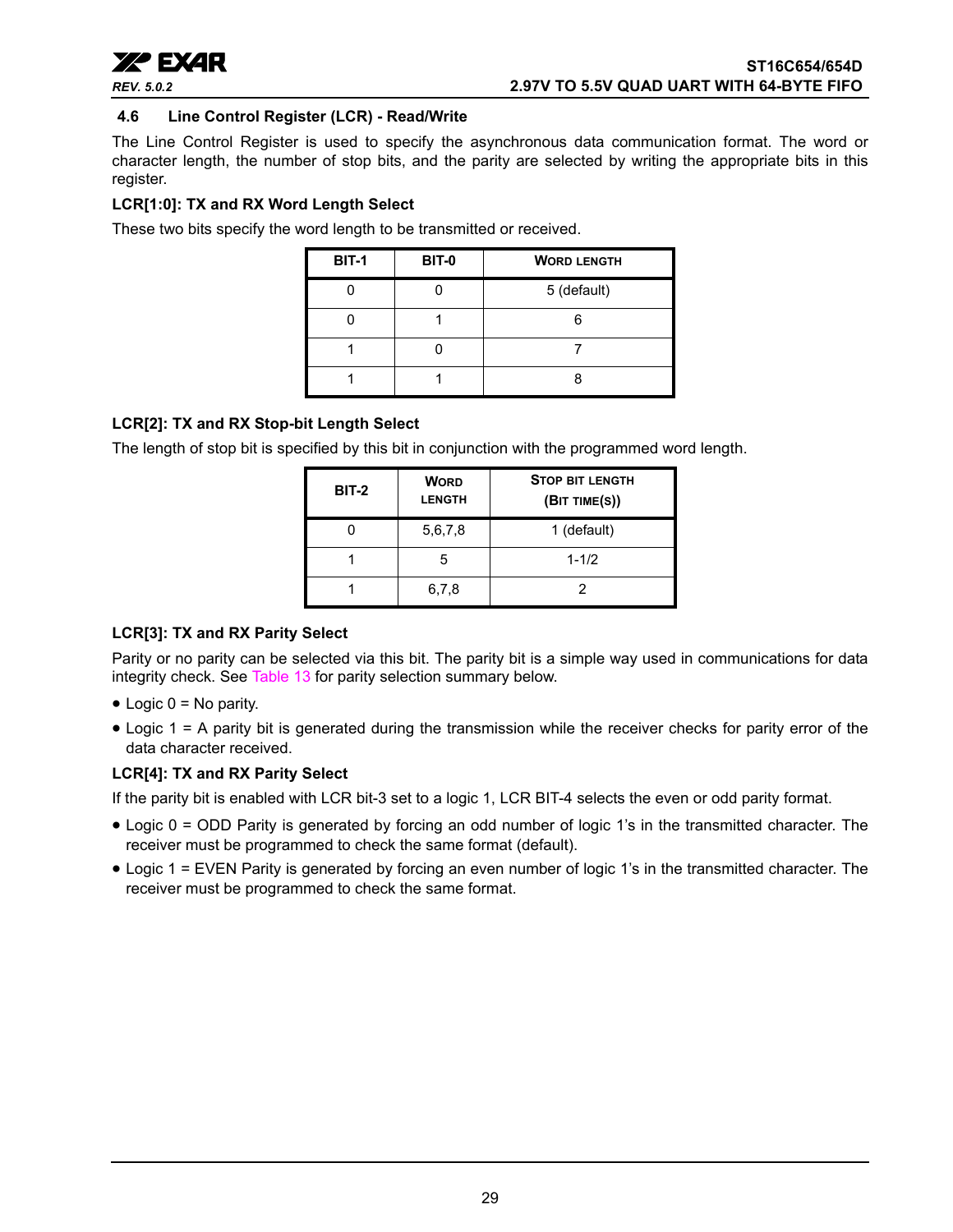

#### **LCR[5]: TX and RX Parity Select**

If the parity bit is enabled, LCR BIT-5 selects the forced parity format.

- LCR BIT-5 = logic 0, parity is not forced (default).
- LCR BIT-5 = logic 1 and LCR BIT-4 = logic 0, parity bit is forced to a logical 1 for the transmit and receive data.
- <span id="page-29-0"></span>• LCR BIT-5 = logic 1 and LCR BIT-4 = logic 1, parity bit is forced to a logical 0 for the transmit and receive data.

|   | LCR BIT-5 LCR BIT-4 LCR BIT-3 | <b>PARITY SELECTION</b>        |
|---|-------------------------------|--------------------------------|
| x |                               | No parity                      |
|   |                               | Odd parity                     |
|   |                               | Even parity                    |
|   |                               | Force parity to mark,          |
|   |                               | Forced parity to<br>space, "0" |

#### **TABLE 13: PARITY SELECTION**

#### **LCR[6]: Transmit Break Enable**

When enabled, the Break control bit causes a break condition to be transmitted (the TX output is forced to a "space', logic 0, state). This condition remains, until disabled by setting LCR bit-6 to a logic 0.

- Logic 0 = No TX break condition. (default)
- Logic 1 = Forces the transmitter output (TX) to a "space", logic 0, for alerting the remote receiver of a line break condition.

#### **LCR[7]: Baud Rate Divisors Enable**

Baud rate generator divisor (DLL/DLM) enable.

- Logic 0 = Data registers are selected. (default)
- Logic 1 = Divisor latch registers are selected.

#### <span id="page-29-1"></span>**4.7 Modem Control Register (MCR) or General Purpose Outputs Control - Read/Write**

The MCR register is used for controlling the serial/modem interface signals or general purpose inputs/outputs.

#### **MCR[0]: DTR# Output**

The DTR# pin is a modem control output. If the modem interface is not used, this output may be used as a general purpose output.

- Logic 0 = Force DTR# output to a logic 1 (default).
- Logic 1 = Force DTR# output to a logic 0.

#### **MCR[1]: RTS# Output**

The RTS# pin is a modem control output and may be used for automatic hardware flow control by enabled by EFR bit-6. If the modem interface is not used, this output may be used as a general purpose output.

- Logic 0 = Force RTS# output to a logic 1 (default).
- Logic 1 = Force RTS# output to a logic 0.

#### **MCR[2]: Reserved**

OP1# is not available as an output pin on the 654. But it is available for use during Internal Loopback Mode. In the Loopback Mode, this bit is used to write the state of the modem RI# interface signal.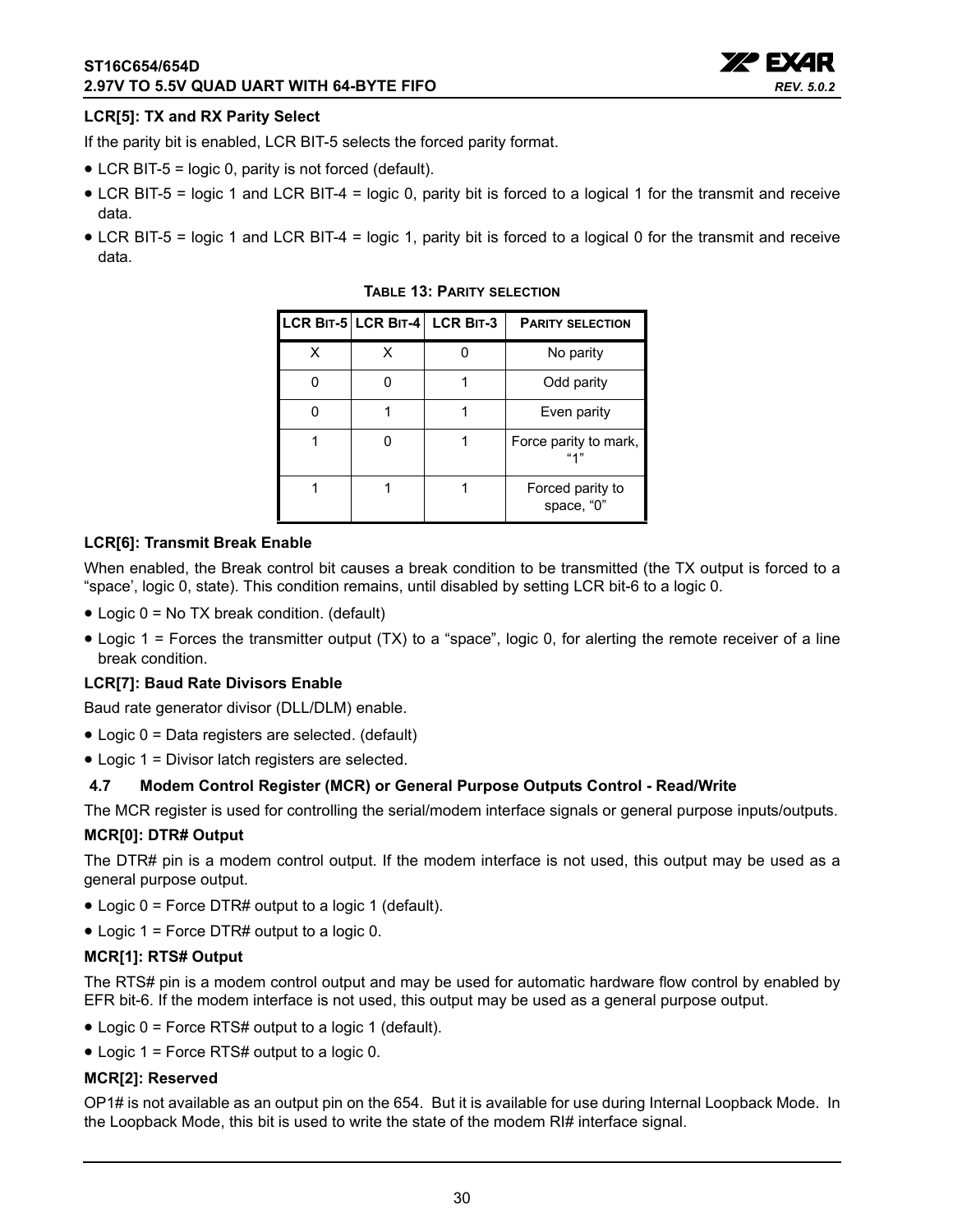

#### **MCR[3]: INT Output Enable**

Enable or disable INT outputs to become active or in three-state. This function is associated with the INTSEL input, see below table for details. This bit is also used to control the OP2# signal during internal loopback mode. INTSEL pin must be set to a logic zero during 68 mode.

- Logic 0 = INT (A-D) outputs disabled (three state) in the 16 mode (default). During loopback mode, it sets OP2# internally to a logic 1.
- <span id="page-30-0"></span>• Logic 1 = INT (A-D) outputs enabled (active) in the 16 mode. During loopback mode, it sets OP2# internally to a logic 0.

| <b>INTSEL</b><br>PIN | <b>MCR</b><br><b>BIT-3</b> | <b>INT A-D OUTPUTS IN 16 MODE</b> |
|----------------------|----------------------------|-----------------------------------|
|                      |                            | <b>Three-State</b>                |
|                      |                            | Active                            |
|                      | x                          | Active                            |

**TABLE 14: INT OUTPUT MODES**

#### **MCR[4]: Internal Loopback Enable**

- Logic 0 = Disable loopback mode (default).
- Logic 1 = Enable local loopback mode, see loopback section and [Figure](#page-20-0) 13.

#### **MCR[5]: Xon-Any Enable**

- Logic 0 = Disable Xon-Any function (for 16C550 compatibility, default).
- Logic 1 = Enable Xon-Any function. In this mode, any RX character received will resume transmit operation. The RX character will be loaded into the RX FIFO , unless the RX character is an Xon or Xoff character and the 654 is programmed to use the Xon/Xoff flow control.

#### **MCR[6]: Infrared Encoder/Decoder Enable**

- Logic 0 = Enable the standard modem receive and transmit input/output interface. (Default)
- Logic 1 = Enable infrared IrDA receive and transmit inputs/outputs. The TX/RX output/input are routed to the infrared encoder/decoder. The data input and output levels conform to the IrDA infrared interface requirement. The RX FIFO may need to be flushed upon enable. While in this mode, the infrared TX output will be a logic 0 during idle data conditions.

#### **MCR[7]: Clock Prescaler Select**

- Logic 0 = Divide by one. The input clock from the crystal or external clock is fed directly to the Programmable Baud Rate Generator without further modification, i.e., divide by one (default).
- Logic 1 = Divide by four. The prescaler divides the input clock from the crystal or external clock by four and feeds it to the Programmable Baud Rate Generator, hence, data rates become one forth.

#### <span id="page-30-1"></span>**4.8 Line Status Register (LSR) - Read Only**

This register provides the status of data transfers between the UART and the host. If IER bit-2 is enabled, LSR bit 1 will generate an interrupt immediately and LSR bits 2-4 will generate an interrupt when a character with an error is in the RHR.

#### **LSR[0]: Receive Data Ready Indicator**

- Logic 0 = No data in receive holding register or FIFO (default).
- Logic 1 = Data has been received and is saved in the receive holding register or FIFO.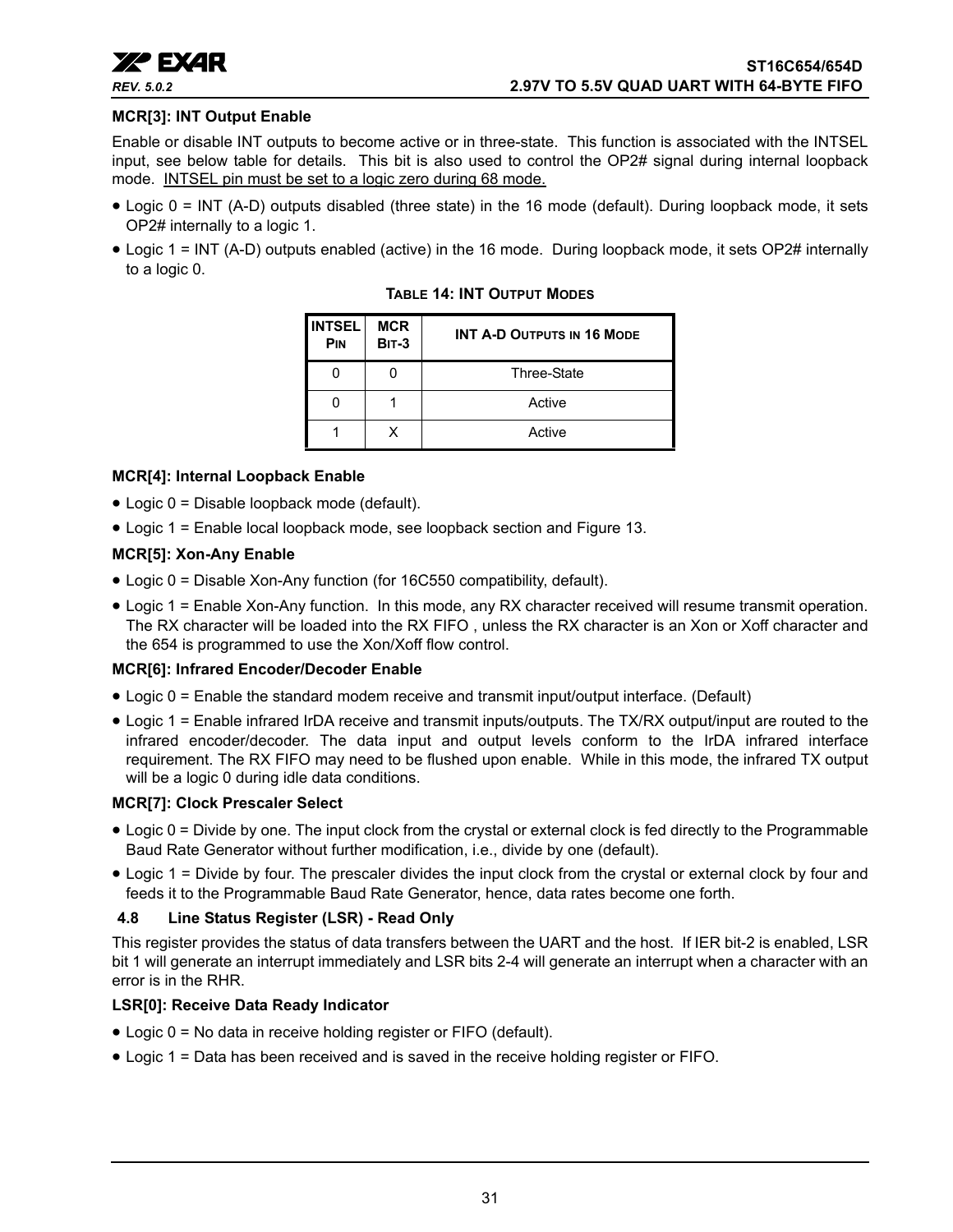

#### **LSR[1]: Receiver Overrun Flag**

- Logic 0 = No overrun error (default).
- Logic 1 = Overrun error. A data overrun error condition occurred in the receive shift register. This happens when additional data arrives while the FIFO is full. In this case the previous data in the receive shift register is overwritten. Note that under this condition the data byte in the receive shift register is not transferred into the FIFO, therefore the data in the FIFO is not corrupted by the error.

#### **LSR[2]: Receive Data Parity Error Tag**

- Logic 0 = No parity error (default).
- Logic 1 = Parity error. The receive character in RHR does not have correct parity information and is suspect. This error is associated with the character available for reading in RHR.

#### **LSR[3]: Receive Data Framing Error Tag**

- Logic 0 = No framing error (default).
- Logic 1 = Framing error. The receive character did not have a valid stop bit(s). This error is associated with the character available for reading in RHR.

#### **LSR[4]: Receive Break Tag**

- Logic 0 = No break condition (default).
- Logic 1 = The receiver received a break signal (RX was a logic 0 for at least one character frame time). In the FIFO mode, only one break character is loaded into the FIFO. The break indication remains until the RX input returns to the idle condition, "mark" or logic 1.

#### **LSR[5]: Transmit Holding Register Empty Flag**

This bit is the Transmit Holding Register Empty indicator. The THR bit is set to a logic 1 when the last data byte is transferred from the transmit holding register to the transmit shift register. The bit is reset to logic 0 concurrently with the data loading to the transmit holding register by the host. In the FIFO mode this bit is set when the transmit FIFO is empty, it is cleared when the transmit FIFO contains at least 1 byte.

#### **LSR[6]: THR and TSR Empty Flag**

This bit is set to a logic 1 whenever the transmitter goes idle. It is set to logic 0 whenever either the THR or TSR contains a data character. In the FIFO mode this bit is set to a logic 1 whenever the transmit FIFO and transmit shift register are both empty.

#### **LSR[7]: Receive FIFO Data Error Flag**

- Logic 0 = No FIFO error (default).
- Logic 1 = A global indicator for the sum of all error bits in the RX FIFO. At least one parity error, framing error or break indication is in the FIFO data. This bit clears when there is no more error(s) in any of the bytes in the RX FIFO.

#### <span id="page-31-0"></span>**4.9 Modem Status Register (MSR) - Read Only**

This register provides the current state of the modem interface input signals. Lower four bits of this register are used to indicate the changed information. These bits are set to a logic 1 whenever a signal from the modem changes state. These bits may be used for general purpose inputs when they are not used with modem signals.

#### **MSR[0]: Delta CTS# Input Flag**

- Logic 0 = No change on CTS# input (default).
- Logic 1 = The CTS# input has changed state since the last time it was monitored. A modem status interrupt will be generated if MSR interrupt is enabled (IER bit-3).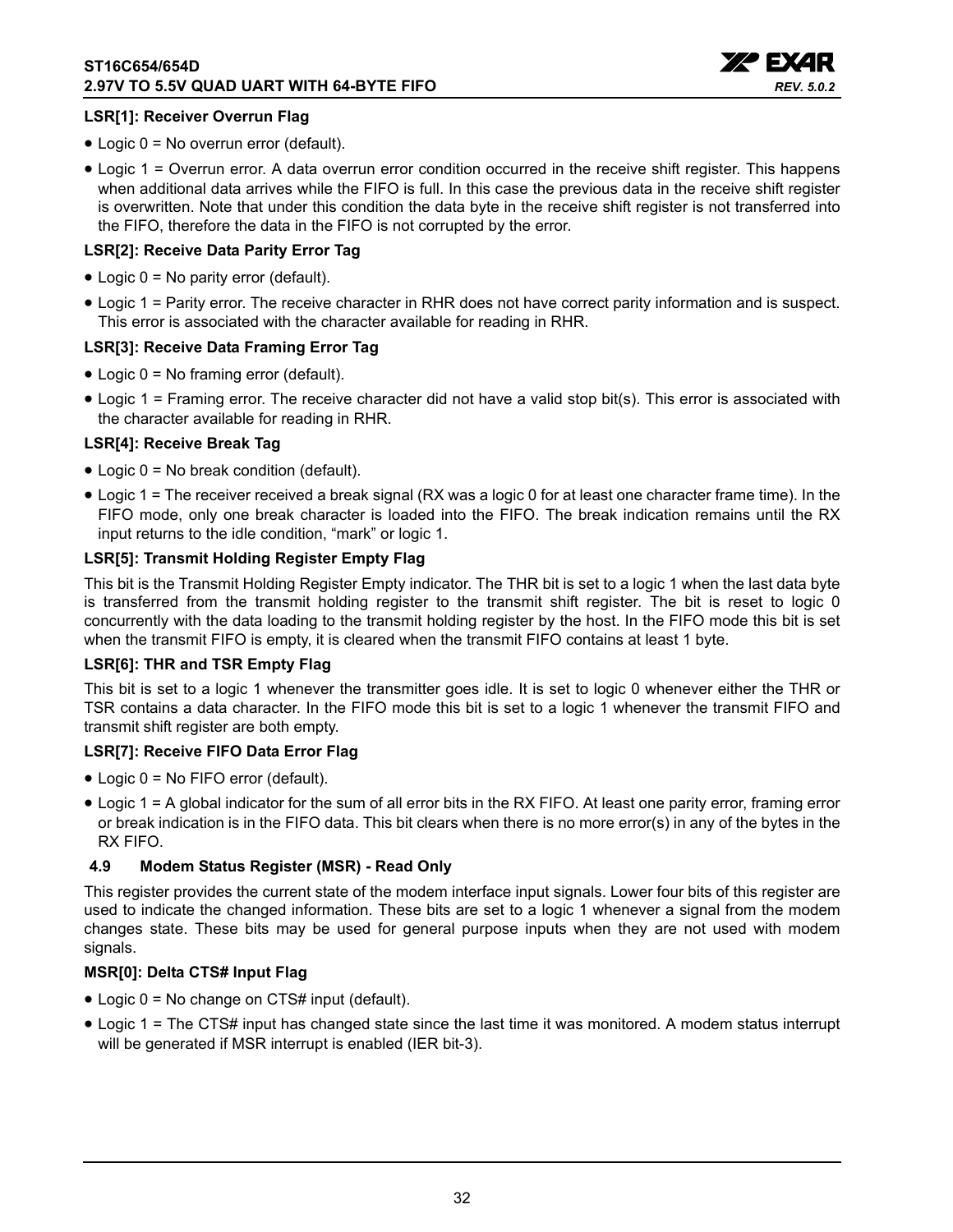

#### **MSR[1]: Delta DSR# Input Flag**

- Logic 0 = No change on DSR# input (default).
- Logic 1 = The DSR# input has changed state since the last time it was monitored. A modem status interrupt will be generated if MSR interrupt is enabled (IER bit-3).

#### **MSR[2]: Delta RI# Input Flag**

- Logic  $0 = No$  change on RI# input (default).
- Logic 1 = The RI# input has changed from a logic 0 to a logic 1, ending of the ringing signal. A modem status interrupt will be generated if MSR interrupt is enabled (IER bit-3).

#### **MSR[3]: Delta CD# Input Flag**

- Logic 0 = No change on CD# input (default).
- Logic 1 = Indicates that the CD# input has changed state since the last time it was monitored. A modem status interrupt will be generated if MSR interrupt is enabled (IER bit-3).

#### **MSR[4]: CTS Input Status**

CTS# pin may function as automatic hardware flow control signal input if it is enabled and selected by Auto CTS (EFR bit-7). Auto CTS flow control allows starting and stopping of local data transmissions based on the modem CTS# signal. A logic 1 on the CTS# pin will stop UART transmitter as soon as the current character has finished transmission, and a logic 0 will resume data transmission. Normally MSR bit-4 bit is the compliment of the CTS# input. However in the loopback mode, this bit is equivalent to the RTS# bit in the MCR register. The CTS# input may be used as a general purpose input when the modem interface is not used.

#### **MSR[5]: DSR Input Status**

DSR# (active high, logical 1). Normally this bit is the compliment of the DSR# input. In the loopback mode, this bit is equivalent to the DTR# bit in the MCR register. The DSR# input may be used as a general purpose input when the modem interface is not used.

#### **MSR[6]: RI Input Status**

RI# (active high, logical 1). Normally this bit is the compliment of the RI# input. In the loopback mode this bit is equivalent to bit-2 in the MCR register. The RI# input may be used as a general purpose input when the modem interface is not used.

#### **MSR[7]: CD Input Status**

CD# (active high, logical 1). Normally this bit is the compliment of the CD# input. In the loopback mode this bit is equivalent to bit-3 in the MCR register. The CD# input may be used as a general purpose input when the modem interface is not used.

#### <span id="page-32-0"></span>**4.10 Scratch Pad Register (SPR) - Read/Write**

This is a 8-bit general purpose register for the user to store temporary data. The content of this register is preserved during sleep mode but becomes 0xFF (default) after a reset or a power off-on cycle.

#### <span id="page-32-1"></span>**4.11 Baud Rate Generator Registers (DLL and DLM) - Read/Write**

The concatenation of the contents of DLM and DLL gives the 16-bit divisor value which is used to calculate the baud rate:

#### • Baud Rate = (Clock Frequency / 16) / Divisor

See MCR bit-7 and the baud rate table also.

#### <span id="page-32-2"></span>**4.12 Enhanced Feature Register (EFR) - Read/Write**

Enhanced features are enabled or disabled using this register. Bit 0-3 provide single or dual consecutive character software flow control selection (see [Table](#page-33-0) 15). When the Xon1 and Xon2 and Xoff1 and Xoff2 modes are selected, the double 8-bit words are concatenated into two sequential characters. Caution: note that whenever changing the TX or RX flow control bits, always reset all bits back to logic 0 (disable) before programming a new setting.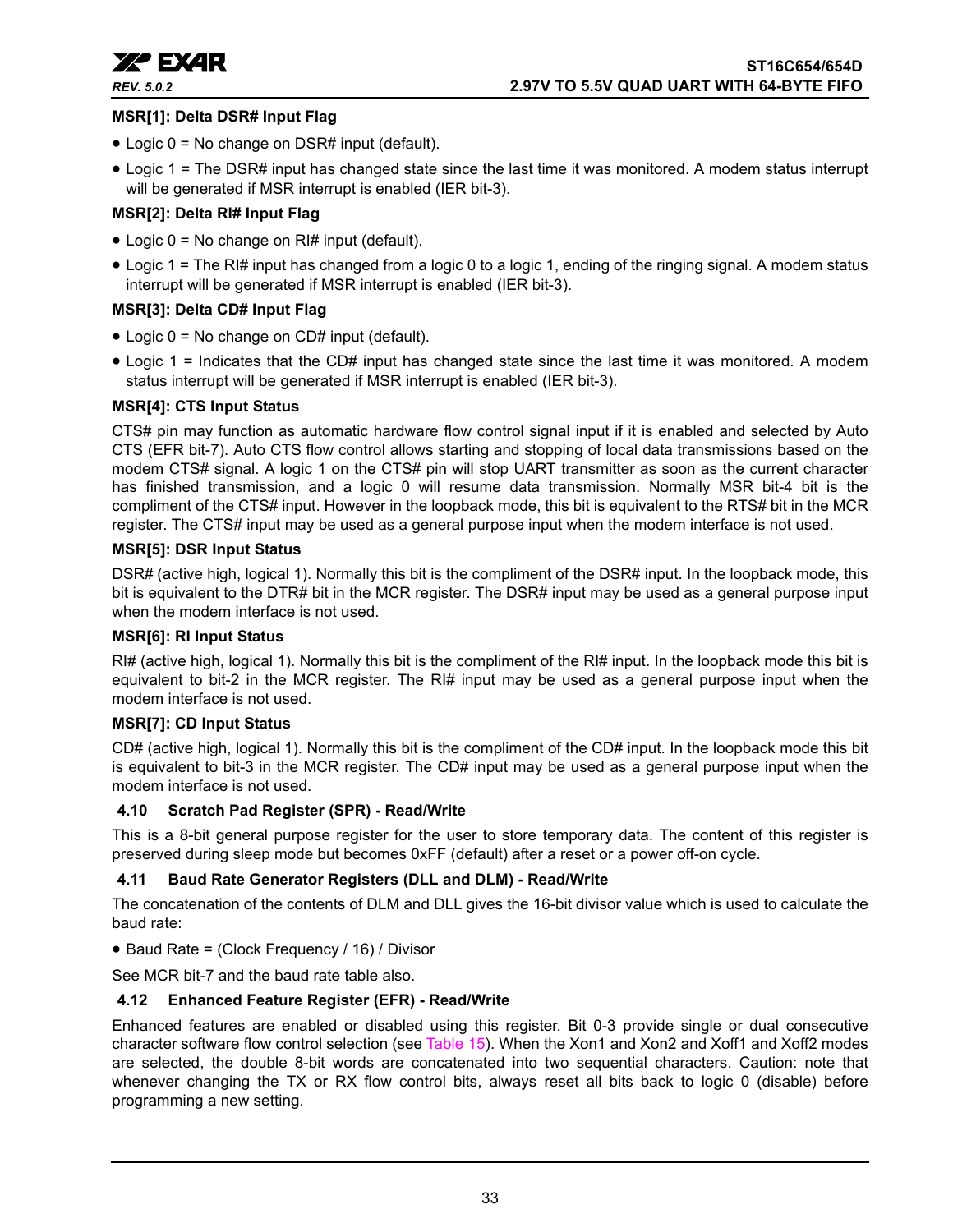

#### **EFR[3:0]: Software Flow Control Select**

Single character and dual sequential characters software flow control is supported. Combinations of software flow control can be selected by programming these bits.

<span id="page-33-0"></span>

| EFR BIT-3<br>CONT-3 | EFR BIT-2<br>CONT-2 | <b>EFR BIT-1</b><br>CONT-1 | EFR BIT-0<br>CONT-0 | <b>TRANSMIT AND RECEIVE SOFTWARE FLOW CONTROL</b>                                            |
|---------------------|---------------------|----------------------------|---------------------|----------------------------------------------------------------------------------------------|
| 0                   | 0                   | 0                          | $\mathbf{0}$        | No TX and RX flow control (default and reset)                                                |
| $\Omega$            | $\Omega$            | X                          | X                   | No transmit flow control                                                                     |
| 1                   | $\Omega$            | X                          | X                   | Transmit Xon1, Xoff1                                                                         |
| 0                   | 1                   | X                          | X                   | Transmit Xon2, Xoff2                                                                         |
|                     | 1                   | X                          | X                   | Transmit Xon1 and Xon2, Xoff1 and Xoff2                                                      |
| X                   | X                   | $\mathbf{0}$               | $\mathbf{0}$        | No receive flow control                                                                      |
| X                   | X                   | 1                          | $\mathbf{0}$        | Receiver compares Xon1, Xoff1                                                                |
| X                   | X                   | 0                          |                     | Receiver compares Xon2, Xoff2                                                                |
|                     | 0                   | 1                          |                     | Transmit Xon1, Xoff1<br>Receiver compares Xon1 or Xon2, Xoff1 or Xoff2                       |
| $\Omega$            | 1                   | 1                          |                     | Transmit Xon2, Xoff2<br>Receiver compares Xon1 or Xon2, Xoff1 or Xoff2                       |
|                     | 1                   | 1                          | 1                   | Transmit Xon1 and Xon2, Xoff1 and Xoff2,<br>Receiver compares Xon1 and Xon2, Xoff1 and Xoff2 |
| $\Omega$            | $\mathbf{0}$        | 1                          | 1                   | No transmit flow control,<br>Receiver compares Xon1 and Xon2, Xoff1 and Xoff2                |

#### **TABLE 15: SOFTWARE FLOW CONTROL FUNCTIONS**

#### **EFR[4]: Enhanced Function Bits Enable**

Enhanced function control bit. This bit enables IER bits 4-7, ISR bits 4-5, FCR bits 4-5, and MCR bits 5-7 to be modified. After modifying any enhanced bits, EFR bit-4 can be set to a logic 0 to latch the new values. This feature prevents legacy software from altering or overwriting the enhanced functions once set. Normally, it is recommended to leave it enabled, logic 1.

- Logic 0 = modification disable/latch enhanced features. IER bits 4-7, ISR bits 4-5, FCR bits 4-5, and MCR bits 5-7 are saved to retain the user settings. After a reset, the IER bits 4-7, ISR bits 4-5, FCR bits 4-5, and MCR bits 5-7are set to a logic 0 to be compatible with ST16C550 mode (default).
- Logic 1 = Enables the above-mentioned register bits to be modified by the user.

#### **EFR[5]: Special Character Detect Enable**

- Logic 0 = Special Character Detect Disabled (default).
- Logic 1 = Special Character Detect Enabled. The UART compares each incoming receive character with data in Xoff-2 register. If a match exists, the receive data will be transferred to FIFO and ISR bit-4 will be set to indicate detection of the special character. Bit-0 corresponds with the LSB bit of the receive character. If flow control is set for comparing Xon1, Xoff1 (EFR [1:0]= '10') then flow control and special character work normally. However, if flow control is set for comparing Xon2, Xoff2 (EFR[1:0]= '01') then flow control works normally, but Xoff2 will not go to the FIFO, and will generate an Xoff interrupt and a special character interrupt, if enabled via IER bit-5.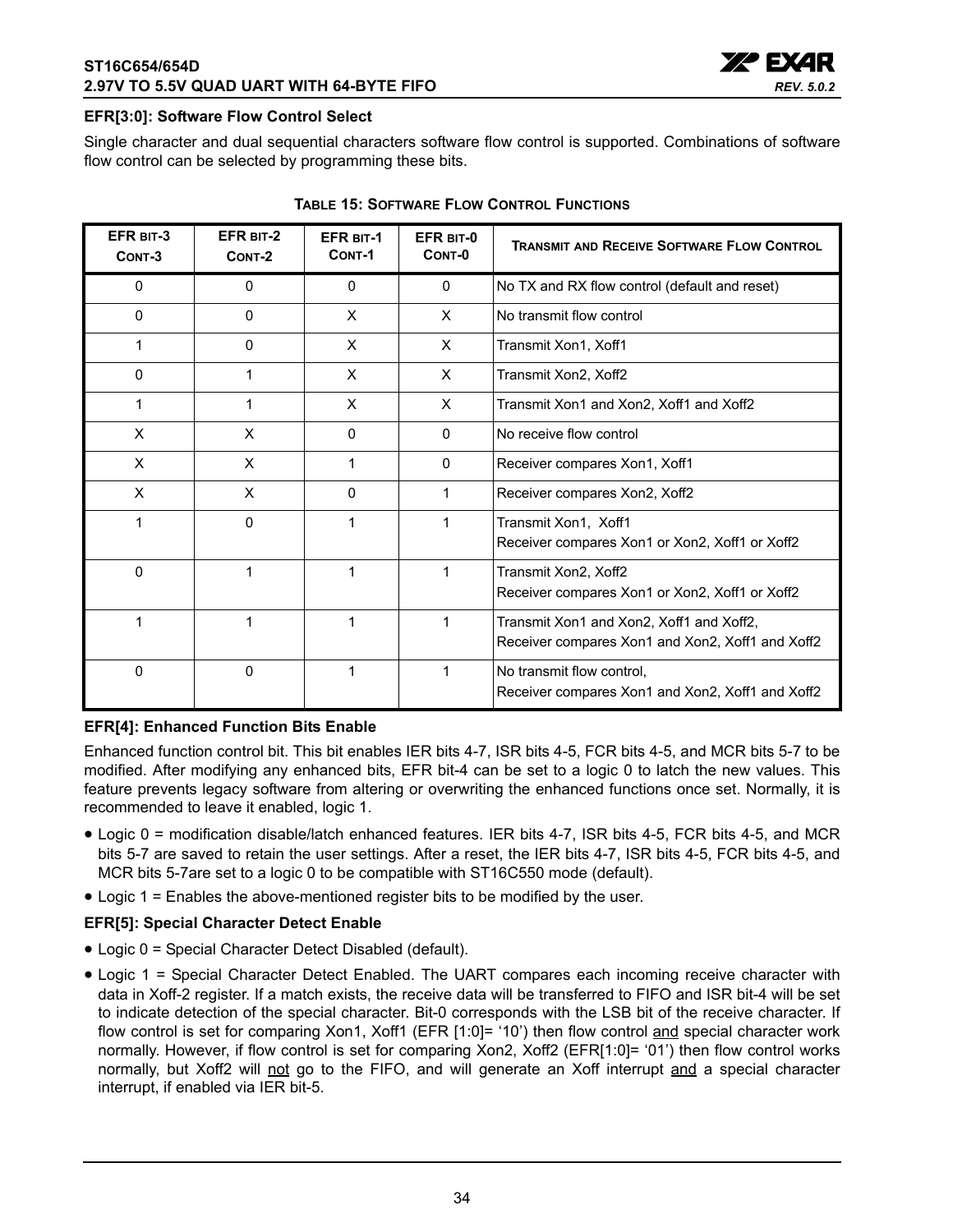

#### **EFR[6]: Auto RTS Flow Control Enable**

RTS# output may be used for hardware flow control by setting EFR bit-6 to logic 1. When Auto RTS is selected, an interrupt will be generated when the receive FIFO is filled to the programmed trigger level and RTS de-asserts to a logic 1 at the next upper trigger level/hysteresis level. RTS# will return to a logic 0 when FIFO data falls below the next lower trigger level/hysteresis level. The RTS# output must be asserted (logic 0) before the auto RTS can take effect. RTS# pin will function as a general purpose output when hardware flow control is disabled.

- Logic 0 = Automatic RTS flow control is disabled (default).
- Logic 1 = Enable Automatic RTS flow control.

### **EFR[7]: Auto CTS Flow Control Enable**

Automatic CTS Flow Control.

- Logic 0 = Automatic CTS flow control is disabled (default).
- Logic 1 = Enable Automatic CTS flow control. Data transmission stops when CTS# input de-asserts to logic 1. Data transmission resumes when CTS# returns to a logic 0.

#### <span id="page-34-0"></span>**4.13 Software Flow Control Registers (XOFF1, XOFF2, XON1, XON2) - Read/Write**

These registers are used as the programmable software flow control characters xoff1, xoff2, xon1, and xon2. For more details, see [Table](#page-17-0) 8.

#### <span id="page-34-1"></span>**4.14 FIFO Status Register (FSTAT) - Read/Write**

This register is applicable only to the 100 pin QFP ST16C654. The FIFO Status Register provides a status indication for each of the transmit and receive FIFO. These status bits contain the inverted logic states of the TXRDY# A-D outputs and the (un-inverted) logic states of the RXRDY# A-D outputs. The contents of the FSTAT register are placed on the data bus when the FSRS# pin (pin 76) is a logic 0. Also see FSRS# pin description.

#### **FSTAT[3:0]: TXRDY# A-D Status Bits**

Please see [Table](#page-11-0) 5 for the interpretation of the TXRDY# signals.

#### **FSTAT[7:4]: RXRDY# A-D Status Bits**

Please see [Table](#page-11-0) 5 for the interpretation of the RXRDY# signals.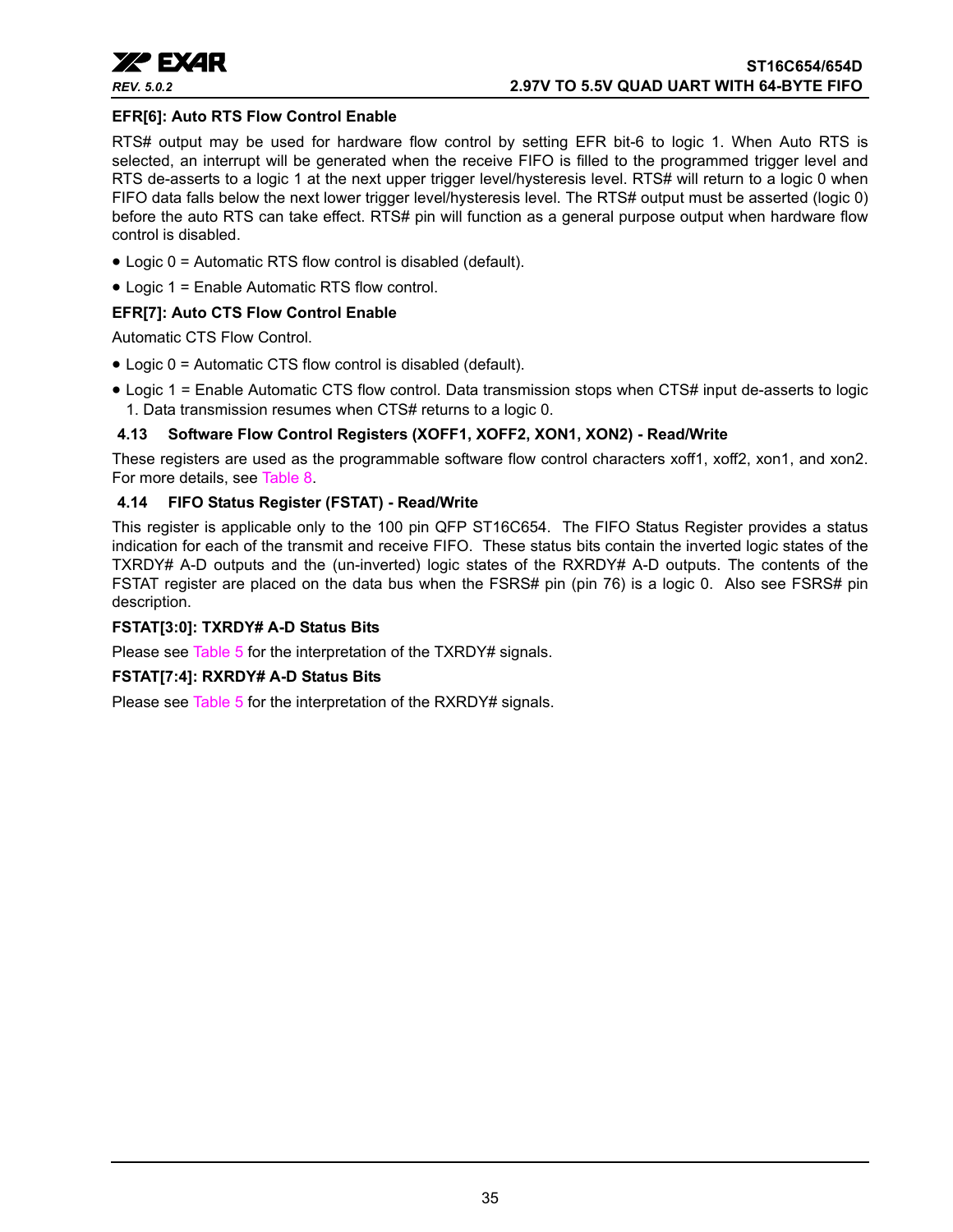

#### **TABLE 16: UART RESET CONDITIONS FOR CHANNELS A-D**

<span id="page-35-0"></span>

| <b>REGISTERS</b>  | <b>RESET STATE</b>                                      |
|-------------------|---------------------------------------------------------|
| DLL               | Bits $7-0 = 0xXX$                                       |
| <b>DLM</b>        | Bits $7-0 = 0 \times X$                                 |
| <b>RHR</b>        | Bits $7-0 = 0 \times XX$                                |
| <b>THR</b>        | Bits $7-0 = 0 \times X$                                 |
| <b>IER</b>        | Bits $7-0 = 0 \times 00$                                |
| <b>FCR</b>        | Bits $7-0 = 0 \times 00$                                |
| <b>ISR</b>        | Bits $7-0 = 0 \times 01$                                |
| <b>LCR</b>        | Bits $7-0 = 0 \times 00$                                |
| <b>MCR</b>        | Bits $7-0 = 0 \times 00$                                |
| <b>LSR</b>        | Bits $7-0 = 0 \times 60$                                |
| <b>MSR</b>        | Bits $3-0$ = Logic 0                                    |
|                   | Bits 7-4 = Logic levels of the inputs inverted          |
| <b>SPR</b>        | Bits $7-0 = 0 \times FF$                                |
| <b>EFR</b>        | Bits $7-0 = 0 \times 00$                                |
| XON1              | Bits $7-0 = 0 \times 00$                                |
| XON <sub>2</sub>  | Bits $7-0 = 0 \times 00$                                |
| XOFF1             | Bits $7-0 = 0 \times 00$                                |
| XOFF <sub>2</sub> | Bits $7-0 = 0 \times 00$                                |
| <b>FSTAT</b>      | Bits $7-0 = 0 \times FF$                                |
| I/O SIGNALS       | <b>RESET STATE</b>                                      |
| <b>TX</b>         | Logic 1                                                 |
| <b>IRTX</b>       | Logic 0                                                 |
| RTS#              | Logic 1                                                 |
| DTR#              | Logic 1                                                 |
| RXRDY#            | Logic 1                                                 |
| TXRDY#            | Logic 0                                                 |
| <b>INT</b>        | ST16C654 = Three-State Condition<br>ST16C654D = Logic 0 |
| IRQ#              | Three-State Condition (68 mode, INTSEL = 0)             |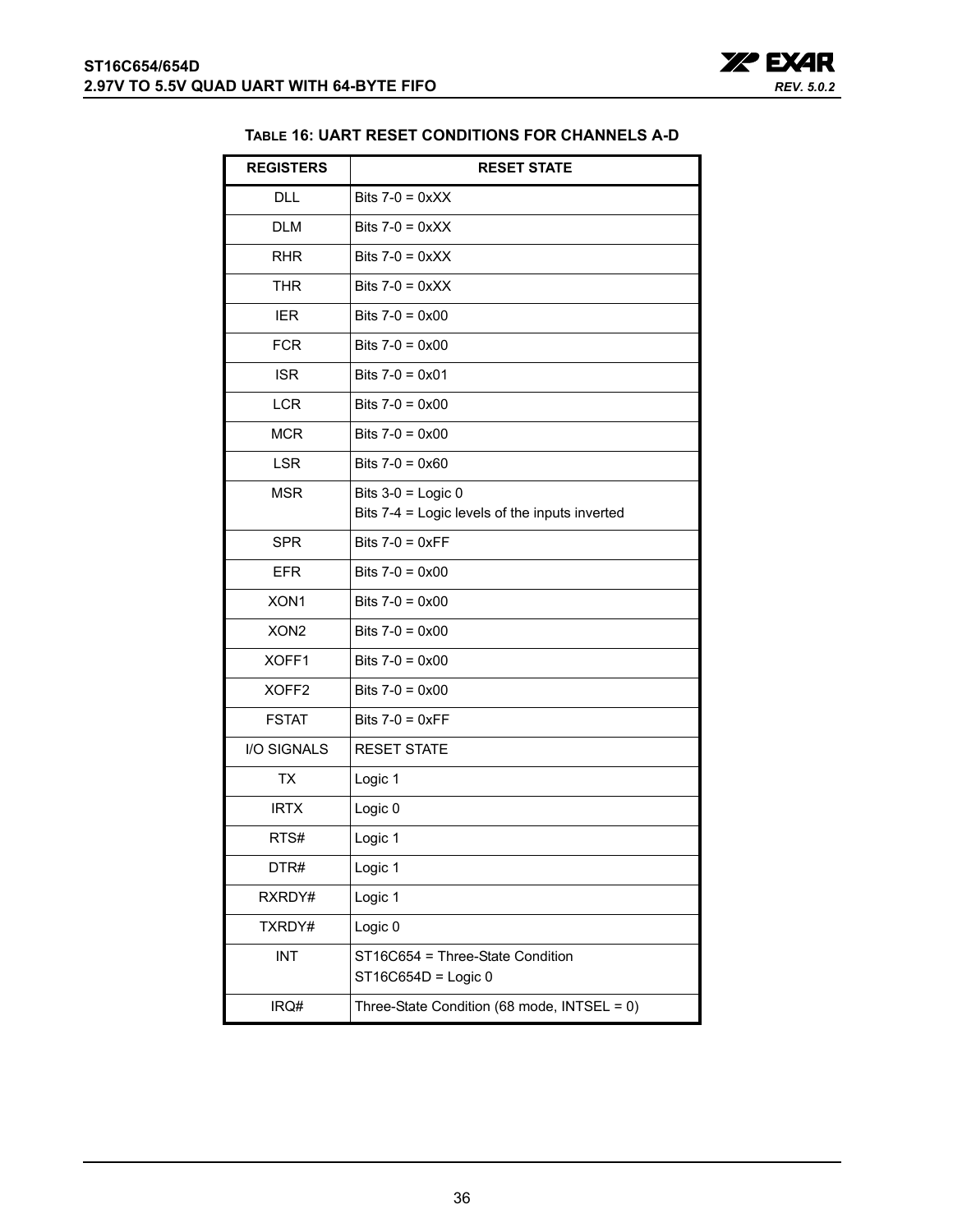

### <span id="page-36-1"></span>**ABSOLUTE MAXIMUM RATINGS**

| Power Supply Range           | 7 Volts                           |
|------------------------------|-----------------------------------|
| Voltage at Any Pin           | GND-0.3 V to 7 V                  |
| <b>Operating Temperature</b> | $-40^{\circ}$ to $+85^{\circ}$ C  |
| Storage Temperature          | $-65^{\circ}$ to $+150^{\circ}$ C |
| Package Dissipation          | 500 mW                            |

### <span id="page-36-2"></span>**TYPICAL PACKAGE THERMAL RESISTANCE DATA** (MARGIN OF ERROR: ± 15%)

Thermal Resistance (64-LQFP)  $\qquad \qquad$  theta-ja = 49<sup>o</sup>C/W, theta-jc = 10<sup>o</sup>C/W

Thermal Resistance (68-PLCC)  $\qquad \qquad$  theta-ja = 39<sup>o</sup>C/W, theta-jc = 17<sup>o</sup>C/W

Thermal Resistance (100-QFP) theta-ja = 45<sup>o</sup>C/W, theta-jc = 12<sup>o</sup>C/W

### <span id="page-36-3"></span>**ELECTRICAL CHARACTERISTICS**

#### <span id="page-36-0"></span>*DC ELECTRICAL CHARACTERISTICS*

**UNLESS OTHERWISE NOTED: TA=0<sup>O</sup> TO 70OC (-40O TO +85OC FOR INDUSTRIAL GRADE PACKAGE), VCC IS 2.97 TO 5.5V** 

| <b>SYMBOL</b>   | <b>PARAMETER</b>           |            | <b>LIMITS</b><br>3.3V |            | <b>LIMITS</b><br>5.0V | <b>UNITS</b> | <b>CONDITIONS</b> |
|-----------------|----------------------------|------------|-----------------------|------------|-----------------------|--------------|-------------------|
|                 |                            | <b>MIN</b> | <b>MAX</b>            | <b>MIN</b> | <b>MAX</b>            |              |                   |
| $V_{ILCK}$      | Clock Input Low Level      | $-0.3$     | 0.6                   | $-0.5$     | 0.6                   | $\vee$       |                   |
| $V_{IHCK}$      | Clock Input High Level     | 2.4        | <b>VCC</b>            | 3.0        | <b>VCC</b>            | $\vee$       |                   |
| $V_{IL}$        | Input Low Voltage          | $-0.3$     | 0.8                   | $-0.5$     | 0.8                   | $\vee$       |                   |
| $V_{\text{IH}}$ | Input High Voltage         | 2.0        | <b>VCC</b>            | 2.2        | <b>VCC</b>            | $\vee$       |                   |
| $V_{OL}$        | Output Low Voltage         |            |                       |            | 0.4                   | $\vee$       | $I_{OL}$ = 6 mA   |
| $V_{OL}$        | <b>Output Low Voltage</b>  |            | 0.4                   |            |                       | $\vee$       | $I_{OL}$ = 4 mA   |
| $V_{OH}$        | Output High Voltage        |            |                       | 2.4        |                       | $\vee$       | $I_{OH} = -6$ mA  |
| $V_{OH}$        | Output High Voltage        | 2.0        |                       |            |                       | $\vee$       | $I_{OH} = -1$ mA  |
| I <sub>IL</sub> | Input Low Leakage Current  |            | ±10                   |            | ±10                   | uA           |                   |
| ŀщ              | Input High Leakage Current |            | ±10                   |            | ±10                   | uA           |                   |
| $C_{\text{IN}}$ | Input Pin Capacitance      |            | 5                     |            | 5                     | рF           |                   |
| $I_{\rm CC}$    | Power Supply Current       |            | 3                     |            | 6                     | mA           |                   |
| <b>I</b> SLEEP  | Sleep Current              |            | 100                   |            | 200                   | uA           | See Test 1        |

Test 1: The following inputs remain steady at VCC or GND state to minimize Sleep current: A0-A2, D0-D7, IOR#, IOW#, CSA#, CSB#, CSC#, and CSD#. Also, RXA, RXB, RXC, and RXD inputs idle at logic 1 state while asleep.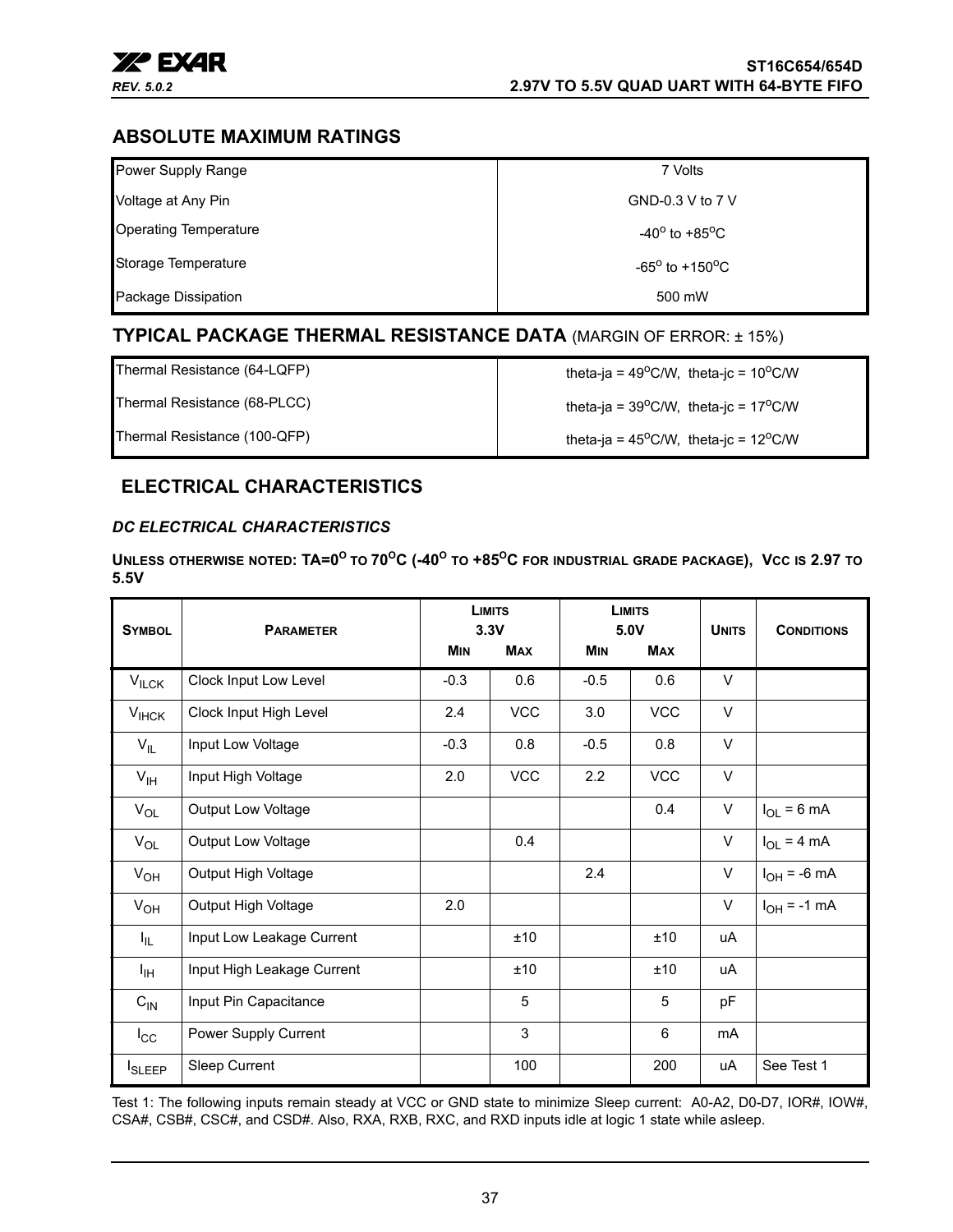

#### <span id="page-37-0"></span>*AC ELECTRICAL CHARACTERISTICS*

#### <span id="page-37-1"></span>*TA=0O TO 70OC (-40O TO +85OC FOR INDUSTRIAL GRADE PACKAGE), VCC IS 2.97 TO 5.5V*

|                                |                                               | <b>LIMITS</b><br>3.3 |            | <b>LIMITS</b><br>5.0 |            |             |                   |
|--------------------------------|-----------------------------------------------|----------------------|------------|----------------------|------------|-------------|-------------------|
| <b>SYMBOL</b>                  | <b>PARAMETER</b>                              | <b>MIN</b>           | <b>MAX</b> | <b>MIN</b>           | <b>MAX</b> | <b>UNIT</b> | <b>CONDITIONS</b> |
| <b>CLK</b>                     | <b>Clock Pulse Duration</b>                   | 40                   |            | 30                   |            | ns          |                   |
| <b>OSC</b>                     | Crystal Frequency                             |                      | 8          |                      | 24         | <b>MHz</b>  |                   |
| <b>OSC</b>                     | <b>External Clock Frequency</b>               |                      | 24         |                      | 32         | MHz         |                   |
| $T_{AS}$                       | Address Setup Time (16 Mode)                  | 10                   |            | 5                    |            | ns          |                   |
| $T_{AH}$                       | Address Hold Time (16 Mode)                   | 5                    |            | 5                    |            | ns          |                   |
| $T_{CS}$                       | Chip Select Width (16 Mode)                   | 66                   |            | 50                   |            | ns          |                   |
| $T_{RD}$                       | IOR# Strobe Width (16 Mode)                   | 50                   |            | 30                   |            | ns          |                   |
| $T_{DY}$                       | Read Cycle Delay (16 Mode)                    | 50                   |            | 50                   |            | ns          |                   |
| $T_{\mathsf{RDV}}$             | Data Access Time (16 Mode)                    |                      | 45         |                      | 35         | ns          |                   |
| $T_{DD}$                       | Data Disable Time (16 Mode)                   | $\mathbf{0}$         | 30         | $\Omega$             | 20         | ns          |                   |
| <b>T<sub>WR</sub></b>          | IOW# Strobe Width (16 Mode)                   | 40                   |            | 30                   |            | ns          |                   |
| $T_{DY}$                       | Write Cycle Delay (16 Mode)                   | 50                   |            | 50                   |            | ns          |                   |
| $T_{DS}$                       | Data Setup Time (16 Mode)                     | 20                   |            | 15                   |            | ns          |                   |
| T <sub>DH</sub>                | Data Hold Time (16 Mode)                      | 15                   |            | 10                   |            | ns          |                   |
| <b>T<sub>ADS</sub></b>         | Address Setup (68 Mode)                       | 10                   |            | 10                   |            | ns          |                   |
| T <sub>ADH</sub>               | Address Hold (68 Mode)                        | 15                   |            | 15                   |            | ns          |                   |
| <b>T</b> <sub>RWS</sub>        | R/W# Setup to CS# (68 Mode)                   | 10                   |            | 10                   |            | ns          |                   |
| $T_{RDA}$                      | Data Access Time (68 mode)                    |                      | 35         |                      | 25         | ns          |                   |
| $T_{RDH}$                      | Data Disable Time (68 mode)                   |                      | 25         |                      | 15         | ns          |                   |
| T <sub>WDS</sub>               | Write Data Setup (68 mode)                    | 20                   |            | 15                   |            | ns          |                   |
| <b>T</b> <sub>WDH</sub>        | Write Data Hold (68 Mode)                     | 10                   |            | 10                   |            | ns          |                   |
| T <sub>RWH</sub>               | CS# De-asserted to R/W# De-asserted (68 Mode) | 10                   |            | 10                   |            | ns          |                   |
| $T_{CSL}$                      | CS# Strobe Width (68 Mode)                    | 66                   |            | 50                   |            | ns          |                   |
| $T_{\scriptstyle{\text{CSD}}}$ | CS# Cycle Delay (68 Mode)                     | 70                   |            | 70                   |            | ns          |                   |
| T <sub>WDO</sub>               | Delay From IOW# To Output                     |                      | 50         |                      | 50         | ns          | 100 pF load       |
| $T_{MOD}$                      | Delay To Set Interrupt From MODEM Input       |                      | 50         |                      | 35         | ns          | 100 pF load       |
| $\mathsf{T}_{\mathsf{RSI}}$    | Delay To Reset Interrupt From IOR#            |                      | 50         |                      | 35         | ns          | 100 pF load       |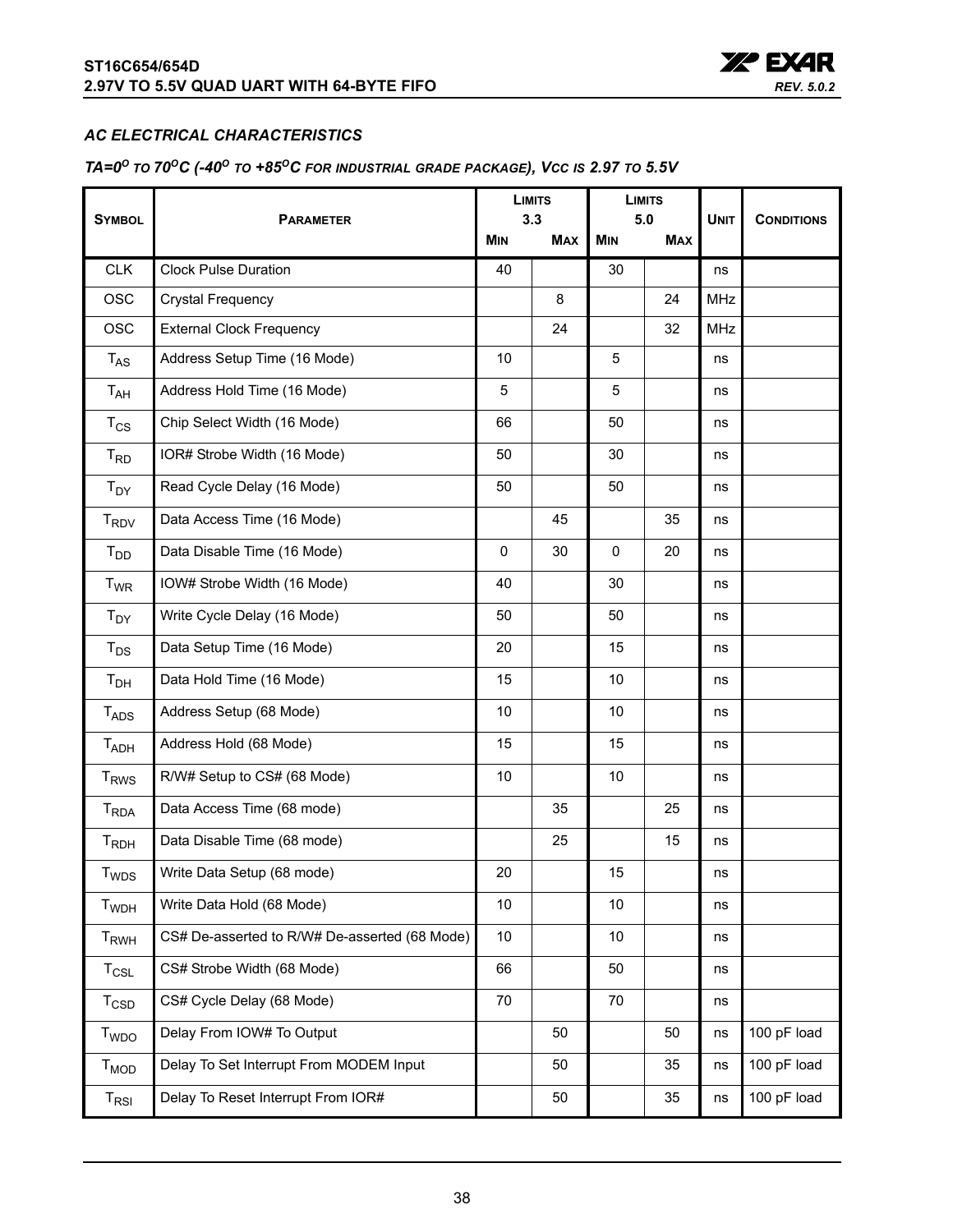

#### *AC ELECTRICAL CHARACTERISTICS*

*TA=0O TO 70OC (-40O TO +85OC FOR INDUSTRIAL GRADE PACKAGE), VCC IS 2.97 TO 5.5V*

| <b>SYMBOL</b>                                 | <b>PARAMETER</b>                               |                  | <b>LIMITS</b><br>3.3 |            | <b>LIMITS</b><br>5.0 | <b>UNIT</b> | <b>CONDITIONS</b> |
|-----------------------------------------------|------------------------------------------------|------------------|----------------------|------------|----------------------|-------------|-------------------|
|                                               |                                                | <b>MIN</b>       | <b>MAX</b>           | <b>MIN</b> | <b>MAX</b>           |             |                   |
| $T_{\rm SSI}$                                 | Delay From Stop To Set Interrupt               |                  | 1                    |            | 1                    | <b>Bclk</b> |                   |
| $\mathsf{T}_{\mathsf{R}\mathsf{R}\mathsf{I}}$ | Delay From IOR# To Reset Interrupt             |                  | 200                  |            | 200                  | ns          | 100 pF load       |
| $T_{SI}$                                      | Delay From Start To Interrupt                  |                  | 100                  |            | 100                  | ns          |                   |
| $T_{INT}$                                     | Delay From Initial INT Reset To Transmit Start | 8                | 24                   | 8          | 24                   | <b>Bclk</b> |                   |
| T <sub>WRI</sub>                              | Delay From IOW# To Reset Interrupt             |                  | 175                  |            | 175                  | ns          |                   |
| $T_{\rm SSR}$                                 | Delay From Stop To Set RXRDY#                  |                  | 1                    |            | 1                    | <b>Bclk</b> |                   |
| $T_{\sf RR}$                                  | Delay From IOR# To Reset RXRDY#                |                  | 175                  |            | 175                  | ns          |                   |
| T <sub>WT</sub>                               | Delay From IOW# To Set TXRDY#                  |                  | 175                  |            | 175                  | ns          |                   |
| $T_{\sf SRT}$                                 | Delay From Center of Start To Reset TXRDY#     |                  | 8                    |            | 8                    | <b>Bclk</b> |                   |
| $T_{RST}$                                     | <b>Reset Pulse Width</b>                       | 40               |                      | 40         |                      | ns          |                   |
| N                                             | <b>Baud Rate Divisor</b>                       | 1                | $2^{16} - 1$         | 1          | $2^{16} - 1$         |             |                   |
| <b>Bclk</b>                                   | <b>Baud Clock</b>                              | 16X of data rate |                      |            | <b>Hz</b>            |             |                   |

#### <span id="page-38-0"></span>**FIGURE 14. CLOCK TIMING**

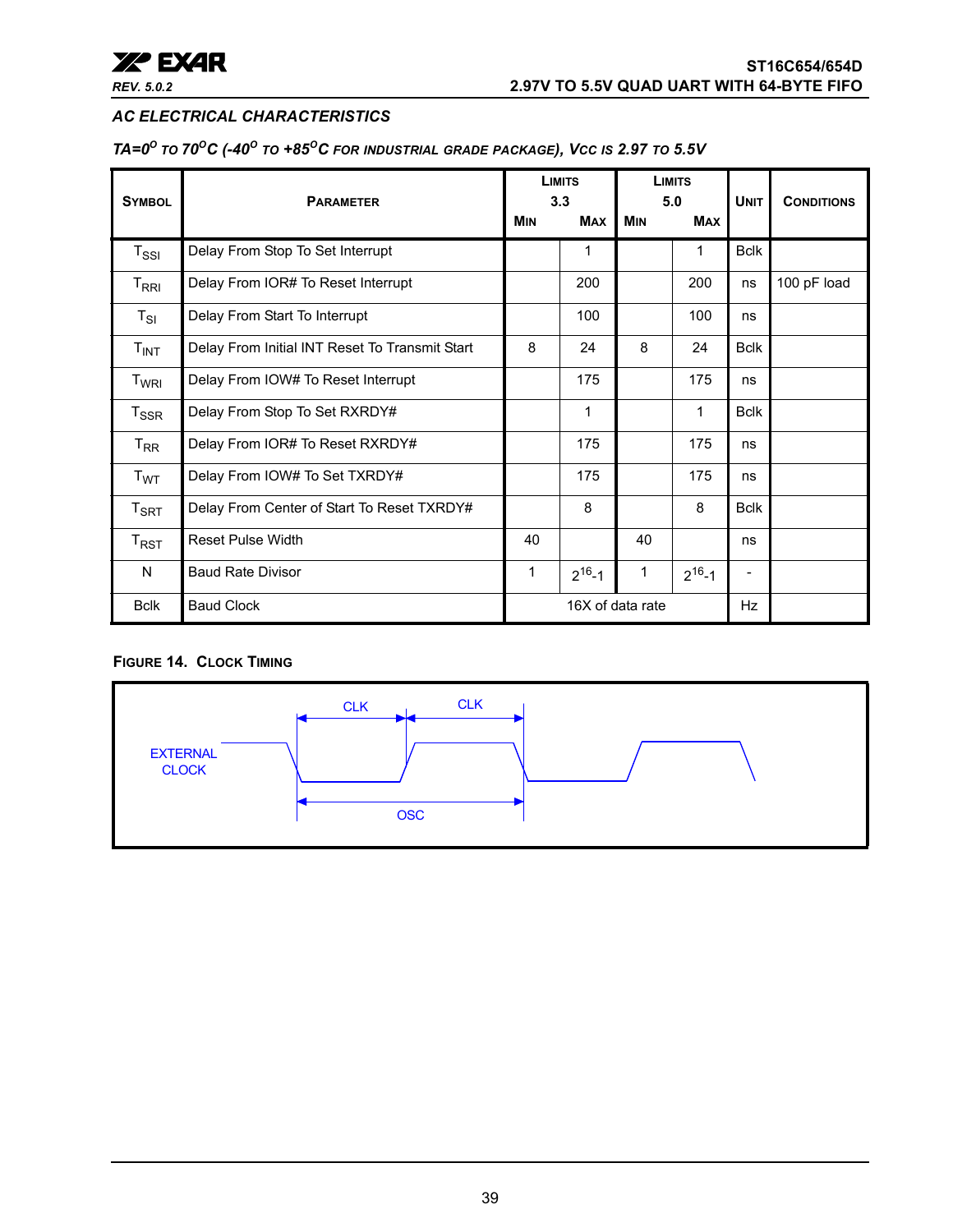

#### <span id="page-39-0"></span>**FIGURE 15. MODEM INPUT/OUTPUT TIMING FOR CHANNELS A-D**



<span id="page-39-1"></span>**FIGURE 16. 16 MODE (INTEL) DATA BUS READ TIMING FOR CHANNELS A-D**

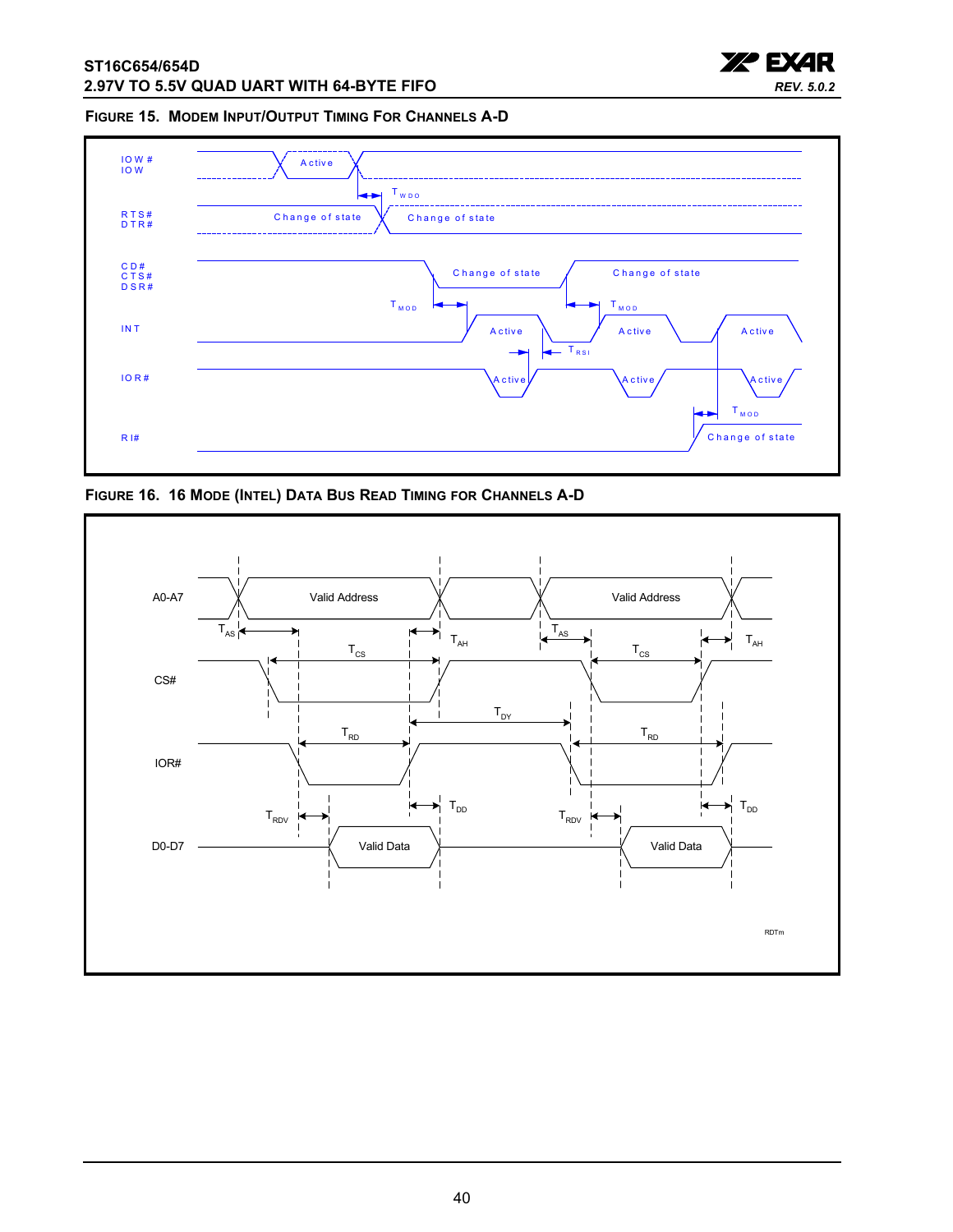

<span id="page-40-0"></span>**FIGURE 17. 16 MODE (INTEL) DATA BUS WRITE TIMING FOR CHANNELS A-D**

<span id="page-40-1"></span>**FIGURE 18. 68 MODE (MOTOROLA) DATA BUS READ TIMING FOR CHANNELS A-D**

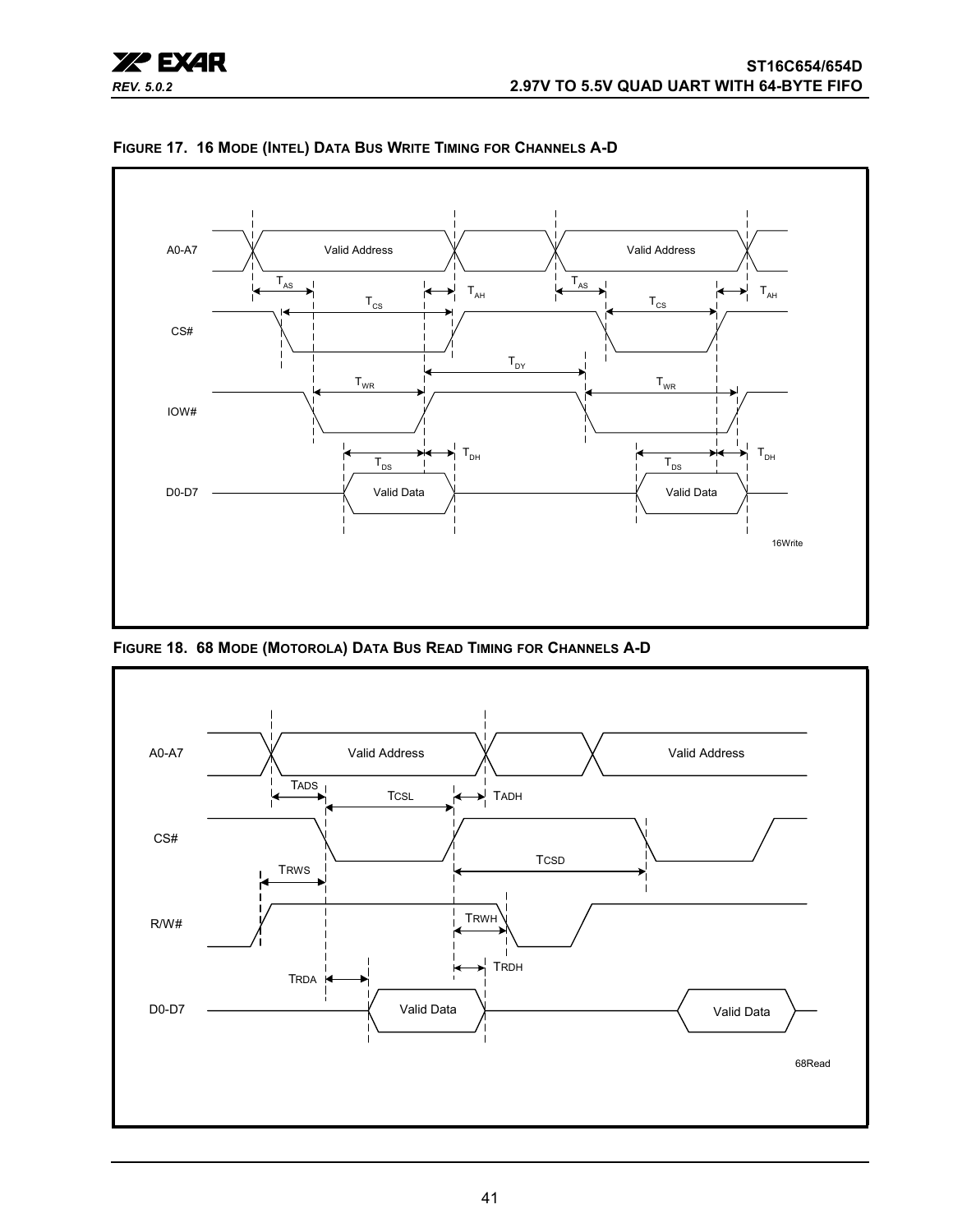

#### <span id="page-41-1"></span>**FIGURE 19. 68 MODE (MOTOROLA) DATA BUS WRITE TIMING FOR CHANNELS A-D**



<span id="page-41-0"></span>**FIGURE 20. RECEIVE READY & INTERRUPT TIMING [NON-FIFO MODE] FOR CHANNELS A-D**

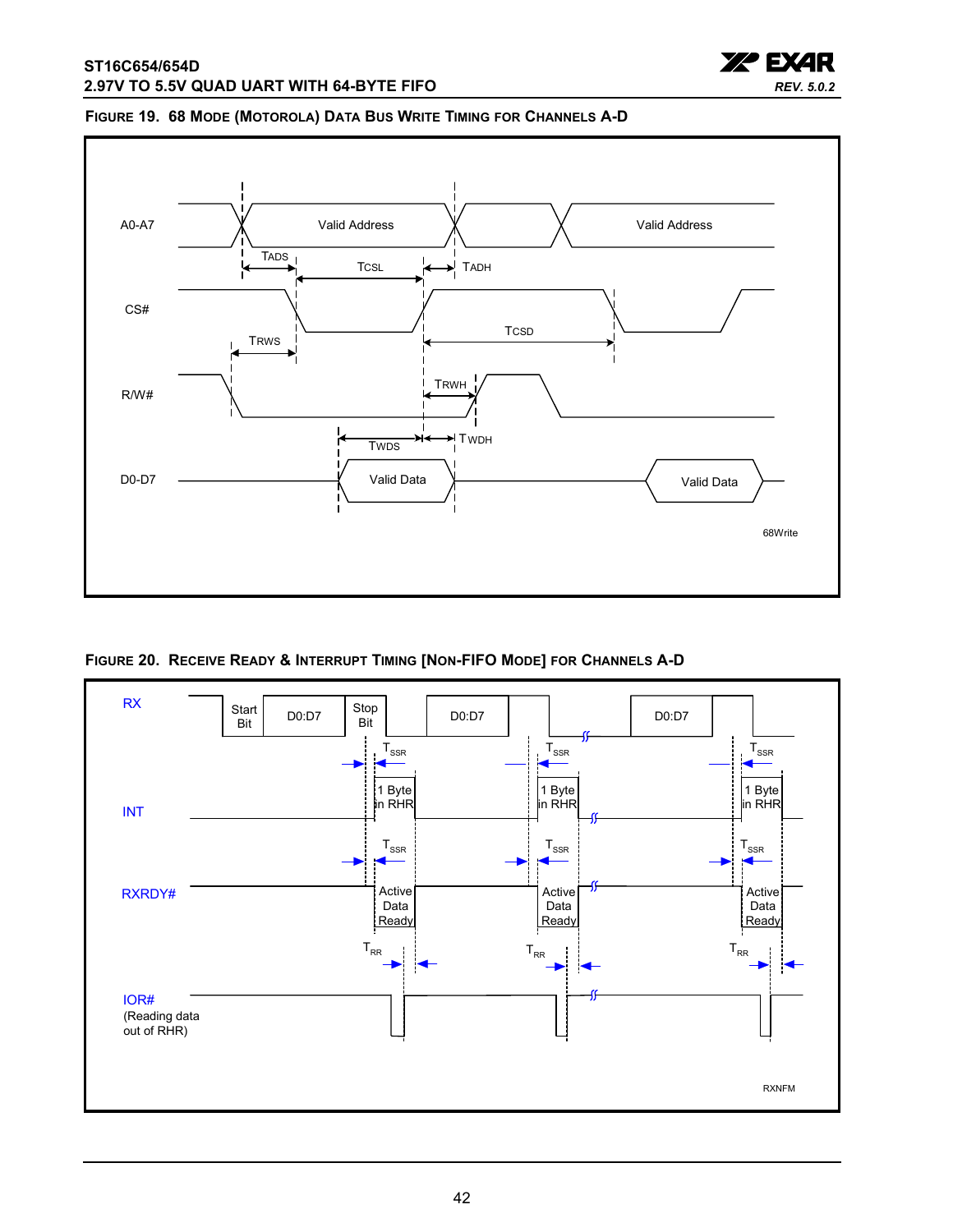<span id="page-42-0"></span>

**FIGURE 21. TRANSMIT READY & INTERRUPT TIMING [NON-FIFO MODE] FOR CHANNELS A-D**

<span id="page-42-1"></span>

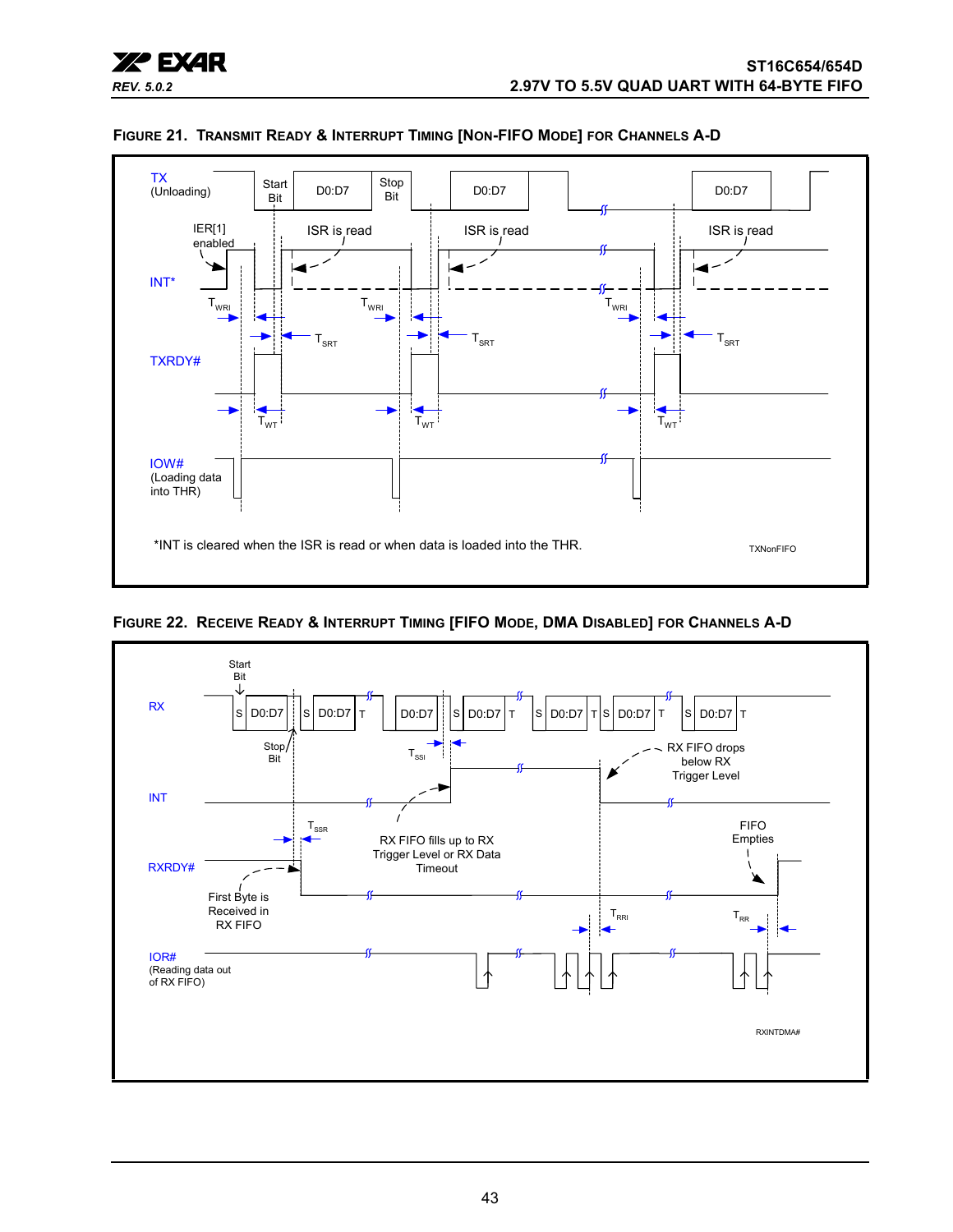

#### <span id="page-43-0"></span>**FIGURE 23. RECEIVE READY & INTERRUPT TIMING [FIFO MODE, DMA ENABLED] FOR CHANNELS A-D**

**XP EXAR** 

*REV. 5.0.2*

<span id="page-43-1"></span>

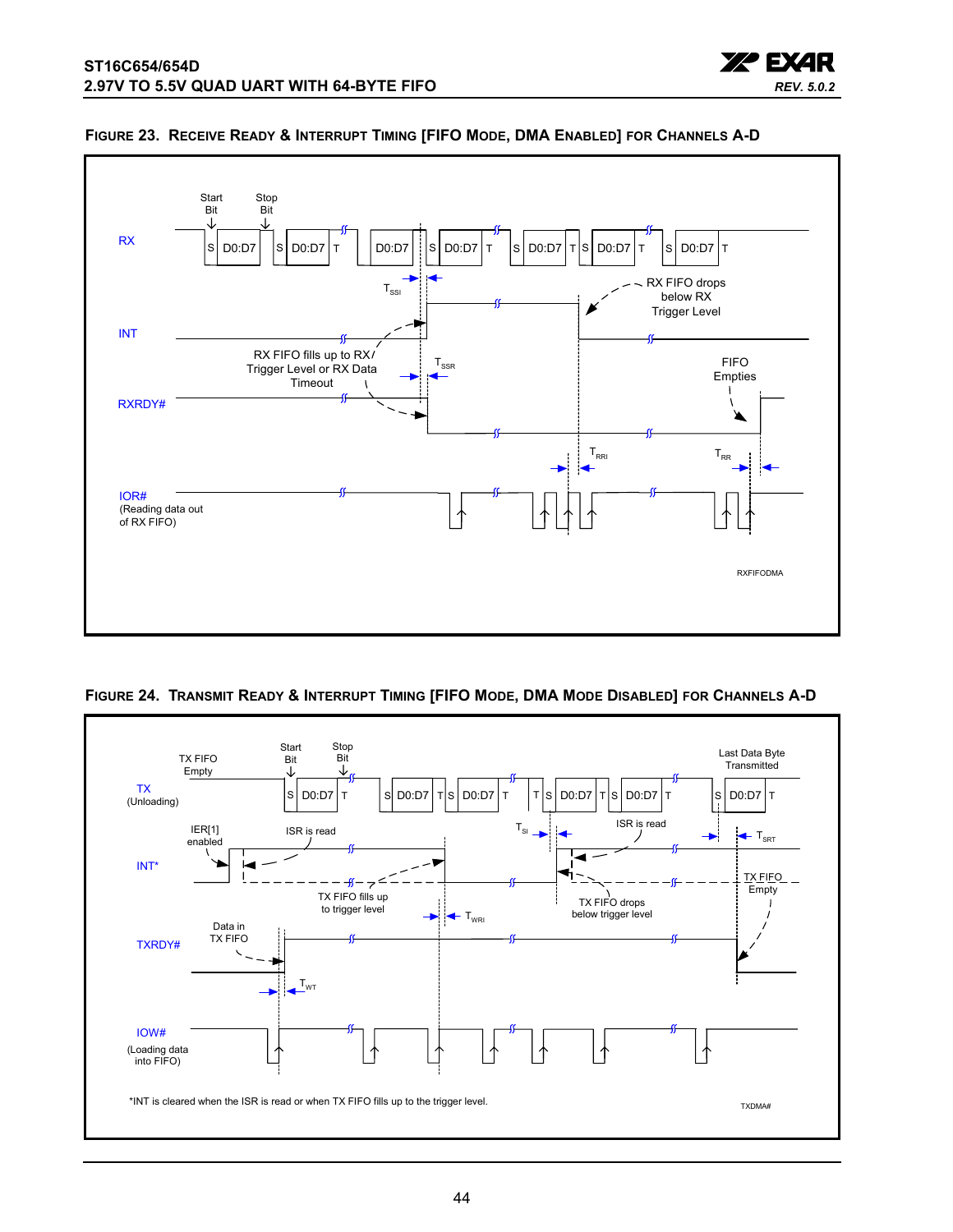



<span id="page-44-0"></span>**FIGURE 25. TRANSMIT READY & INTERRUPT TIMING [FIFO MODE, DMA MODE ENABLED] FOR CHANNELS A-D**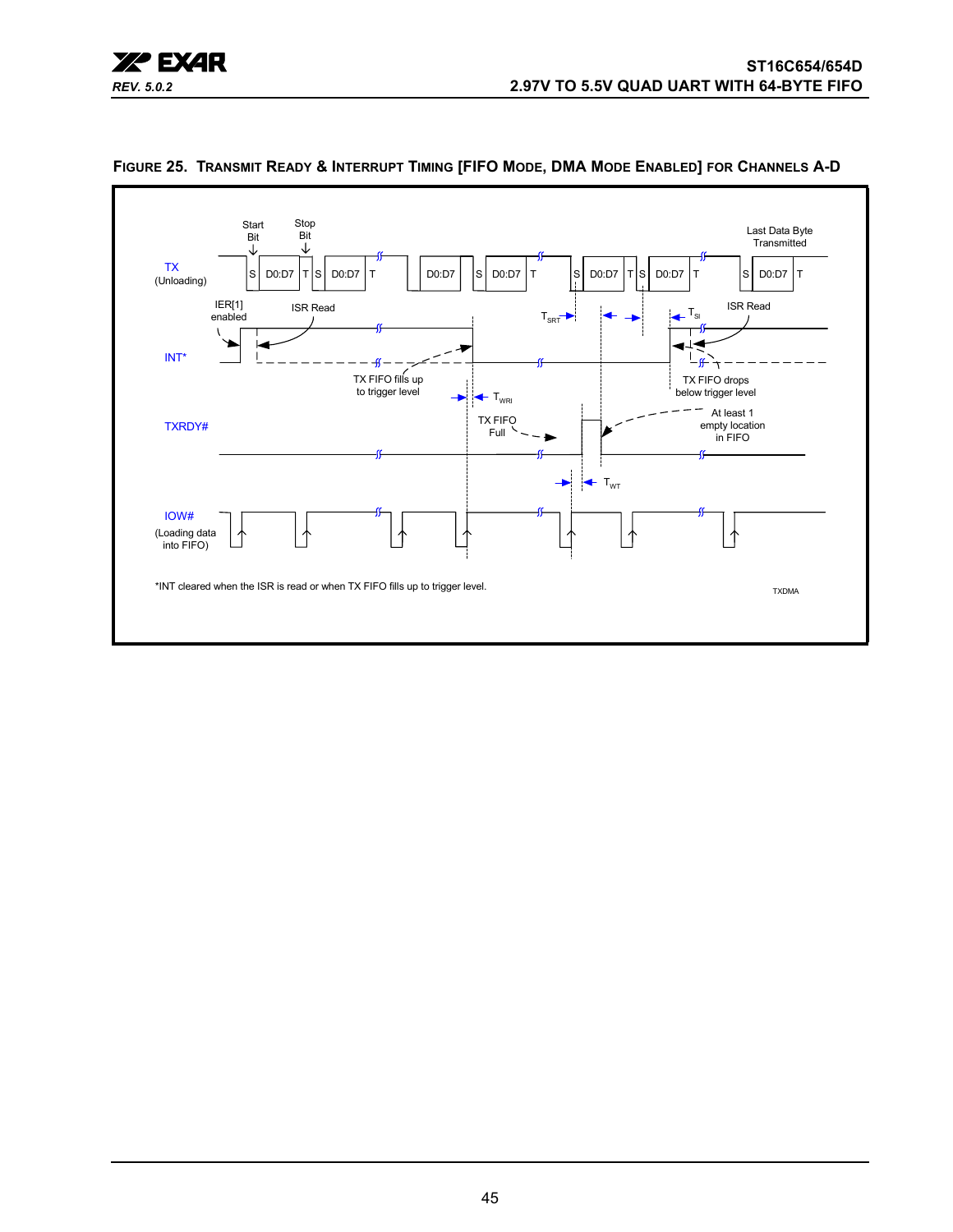

#### <span id="page-45-0"></span>**PACKAGE DIMENSIONS**

### **64 LEAD LOW-PROFILE QUAD FLAT PACK (10 x 10 x 1.4 mm LQFP)**



*Note: The control dimension is the millimeter column*

|                |            | <b>INCHES</b> | <b>MILLIMETERS</b> |            |  |  |
|----------------|------------|---------------|--------------------|------------|--|--|
| <b>SYMBOL</b>  | <b>MIN</b> | <b>MAX</b>    | <b>MIN</b>         | <b>MAX</b> |  |  |
| A              | 0.055      | 0.063         | 1.40               | 1.60       |  |  |
| A <sub>1</sub> | 0.002      | 0.006         | 0.05               | 0.15       |  |  |
| A <sub>2</sub> | 0.053      | 0.057         | 1.35               | 1.45       |  |  |
| B              | 0.007      | 0.011         | 0.17               | 0.27       |  |  |
| C              | 0.004      | 0.008         | 0.09               | 0.20       |  |  |
| D              | 0.465      | 0.480         | 11.80              | 12.20      |  |  |
| D <sub>1</sub> | 0.390      | 0.398         | 9.90               | 10.10      |  |  |
| e              |            | 0.020 BSC     | 0.50 BSC           |            |  |  |
| $\mathbf{L}$   | 0.018      | 0.030         | 0.45               | 0.75       |  |  |
| $\alpha$       | 0°         | $7^{\circ}$   | 0°                 | $7^\circ$  |  |  |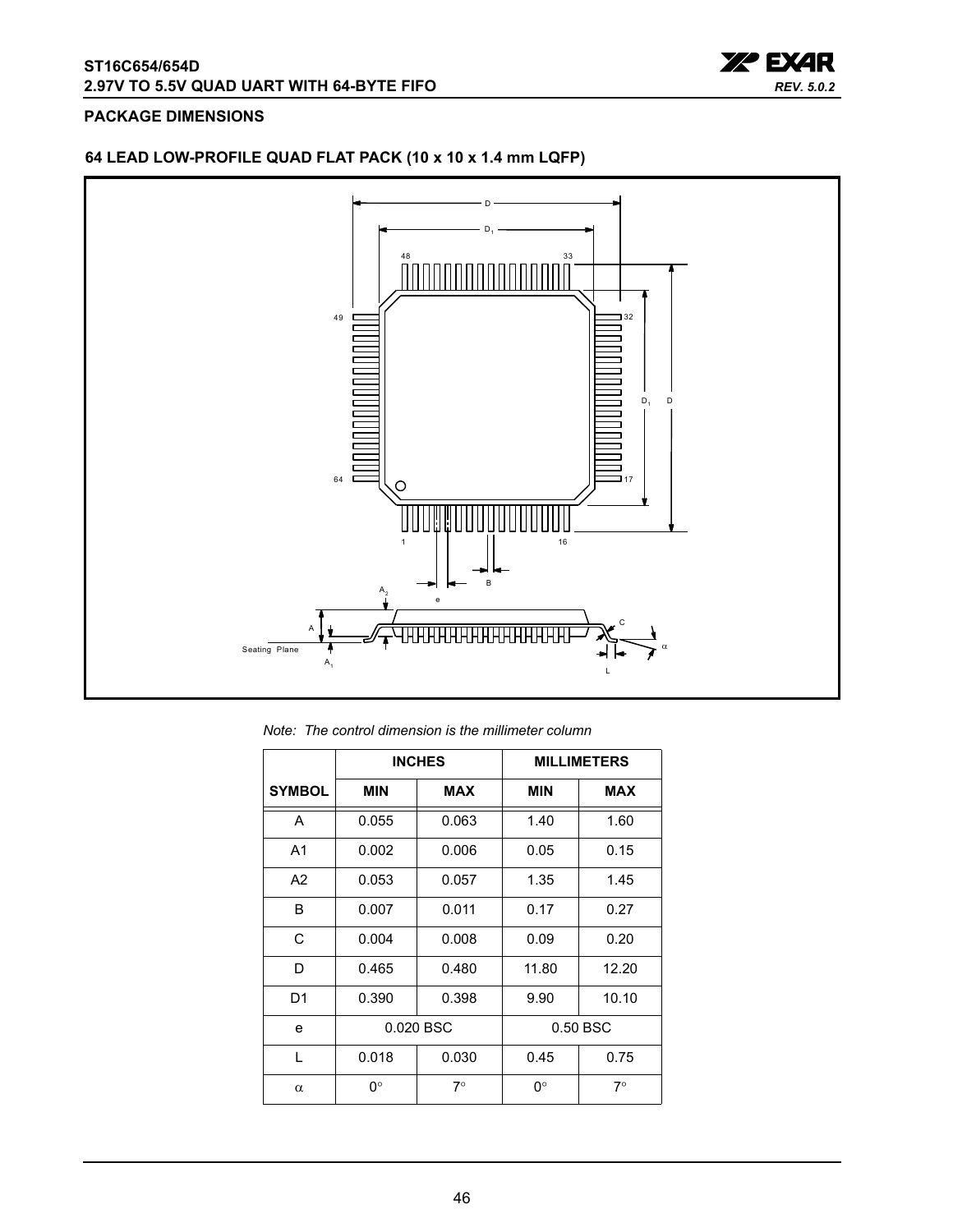

#### **68 LEAD PLASTIC LEADED CHIP CARRIER (PLCC)**



*Note: The control dimension is the inch column*

|                |            | <b>INCHES</b> | <b>MILLIMETERS</b> |            |  |
|----------------|------------|---------------|--------------------|------------|--|
| <b>SYMBOL</b>  | <b>MIN</b> | <b>MAX</b>    |                    | <b>MAX</b> |  |
| A              | 0.165      | 0.200         | 4.19               | 5.08       |  |
| $A_1$          | 0.090      | 0.130         | 2.29               | 3.30       |  |
| A <sub>2</sub> | 0.020      |               | 0.51               |            |  |
| B              | 0.013      | 0.021         | 0.33               | 0.53       |  |
| $B_1$          | 0.026      | 0.032         | 0.66               | 0.81       |  |
| $\mathsf{C}$   | 0.008      | 0.013         | 0.19               | 0.32       |  |
| D              | 0.985      | 0.995         | 25.02              | 25.27      |  |
| $D_1$          | 0.950      | 0.958         | 24.13              | 24.33      |  |
| D <sub>2</sub> | 0.890      | 0.930         | 22.61              | 23.62      |  |
| $D_3$          |            | 0.800 typ.    | 20.32 typ.         |            |  |
| е              |            | 0.050 BSC     | 1.27 BSC           |            |  |
| $H_1$          | 0.042      | 0.056         | 1.07               | 1.42       |  |
| H <sub>2</sub> | 0.042      | 0.048         | 1.07               | 1.22       |  |
| R              | 0.025      | 0.045         | 0.64               | 1.14       |  |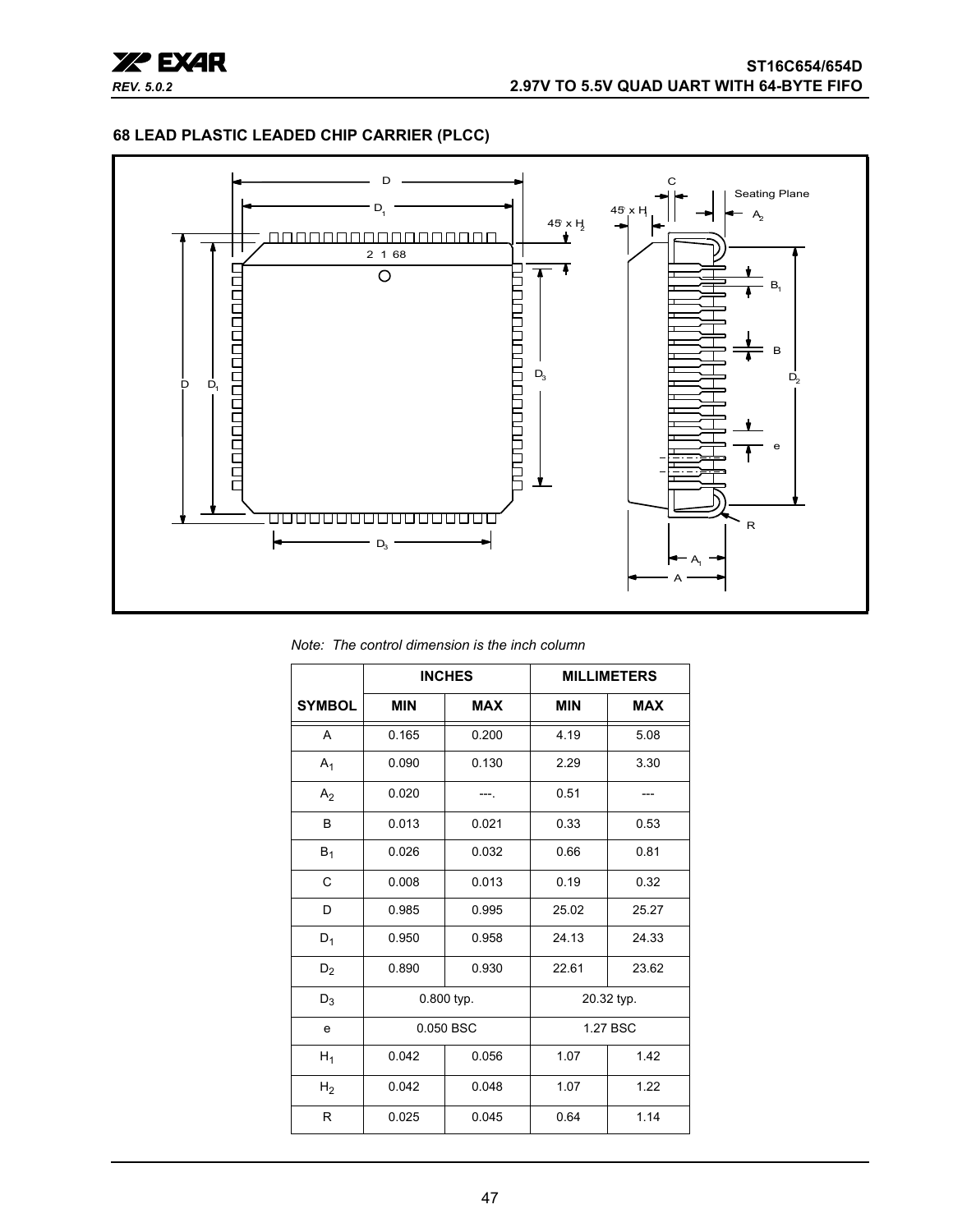

### **100 LEAD PLASTIC QUAD FLAT PACK (14 mm x 20 mm QFP, 1.95 mm Form)**



|  |  |  |  | Note: The control dimension is the millimeter column |
|--|--|--|--|------------------------------------------------------|
|--|--|--|--|------------------------------------------------------|

|                |            | <b>INCHES</b> | <b>MILLIMETERS</b> |            |  |
|----------------|------------|---------------|--------------------|------------|--|
| <b>SYMBOL</b>  | <b>MIN</b> | <b>MAX</b>    |                    | <b>MAX</b> |  |
| A              | 0.102      | 0.134         | 2.60               | 3.40       |  |
| A <sub>1</sub> | 0.002      | 0.014         | 0.05               | 0.35       |  |
| A <sub>2</sub> | 0.100      | 0.120         | 2.55               | 3.05       |  |
| B              | 0.009      | 0.015         | 0.22               | 0.38       |  |
| C              | 0.004      | 0.009         | 0.11               | 0.23       |  |
| D              | 0.931      | 0.951         | 23.65              | 24.15      |  |
| $D_1$          | 0.783      | 0.791         | 19.90              | 20.10      |  |
| E              | 0.695      | 0.715         | 17.65              | 18.15      |  |
| $E_1$          | 0.547      | 0.555         | 13.90              | 14.10      |  |
| e              |            | 0.0256 BSC    |                    | 0.65 BSC   |  |
| L              | 0.029      | 0.040         | 0.73               | 1.03       |  |
| $\alpha$       | 0°         | $7^\circ$     | 0°                 | 7∘         |  |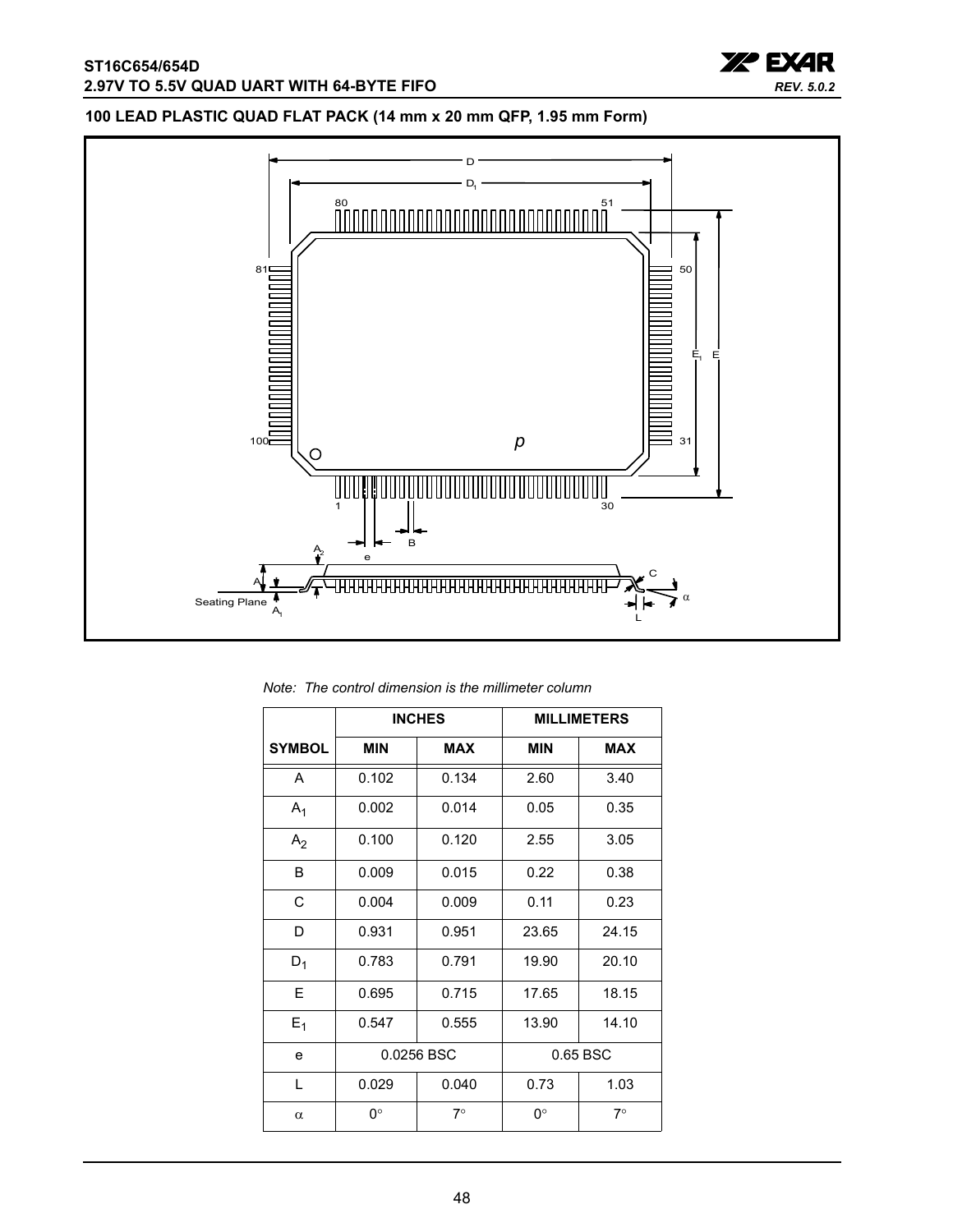

#### <span id="page-48-0"></span>*REVISION HISTORY*

| <b>DATE</b>  | <b>REVISION</b> | <b>DESCRIPTION</b>                                                                                                                                                                                                                                                                                                                                                                      |
|--------------|-----------------|-----------------------------------------------------------------------------------------------------------------------------------------------------------------------------------------------------------------------------------------------------------------------------------------------------------------------------------------------------------------------------------------|
| October 2003 | Rev 5.00        | Changed to standard style single-column format. Text descriptions were clarified and<br>simplified (eg. DMA operation, FIFO mode vs. Non-FIFO mode operations etc). Clari-<br>fied timing diagrams. Renamed Rclk (Receive Clock) to Bclk (Baud Clock) and timing<br>symbols. Added T <sub>CS</sub> , T <sub>RWS</sub> and T <sub>RST</sub> .Renamed FIFORdy register to FSTAT register. |
| March 2005   | Rev 5.0.1       | Added separate spec for External Clock Frequency in AC Electrical Characteristics.                                                                                                                                                                                                                                                                                                      |
| August 2005  | Rev 5.0.2       | Updated the 1.4mm-thick Quad Flat Pack package description from "TQFP" to<br>"LQFP" to be consistent with JEDEC and Industry norms.                                                                                                                                                                                                                                                     |

#### *NOTICE*

EXAR Corporation reserves the right to make changes to the products contained in this publication in order to improve design, performance or reliability. EXAR Corporation assumes no responsibility for the use of any circuits described herein, conveys no license under any patent or other right, and makes no representation that the circuits are free of patent infringement. Charts and schedules contained here in are only for illustration purposes and may vary depending upon a user's specific application. While the information in this publication has been carefully checked; no responsibility, however, is assumed for inaccuracies.

EXAR Corporation does not recommend the use of any of its products in life support applications where the failure or malfunction of the product can reasonably be expected to cause failure of the life support system or to significantly affect its safety or effectiveness. Products are not authorized for use in such applications unless EXAR Corporation receives, in writing, assurances to its satisfaction that: (a) the risk of injury or damage has been minimized; (b) the user assumes all such risks; (c) potential liability of EXAR Corporation is adequately protected under the circumstances.

Copyright 2005 EXAR Corporation

Datasheet August 2005.

Send your UART technical inquiry with technical details to hotline: uarttechsupport@exar.com.

Reproduction, in part or whole, without the prior written consent of EXAR Corporation is prohibited.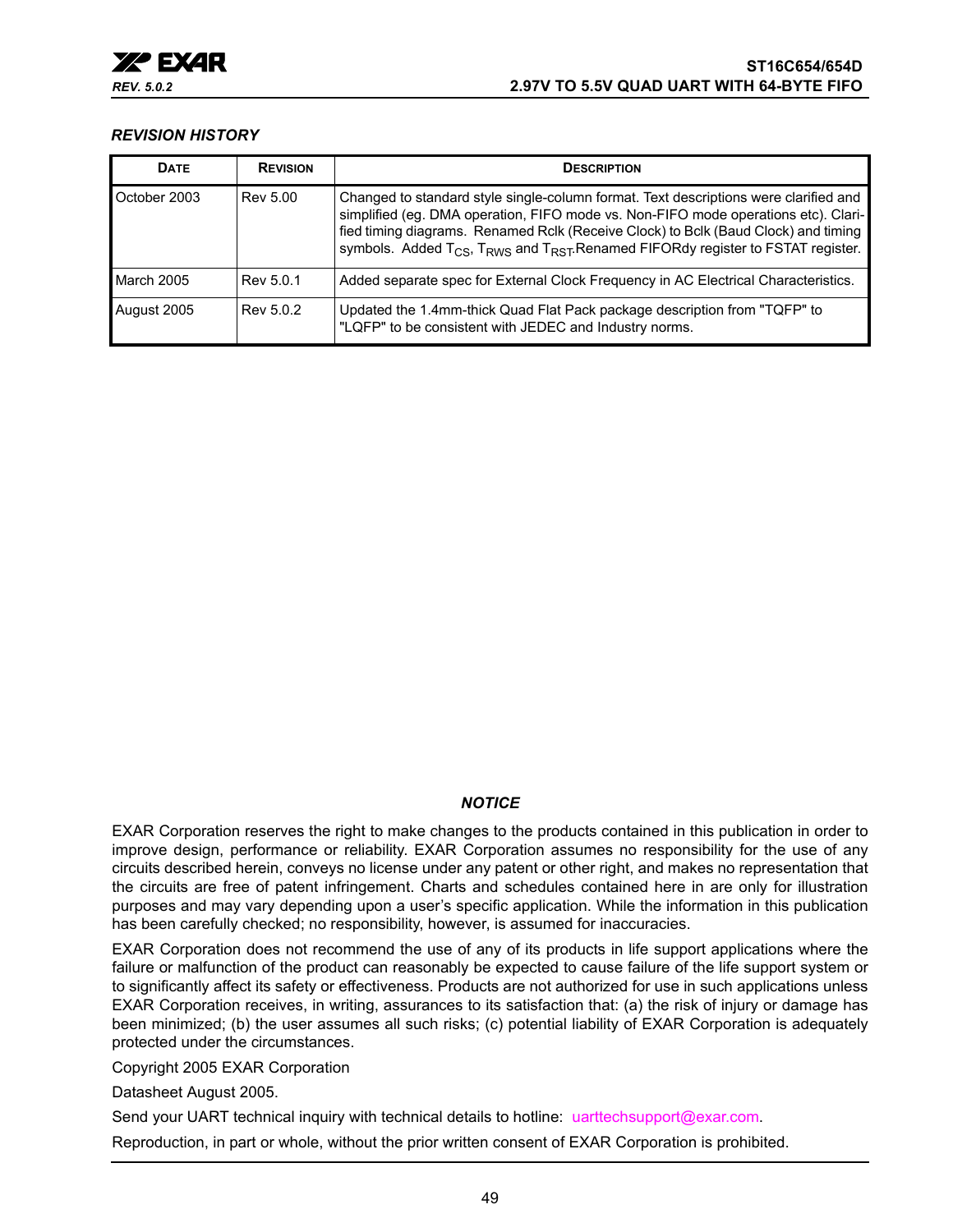## **TABLE OF CONTENTS**

<span id="page-49-0"></span>

|      | 18 |
|------|----|
|      |    |
|      |    |
|      |    |
| 2.16 |    |
|      |    |
|      |    |
|      |    |
|      |    |
|      |    |
|      |    |
|      |    |
|      |    |
|      |    |
|      |    |
|      |    |
|      |    |